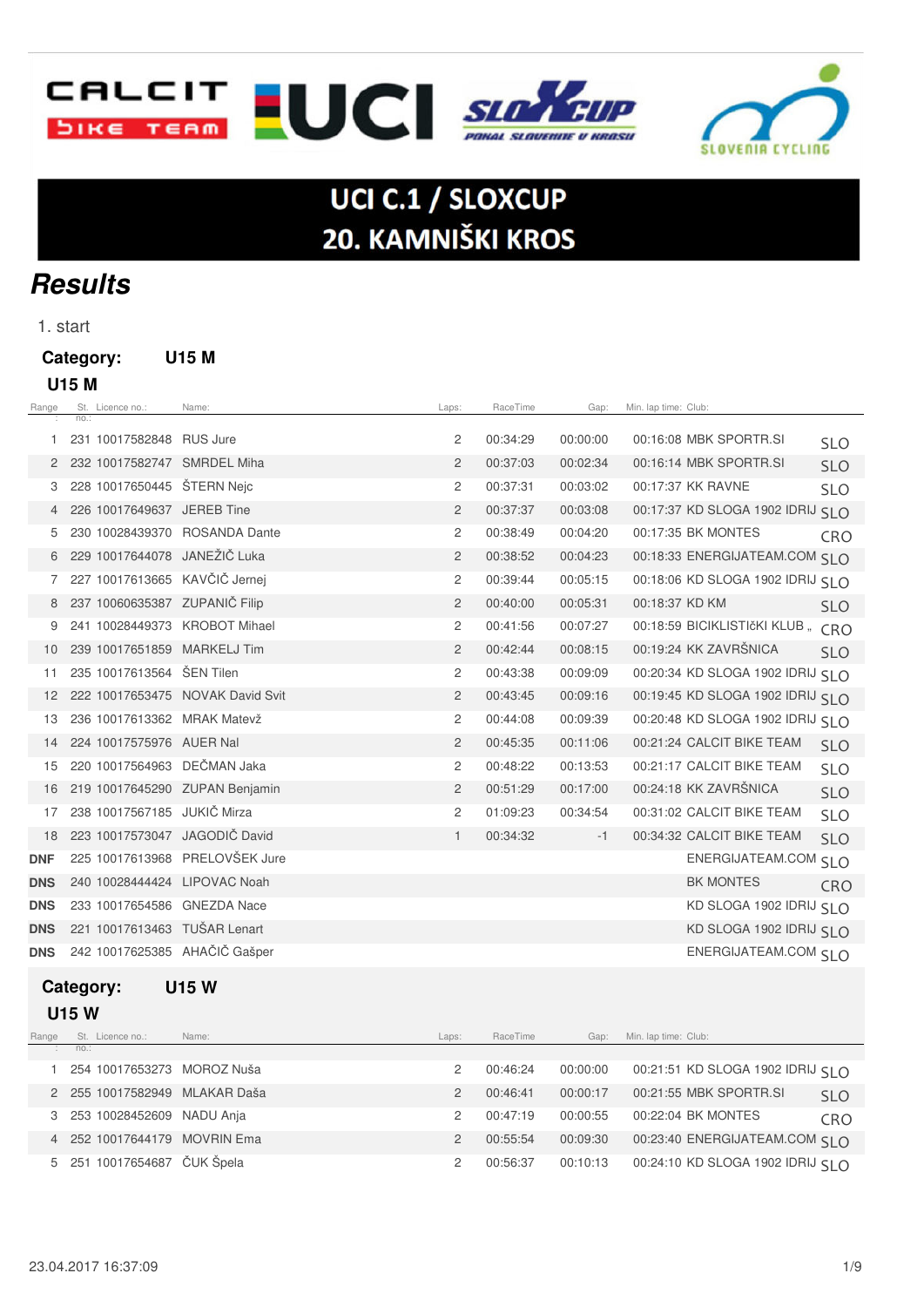### **Category: U17 W U17 W**

| Range      | no.:        | St. Licence no.:           | Name:                                                      | Laps:               | RaceTime             | Gap:                 | Min. lap time: Club:                                    |                          |
|------------|-------------|----------------------------|------------------------------------------------------------|---------------------|----------------------|----------------------|---------------------------------------------------------|--------------------------|
| 1          |             |                            | 215 10017643977 JANEŽIČ Ana                                | 3                   | 01:10:03             | 00:00:00             | 00:19:54 ENERGIJATEAM.COM SI O                          |                          |
| 2          |             |                            | 210 10030379572 NITELLI Erika                              | 3                   | 01:12:04             | 00:02:01             | 00:20:47 TEAM UCI PIEMONTE ITA                          |                          |
| З          |             |                            | 216 10017643169 HOMAR Tamara                               | 3                   | 01:17:21             | 00:07:18             | 00:22:29 ENERGIJATEAM.COM SLO                           |                          |
|            |             | 214 10034884921            | LOGVINYUK Oleksandra                                       | 3                   | 01:18:31             | 00:08:28             | 00:24:32 BPS MTB TEAM                                   | <b>UKR</b>               |
| 5          |             |                            | 212 10028428963 FILIPOVIĆ Jana                             | 3                   | 01:20:07             | 00:10:04             | 00:23:46 BK BIKER                                       | CRO                      |
|            |             | 211 10058285361            | <b>BOŠNJAK Larisa</b>                                      | 3                   | 01:30:54             | 00:20:51             | 00:25:24 BBK ŠIšMIš SAMOBO                              | CRO                      |
| <b>DNS</b> |             |                            | 213 10017572744 DEČMAN Nika                                |                     |                      |                      | <b>CALCIT BIKE TEAM</b>                                 | <b>SLO</b>               |
|            |             |                            | <b>U19 W</b>                                               |                     |                      |                      |                                                         |                          |
|            | Category:   |                            |                                                            |                     |                      |                      |                                                         |                          |
|            | <b>U19W</b> |                            |                                                            |                     |                      |                      |                                                         |                          |
| Range      | no.:        | St. Licence no.:           | Name:                                                      | Laps:               | RaceTime             | Gap:                 | Min. lap time: Club:                                    |                          |
| 1.         |             |                            | 202 10017590124 MOVRIN Vita                                | 3                   | 01:03:34             | 00:00:00             | 00:18:36 ENERGIJATEAM.COM SLO                           |                          |
| 2          |             |                            | 201 10011044240 FILIPOVIĆ Ema                              | 3                   | 01:13:41             | 00:10:07             | 00:21:53 BK BIKER                                       | <b>CRO</b>               |
| 3          |             |                            | 203 10016105721 DOROSHENKO Yulia                           | 3                   | 01:17:25             | 00:13:51             | 00:23:04 BPS MTB TEAM                                   | <b>UKR</b>               |
|            | Category:   |                            | Veterani A                                                 |                     |                      |                      |                                                         |                          |
|            | Veterani A  |                            |                                                            |                     |                      |                      |                                                         |                          |
| Range      |             | St. Licence no.:           | Name:                                                      | Laps:               | RaceTime             | Gap:                 | Min. lap time: Club:                                    |                          |
|            | no.:        |                            |                                                            |                     |                      |                      |                                                         |                          |
| 1          |             |                            | 126 10007459280 MIKELJ Uroš                                | 4                   | 01:10:21             | 00:00:00             | 00:16:17 CALCIT BIKE TEAM                               | <b>SLO</b>               |
| 2          |             | 167 10060490392 RODE Peter |                                                            | 4                   | 01:10:22             | 00:00:01             | 00:15:38 CALCIT BIKE TEAM                               | <b>SLO</b>               |
| 3          |             |                            | 128 10017574461 PIRC Tomaž                                 | 4                   | 01:10:31             | 00:00:10             | 00:15:38 CALCIT BIKE TEAM                               | <b>SLO</b>               |
|            |             |                            | 137 10007400979 JURAK Primož                               | $\overline{4}$      | 01:11:13             | 00:00:52             | 00:15:32 SD 2SIMPL                                      | <b>SLO</b>               |
| 5          |             |                            | 129 10017595174 PODGORNIK Tadej                            | 4                   | 01:13:52             | 00:03:31             | 00:16:24 MBK SPORTR.SI                                  | <b>SLO</b>               |
| 6          |             |                            | 138 10004085805 RAUTER Samo<br>130 10017553344 HOLC Andrej | $\overline{4}$      | 01:15:35             | 00:05:14<br>00:07:06 | 00:16:09 RAJD FUNSPORTS<br>00:16:39 B.V.G. GULČ - BTS C | <b>SLO</b>               |
| 7<br>8     |             |                            | 133 10017574158 KOROŠEC Martin                             | 4<br>$\overline{4}$ | 01:17:27<br>01:21:32 | 00:11:11             | 00:18:55 CALCIT BIKE TEAM                               | <b>SLO</b>               |
| 9          |             |                            | 169 10017572946 SPRUK Miha                                 | 4                   | 01:23:45             | 00:13:24             | 00:18:46 CALCIT BIKE TEAM                               | <b>SLO</b>               |
| 10         |             |                            | 134 10052991181 OKORN Žiga                                 | $\overline{4}$      | 01:25:16             | 00:14:55             | 00:18:46 KD KM                                          | <b>SLO</b>               |
| 11         |             |                            | 131 10017652465 JERAM Damjan                               | 4                   | 01:28:32             | 00:18:11             | 00:19:25 MBK SPORTR.SI                                  | <b>SLO</b><br><b>SLO</b> |
| 12         |             |                            | 132 10056474996 KAVČIČ Jure                                | $\overline{4}$      | 01:29:57             | 00:19:36             | 00:19:27 KK ZAVRŠNICA                                   | <b>SLO</b>               |
| DNF        |             |                            | 127 10003509360 BUDIN Matjaž                               |                     |                      |                      | <b>MBK SPORTR.SI</b>                                    | <b>SLO</b>               |
| DNF        |             |                            | 135 10017641654 JAZBEC Matic                               |                     |                      |                      | <b>ŠD 2SIMPL</b>                                        | <b>SLO</b>               |
| <b>DNS</b> |             |                            | 125 10059836149 ČRETNIK Marko                              |                     |                      |                      | <b>GANESHA TEAM</b>                                     | <b>SLO</b>               |
| <b>DNS</b> |             |                            | 136 10017641755 BITENC Janez                               |                     |                      |                      | <b>ŠD 2SIMPL</b>                                        | <b>SLO</b>               |
|            |             |                            |                                                            |                     |                      |                      |                                                         |                          |
|            | Category:   |                            | Veterani B                                                 |                     |                      |                      |                                                         |                          |
|            | Veterani B  |                            |                                                            |                     |                      |                      |                                                         |                          |
| Range      | no.:        | St. Licence no.:           | Name:                                                      | Laps:               | RaceTime             | Gap:                 | Min. lap time: Club:                                    |                          |
| 1          |             |                            | 139 10003481270 BLAZNIK Robert                             | 4                   | 01:07:38             | 00:00:00             | 00:15:09 MBK SPORTR.SI                                  | <b>SLO</b>               |
| 2          |             |                            | 140 10003492586 BOŠKIN Aleš                                | 4                   | 01:08:14             | 00:00:36             | 00:15:26 MBK SPORTR.SI                                  | <b>SLO</b>               |
| З          |             |                            | 141 10003953136 MIKLIČ Gregor                              | 4                   | 01:08:47             | 00:01:09             | 00:15:07 CALCIT BIKE TEAM                               | <b>SLO</b>               |
|            |             |                            | 143 10017614372 RIJAVEC Aleš                               | 4                   | 01:16:51             | 00:09:13             | 00:17:32 ENERGIJATEAM.COM SLO                           |                          |
| 5          |             |                            | 150 10059002656 TOMŠIČ Valter                              | 4                   | 01:20:07             | 00:12:29             | 00:17:02 CALCIT BIKE TEAM                               | <b>SLO</b>               |
|            |             |                            | 6 146 10017646910 CORNACCHINI Igor                         | 4                   | 01:22:53             | 00:15:15             | 00:18:23 SCOTT TEAM                                     | <b>SLO</b>               |
|            |             |                            | 7 148 10023598868 GÁBOR Dervalics                          | 3                   | 01:08:44             | $-1$                 | 00:20:49 FEMAT-ZKSE                                     | HUN                      |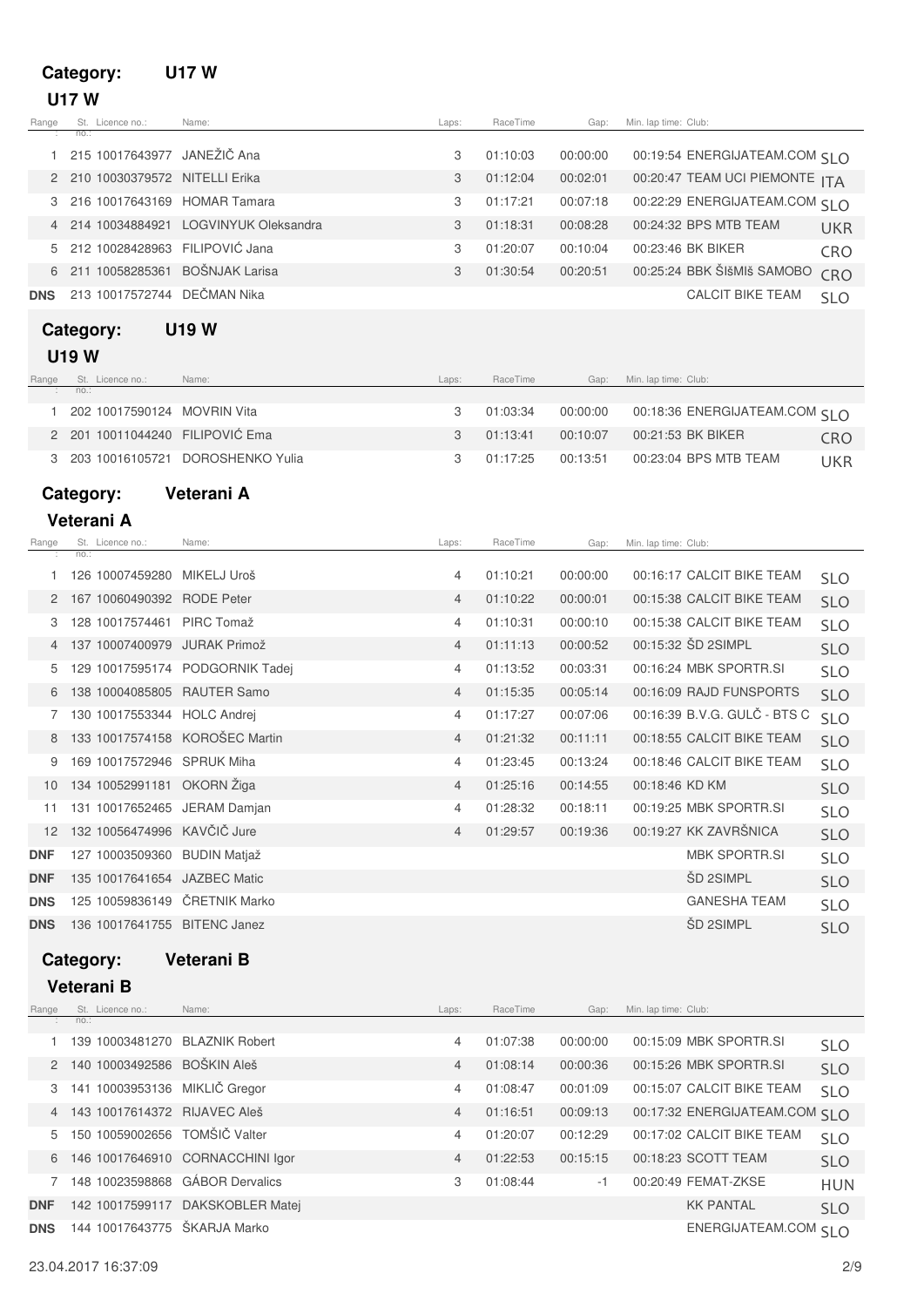| <b>DNS</b> | 145 10017604470 STARMAN Jan          |                                 |       |          |          | <b>CALCIT BIKE TEAM</b>       | <b>SLO</b> |
|------------|--------------------------------------|---------------------------------|-------|----------|----------|-------------------------------|------------|
| <b>DNS</b> | 147 10017586080 LOCNIKAR Bojan       |                                 |       |          |          | <b>BIKE REPUBLIC</b>          | <b>SLO</b> |
| <b>DNS</b> |                                      | 149 10017642058 UTRANKER Damjan |       |          |          | ŠD 2SIMPL                     | <b>SLO</b> |
|            | Category:                            | Veterani C                      |       |          |          |                               |            |
|            | Veterani C                           |                                 |       |          |          |                               |            |
| Range      | St. Licence no.:                     | Name:                           | Laps: | RaceTime | Gap:     | Min. lap time: Club:          |            |
|            | no.:                                 |                                 |       |          |          |                               |            |
| 1          | 151 10017647819 ZUPAN Tine           |                                 | 4     | 01:16:36 | 00:00:00 | 00:17:42 SCOTT TEAM           | <b>SLO</b> |
|            | 154 10029544564 BRAIDOT Mauro        |                                 | 4     | 01:20:58 | 00:04:22 | 00:18:13 CAPRIVESI            | <b>ITA</b> |
| 3          | 152 10017572643 KEMPERL Bojan        |                                 | 4     | 01:23:27 | 00:06:51 | 00:18:25 CALCIT BIKE TEAM     | <b>SLO</b> |
| <b>DNS</b> | 153 10016197566 BOBEN Aleš           |                                 |       |          |          | MTB TRBOVLJE SPE              | <b>SLO</b> |
|            | Category:                            | <b>Veteranke</b>                |       |          |          |                               |            |
|            | <b>Veteranke</b>                     |                                 |       |          |          |                               |            |
| Hange      | St. Licence no.:                     | Name:                           | Laps: | RaceTime | Gap:     | Min. lap time: Club:          |            |
|            | no.:<br>155 10059078842 PODPEČAN Ana |                                 |       |          |          | <b>CALCIT BIKE TEAM</b>       |            |
| <b>DNS</b> |                                      |                                 |       |          |          |                               | <b>SLO</b> |
|            | Category:                            | Amaterji                        |       |          |          |                               |            |
|            | Amaterji                             |                                 |       |          |          |                               |            |
| Range      | St. Licence no.:<br>no.:             | Name:                           | Laps: | RaceTime | Gap:     | Min. lap time: Club:          |            |
| 1          | 170 10017605278 RIMAHAZI Matija      |                                 | 4     | 01:04:49 | 00:00:00 | 00:14:58 KK ZAVRŠNICA         | <b>SLO</b> |
| 2          | 163 10012771446                      | <b>LOIACONO Stefano</b>         | 4     | 01:13:56 | 00:09:07 | 00:16:02 TEAM UCI PIEMONTE    | <b>ITA</b> |
| З          | 156 10015836646                      | CIBEJ Aleš                      | 4     | 01:15:10 | 00:10:21 | 00:16:40 KK RAVNE             | <b>SLO</b> |
| 4          | 160 10004070243 PREŠEREN Jure        |                                 | 4     | 01:15:41 | 00:10:52 | 00:17:43 KK ZAVRŠNICA         | <b>SLO</b> |
| 5          | 157 10017641452 MARINČIČ Anže        |                                 | 4     | 01:16:51 | 00:12:02 | 00:16:59 ENERGIJATEAM.COM SLO |            |
| 6          | 158 10056474188                      | <b>RAZINGAR Matej</b>           | 4     | 01:17:24 | 00:12:35 | 00:16:49 KK ZAVRŠNICA         | <b>SLO</b> |
| 7          | 159 10017655192 BLATNIK Žiga         |                                 | 4     | 01:19:17 | 00:14:28 | 00:17:32 KK ZAVRŠNICA         | <b>SLO</b> |
| 8          | 165 10017587700 MARETIČ Žiga         |                                 | 4     | 01:22:07 | 00:17:18 | 00:17:29 ŠD KOLOKA            | <b>SLO</b> |
| 9          | 164 10058947688                      | ŽELIMORSKI Luka                 | 3     | 01:05:38 | -1       | 00:20:05 ŠD 2SIMPL            | <b>SLO</b> |
| <b>DNS</b> | 161 10017576077 DRAKSLER Jaka        |                                 |       |          |          | <b>CALCIT BIKE TEAM</b>       | <b>SLO</b> |
| <b>DNS</b> | 162 10017642563 PEVEC Evgen          |                                 |       |          |          | ENERGIJATEAM.COM SLO          |            |
|            |                                      |                                 |       |          |          |                               |            |
|            | Category:                            | <b>Amaterke</b>                 |       |          |          |                               |            |
|            | <b>Amaterke</b>                      |                                 |       |          |          |                               |            |
| Range      | St. Licence no.:<br>no.:             | Name:                           | Laps: | RaceTime | Gap:     | Min. lap time: Club:          |            |
| 1.         | 166 10017652566 STRNAD Andreja       |                                 | 3     | 01:25:28 | 00:00:00 | 00:25:38 SCOTT TEAM           | <b>SLO</b> |
|            |                                      |                                 |       |          |          |                               |            |
|            |                                      |                                 |       |          |          |                               |            |
|            | 2. start U7                          |                                 |       |          |          |                               |            |
|            | Category:                            | <b>U7 M</b>                     |       |          |          |                               |            |
|            | <b>U7 M</b>                          |                                 |       |          |          |                               |            |
| Range      | St. Licence no.:<br>no.:             | Name:                           | Laps: | RaceTime | Gap:     | Min. lap time: Club:          |            |
| 1          | 288 10050455340 RUPNIK Lan           |                                 | 7     | 00:09:33 | 00:00:00 | 00:01:13 MBK SPORTR.SI        | <b>SLO</b> |
| 2          | 290 10059002252 ŠEKORANJA Žan        |                                 | 7     | 00:10:16 | 00:00:43 | 00:01:19 CALCIT BIKE TEAM     | <b>SLO</b> |
| З          | 289 10017588710 MLAKAR Tine          |                                 | 7     | 00:10:18 | 00:00:45 | 00:01:12 MBK SPORTR.SI        | <b>SLO</b> |
| 4          | 264 10059016396 DEJAK Urban          |                                 | 7     | 00:10:19 | 00:00:46 | 00:01:16 ENERGIJATEAM.COM SLO |            |
| 5          | 291 10017643674 KRIŽAN Bor           |                                 | 6     | 00:10:07 | $-1$     | 00:01:28 ENERGIJATEAM.COM SLO |            |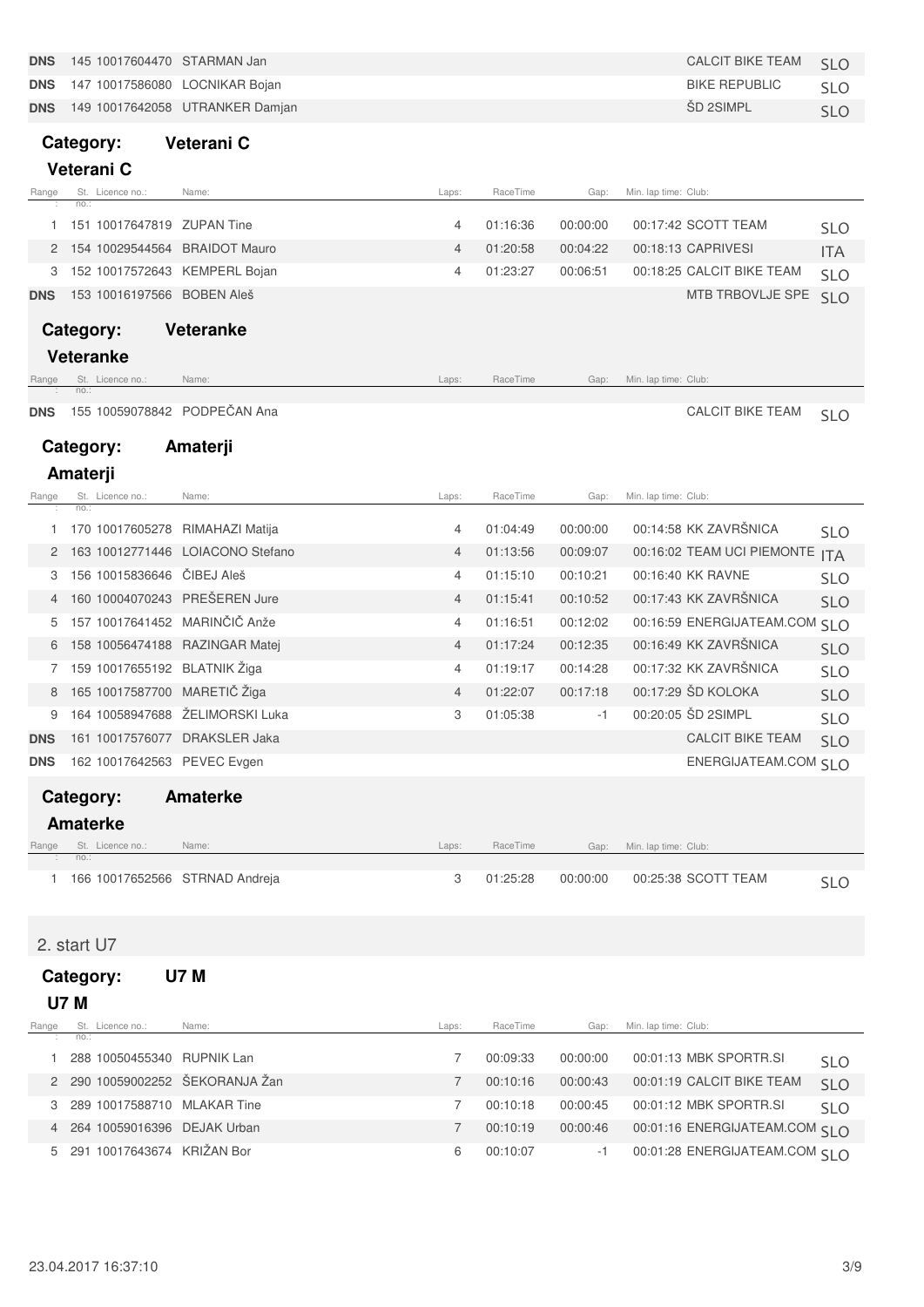#### **Category: U7 W** Range St. Licence no.: no.: Range St. Licence no.: Name: Name: Name: Club: Name: Club: Laps: RaceTime Gap: Min.lap time: Club: :  **U7 W** 1 294 10058948092 UTRANKER Neža 2010 10:10:30 00:10:30 00:00:00 00:01:17 ŠD 2SIMPL SLO 2 292 10059003262 VRHOVNIK PAPLER Neža 292 100:00:05 00:00:05 00:01:18 CALCIT BIKE TEAM SLO

**DNF** 293 / PEVEC Kaja **ENERGIJATEAM.COM** SLO

#### 3. štart U9

**Category: u9 M** Range St. Licence no.: Name: Name: Name: Name: Name: RaceTime Gap: Min.lap time: Club: no.: : Laps: RaceTime Gap: Min. lap time: Club:  **u9 M** 1 261 10017577491 MAJNIK Maks 200 200 200:11:39 00:00:00 00:01:14 CALCIT BIKE TEAM SLO 2 262 10017614271 DEJAK Lenart 262 00:11:55 00:01:22 ENERGIJATEAM.COM SLO 3 269 10059916678 ZUPANC ANCLIN Kristjan 26 20:12:04 00:01:20 00:01:20 OO:01:20 CALCIT BIKE TEAM SLO 4 KUTOŠA Filip 276 10017644583 8 00:12:04 00:01:22 00:00:25 ENERGIJATEAM.COM SLO 5 265 10017605379 MOČNIK Tomaž 8 00:12:26 00:00:47 00:01:17 KD SLOGA 1902 IDRIJ SLO 6 BOŠKIN Aljaž 267 10017654182 8 00:12:31 00:01:28 00:00:52 KD SLOGA 1902 IDRIJ SLO 7 268 10017588407 CIGALE Amadej 268 00:13:00 00:01:21 00:01:24 MBK SPORTR.SI SLO 8 263 10017578606 MLAKAR Jakob 26 8 00:13:03 00:01:24 00:01:22 MBK SPORTR.SI SLO 9 271 10059916476 ROJC Žan 271 10059916476 ROJC Žan 271 28 271 10059916476 ROJC Žan 10 270 10017588508 KLEMENČIČ Urban 7 00:11:49 -1 00:01:27 MBK SPORTR.SI SLO 11 280 10017567387 PLUT Lan 280 10017567387 PLUT Lan 280 100:01:36 CALCIT BIKE TEAM SLO 12 277 / ANTLER Jurij 27 00:12:05 -1 00:01:36 K.K DJAK SLO 13 KUNC Lovro 266 10017578707 7 00:12:09 00:01:27 -1 MBK SPORTR.SI SLO 14 257 10058523316 SZÉP Damján 257 100:12:16 -1 00:01:30 HUN 15 274 10017602854 KRAPEŽ Jakob 27 00:12:45 -1 00:01:40 CALCIT BIKE TEAM SLO 16 278 10017576279 KOKALJ David 278 10017576279 KOKALJ David

- 18 272 10050453421 LAMPE Urban 200 00:12:51 2 00:01:40 MBK SPORTR.SI SLO 19 367 10050449882 RUPNIK Luka 367 10050449882 RUPNIK Luka 367 100502.07 MBK SPORTR.SI **DNS** 279 / TRAVNIK Tristan CALCIT BIKE TEAM SLO
	-

### **Category: u9 W**

#### **u9 W**

| Range      | St. Licence no.:                 | Name:                                  | Laps: | RaceTime | Gap:     | Min. lap time: Club:              |            |
|------------|----------------------------------|----------------------------------------|-------|----------|----------|-----------------------------------|------------|
|            | no.:                             |                                        |       |          |          |                                   |            |
|            | 284 10058525740 SZÜCS Borbála    |                                        |       | 00:12:38 | 00:00:00 | 00:01:37 FEMAT-ZKSE               | <b>HUN</b> |
|            | 2 281 10017566781 ŠOŠTARKO Tajda |                                        |       | 00:13:08 | 00:00:30 | 00:01:45 CALCIT BIKE TEAM         | <b>SLO</b> |
|            |                                  | 3 287 10017626496 RAVNIKAR BOLČINA Ula |       | 00:13:26 | 00:00:48 | 00:01:39 CALCIT BIKE TEAM         | <b>SLO</b> |
|            | 4 282 10059518271 KOBAL NeŽa     |                                        | 6     | 00:11:52 | $-1$     | 00:01:46 ENERGIJATEAM.COM SI O    |            |
|            | 5 285 10058524831                | KÁLMÁN Luca                            | 6     | 00:11:53 | $-1$     | 00:01:49 FEMAT-ZKSE               | <b>HUN</b> |
| 6          | 283 10052075644                  | MRAK Metka                             | 5     | 00:11:53 | $-2$     | 00:02:14 KD SLOGA 1902 IDRIJ SI O |            |
| <b>DNS</b> | 286 10017643472 KRIŽAN Ela       |                                        |       |          |          | ENERGIJATEAM.COM SI O             |            |

17 ARBAJTER Jošt 273 10017567488 6 00:11:56 00:01:48 -2 CALCIT BIKE TEAM SLO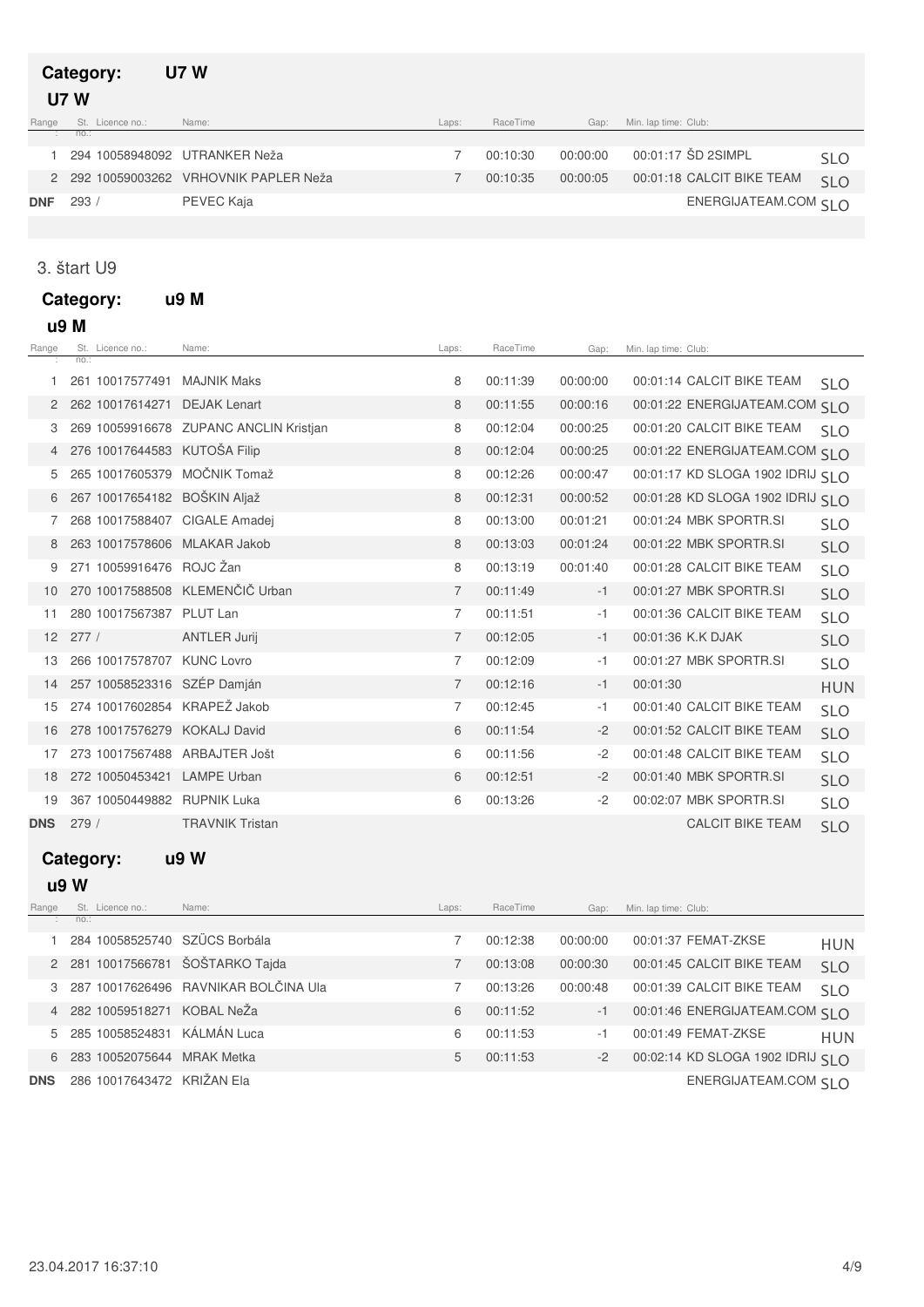## 4. štart U11

## **Category: U11 M U11 M**

| Range      |      | St. Licence no.:             | Name:                              | Laps:          | RaceTime | Gap:     | Min. lap time: Club: |                               |            |
|------------|------|------------------------------|------------------------------------|----------------|----------|----------|----------------------|-------------------------------|------------|
|            | no.: |                              |                                    |                |          |          |                      |                               |            |
|            |      | 303 10017650950 BOŠKIN Filip |                                    | 5              | 00:14:40 | 00:00:00 |                      | 00:02:52 KD SLOGA 1902 IDRIJ  | <b>SLO</b> |
|            |      |                              | 301 10017578202 RUDOLF Jernei      | 5              | 00:14:48 | 00:00:08 |                      | 00:02:52 MBK SPORTR.SI        | <b>SLO</b> |
| З          |      | 302 10017565064 LOPATIČ Žan  |                                    | 5              | 00:14:49 | 00:00:09 |                      | 00:02:52 CALCIT BIKE TEAM     | <b>SLO</b> |
|            |      |                              | 316 10017577390 TOMINŠEK Jaka      | 5              | 00:14:50 | 00:00:10 |                      | 00:02:53 CALCIT BIKE TEAM     | <b>SLO</b> |
| 5          |      |                              | 305 10017614069 ZUPANIČ Jurij      | 5              | 00:15:38 | 00:00:58 |                      | 00:03:03 ENERGIJATEAM.COM     | <b>SLO</b> |
|            |      |                              | 317 10023615945 KÁLMÁN Dániel Ákos | 5              | 00:15:49 | 00:01:09 |                      | 00:03:04 FEMAT-ZKSE           | <b>HUN</b> |
|            |      | 318 10017650647 PEČNIK Tian  |                                    | 5              | 00:16:11 | 00:01:31 |                      | 00:03:06 KK RAVNE             | <b>SLO</b> |
|            |      |                              | 306 10059001545 ŠTAJNAR Gašper     | 5              | 00:16:18 | 00:01:38 |                      | 00:02:54 CALCIT BIKE TEAM     | <b>SLO</b> |
| 9          |      | 304 10017652768 AŽMAN Juš    |                                    | 5              | 00:16:21 | 00:01:41 |                      | 00:03:11 KK ZAVRŠNICA         | <b>SLO</b> |
| 10         |      |                              | 319 10017641856 UTRANKER Jaka      | 5              | 00:16:32 | 00:01:52 |                      | 00:03:13 SD 2SIMPL            | <b>SLO</b> |
| 11         |      | 308 10017576986 AUER Nik     |                                    | 5              | 00:17:24 | 00:02:44 |                      | 00:03:05 CALCIT BIKE TEAM     | <b>SLO</b> |
| 12         |      | 310 10017618618 PAGON Tim    |                                    | 5              | 00:17:42 | 00:03:02 |                      | 00:03:03 KD SLOGA 1902 IDRIJ  | <b>SLO</b> |
| 13         |      |                              | 307 10017578404 KUNC Ambrož        | 5              | 00:17:44 | 00:03:04 |                      | 00:03:27 MBK SPORTR.SI        | <b>SLO</b> |
| 14         |      | 309 10017642260 KOBAL Ažbe   |                                    | 5              | 00:18:11 | 00:03:31 |                      | 00:03:26 ENERGIJATEAM.COM     | <b>SLO</b> |
| 15         |      |                              | 314 10028409563 ANTOLOVIĆ Erik     | 4              | 00:15:04 | $-1$     |                      | 00:03:25 BK MONTES            | CRO        |
| 16         |      |                              | 312 10017617204 KOROŠEC Aljaž      | $\overline{4}$ | 00:15:20 | $-1$     |                      | 00:03:38 KK ZAVRŠNICA         | <b>SLO</b> |
| 17         |      |                              | 368 10050452512 RUPNIK Ožbe        | $\overline{4}$ | 00:15:43 | $-1$     |                      | 00:03:51 MBK SPORTR.SI        | <b>SLO</b> |
| 18         |      | 313 10017576582 PRELEC Žiga  |                                    | $\overline{4}$ | 00:15:48 | $-1$     |                      | 00:03:36 CALCIT BIKE TEAM     | <b>SLO</b> |
| 19         |      | 315 10017648930              | <b>BENDA Gal</b>                   | 4              | 00:16:15 | $-1$     |                      | 00:03:51 ENERGIJATEAM.COM SLO |            |
| <b>DNS</b> |      |                              | 311 10017567589 JUTERŠEK Nejc      |                |          |          |                      | <b>CALCIT BIKE TEAM</b>       | <b>SLO</b> |
|            |      |                              |                                    |                |          |          |                      |                               |            |

**Category: U11 W**

 **U11 W**

| Range           |      | St. Licence no.:            | Name:                            | Laps:          | RaceTime | Gap:     | Min. lap time: Club:             |            |
|-----------------|------|-----------------------------|----------------------------------|----------------|----------|----------|----------------------------------|------------|
|                 | no.: |                             |                                  |                |          |          |                                  |            |
|                 |      | 320 10017578505 TERPIN Eva  |                                  | 5              | 00:15:57 | 00:00:00 | 00:02:53 MBK SPORTR.SI           | <b>SLO</b> |
|                 |      | 321 10017646102 TANCIK Meta |                                  | 5              | 00:16:43 | 00:00:46 | 00:03:03 ENERGIJATEAM.COM SLO    |            |
| 3               |      | 332 10023647974 SZABÓ Léna  |                                  | $\overline{4}$ | 00:13:50 | $-1$     | 00:03:22 FEMAT-ZKSE              | <b>HUN</b> |
|                 |      |                             | 322 10017610534 GNEZDA Hana      | 4              | 00:14:15 | $-1$     | 00:03:19 KD SLOGA 1902 IDRIJ SLO |            |
| 5.              |      | 327 10028426337             | NADU Lena                        | 4              | 00:14:17 | $-1$     | 00:03:22 BK MONTES               | CRO        |
| 6               |      |                             | 323 10017643876 JANEŽIČ Meta     | $\overline{4}$ | 00:14:18 | $-1$     | 00:03:19 ENERGIJATEAM.COM SLO    |            |
|                 |      | 324 10017578303             | MIKUŽ Nika                       | 4              | 00:14:23 | $-1$     | 00:03:28 MBK SPORTR.SI           | <b>SLO</b> |
| 8               |      | 331 10058524023 SZÜCS Júlia |                                  | $\overline{4}$ | 00:14:57 | $-1$     | 00:03:27 FEMAT-ZKSE              | <b>HUN</b> |
| 9               |      | 330 10017643573 KRIŽAN Mia  |                                  | 4              | 00:15:20 | $-1$     | 00:03:44 ENERGIJATEAM.COM SLO    |            |
| 10              |      | 326 10017576380             | <b>INKRET Ana</b>                | 4              | 00:15:46 | $-1$     | 00:03:29 CALCIT BIKE TEAM        | <b>SLO</b> |
| 11              | 328/ |                             | AHAČIČ Nastja                    | 4              | 00:16:19 | $-1$     | 00:03:47 ENERGIJATEAM.COM SLO    |            |
| 12 <sup>2</sup> |      |                             | 329 10017604874 KRAPEŽ Kaja      | 4              | 00:16:28 | $-1$     | 00:03:46 CALCIT BIKE TEAM        | <b>SLO</b> |
| <b>DNS</b>      |      |                             | 325 10017653374 NOVAK Ivana Rosa |                |          |          | KD SLOGA 1902 IDRIJ SI O         |            |

5. štart U13

|       | Category:<br><b>U13 M</b>     | U13 M |       |          |          |                                                  |            |
|-------|-------------------------------|-------|-------|----------|----------|--------------------------------------------------|------------|
| Range | St. Licence no.:              | Name: | Laps: | RaceTime | Gap:     | Min. Iap time: Club:                             |            |
|       | : no.:                        |       |       |          |          |                                                  |            |
|       | 333 10017649233 PAHOR Žan     |       | 6     | 00:16:07 | 00:00:00 | 00:02:23 ENERGIJATEAM.COM $\varsigma$   $\Omega$ |            |
|       | 2 334 10017651556 MAROLT Jaka |       | 6     | 00:16:37 | 00:00:30 | 00:02:37 KK ZAVRŠNICA                            | <b>SLO</b> |
|       |                               |       |       |          |          |                                                  |            |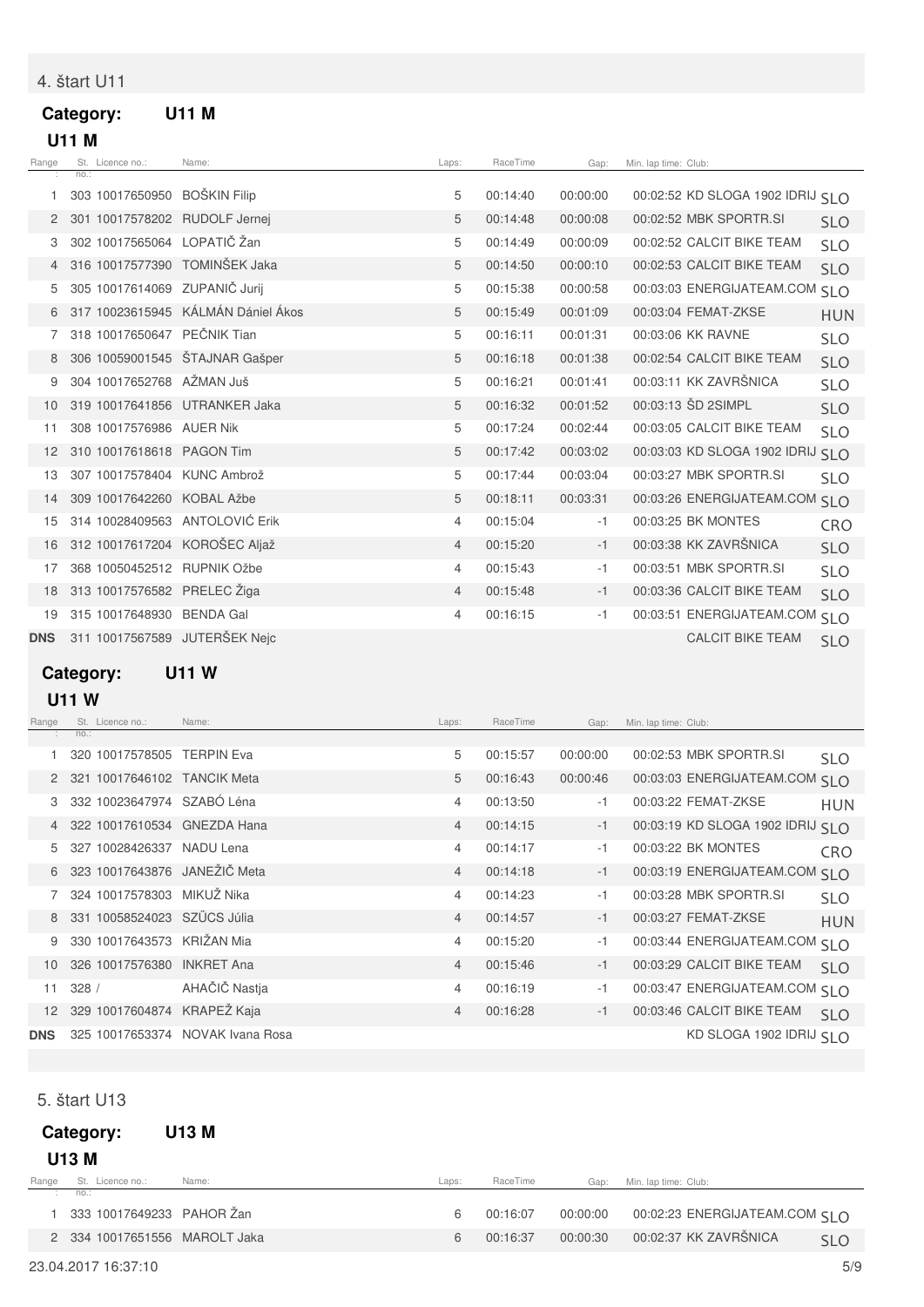|            | 335 10017588811 GLADEK Marcel  |                         | 6 | 00:16:50 | 00:00:43 |          | 00:02:37 MBK SPORTR.SI           | <b>SLO</b> |
|------------|--------------------------------|-------------------------|---|----------|----------|----------|----------------------------------|------------|
|            | 336 10017604672 BOLTAR Jan     |                         | 6 | 00:17:06 | 00:00:59 |          | 00:02:43 CALCIT BIKE TEAM        | <b>SLO</b> |
| 5          | 340 10017583252 TERPIN Tine    |                         | 6 | 00:17:17 | 00:01:10 |          | 00:02:37 MBK SPORTR.SI           | <b>SLO</b> |
| 6          | 342 10017575673 VOVK Ambrož    |                         | 6 | 00:17:30 | 00:01:23 |          | 00:02:44 CALCIT BIKE TEAM        | <b>SLO</b> |
| 7          | 337 10017653576 SVETLIČIČ Jošt |                         | 6 | 00:17:42 | 00:01:35 |          | 00:02:41 KD SLOGA 1902 IDRIJ SLO |            |
| 8          | 352 10017641957 UTRANKER Filip |                         | 6 | 00:17:49 | 00:01:42 |          | 00:02:51 SD 2SIMPL               | <b>SLO</b> |
| 9          | 341 10056478434 KEREC Matei    |                         | 6 | 00:18:15 | 00:02:08 |          | 00:02:55 KK ZAVRŠNICA            | <b>SLO</b> |
| 10         | 338 10028421081 ANTOLOVIĆ Noa  |                         | 6 | 00:18:23 | 00:02:16 |          | 00:02:53 BK MONTES               | CRO        |
| 11         | 344 10056528550 KAVČIČ Blaž    |                         | 6 | 00:18:37 | 00:02:30 |          | 00:03:01 KK ZAVRŠNICA            | <b>SLO</b> |
| 12         | 343 10017644785 ŠTRIKER Tine   |                         | 6 | 00:18:48 | 00:02:41 |          | 00:02:49 KK RAVNE                | <b>SLO</b> |
| 13         | 353 10017576481 INKRET Jan     |                         | 6 | 00:18:54 | 00:02:47 |          | 00:03:02 CALCIT BIKE TEAM        | <b>SLO</b> |
| 14         | 354/                           | KOŠELJNIK Nace          | 6 | 00:19:05 | 00:02:58 |          | 00:02:57 KK RAVNE                | <b>SLO</b> |
| 15         | 339 10017572340 STARMAN Gal    |                         | 5 | 00:16:14 | $-1$     |          | 00:02:59 CALCIT BIKE TEAM        | <b>SLO</b> |
| 16         | 357 10060377127 ARBAJTER Jakob |                         | 5 | 00:16:32 | $-1$     |          | 00:03:05 CALCIT BIKE TEAM        | <b>SLO</b> |
| 17         | 345 10017644381 GOMBAČ Jure    |                         | 5 | 00:16:35 | $-1$     |          | 00:02:58 ENERGIJATEAM.COM SLO    |            |
| 18         | 356/                           | <b>KERN Domen</b>       | 5 | 00:16:44 | $-1$     |          | 00:02:58 CALCIT BIKE TEAM        | <b>SLO</b> |
| 19         | 370                            | <b>MALI Marko</b>       | 5 | 00:16:51 | $-1$     |          | 00:03:20 ENERGIJATEAM.COM SLO    |            |
| 20         | 346 10017649031                | KOROŠEC Klas            | 5 | 00:16:52 | $-1$     |          | 00:03:10 ENERGIJATEAM.COM SI O   |            |
| 21         | 350 10017627510 LIPOVŠEK Matic |                         | 5 | 00:17:22 | $-1$     |          | 00:03:23 ENERGIJATEAM.COM SLO    |            |
| 22         | 347 10059518372 AVBELJ Urban   |                         | 5 | 00:17:22 | $-1$     |          | 00:03:23 ENERGIJATEAM.COM SLO    |            |
| 23         | 355 10028411785 ARALICA Marin  |                         | 5 | 00:17:33 | $-1$     |          | 00:03:21 BK MONTES               | CRO        |
| 24         | 349 10059089552 MAVROVIĆ Mirko |                         | 5 | 00:17:43 | $-1$     |          | 00:03:22 BK MONTES               | CRO        |
| 25         | 351 10017648425 KERŽAN Žan     |                         | 5 | 00:18:39 | $-1$     |          | 00:03:28 ENERGIJATEAM.COM SLO    |            |
| 26         | 369                            | <b>BORISZ Mark Ivan</b> | 5 | 00:19:13 | $-1$     | 00:03:35 |                                  | <b>HUN</b> |
| <b>DNS</b> | 348 10017564660 GOLMAJER Juš   |                         |   |          |          |          | <b>CALCIT BIKE TEAM</b>          | <b>SLO</b> |
|            |                                |                         |   |          |          |          |                                  |            |

**Category: U13 W**

#### **U13 W**

| Range      |      | St. Licence no.: | Name:                               | Laps: | RaceTime | Gap:     | Min. lap time: Club:      |            |
|------------|------|------------------|-------------------------------------|-------|----------|----------|---------------------------|------------|
|            | no.: |                  |                                     |       |          |          |                           |            |
|            |      |                  | 358 10017554455 KRANJEC ŽAGAR Hana  | 6     | 00:17:18 | 00:00:00 | 00:02:38 CALCIT BIKE TEAM | <b>SLO</b> |
|            |      |                  | 2 359 10017579010 KLEMENČIČ Ivana   | 6     | 00:18:11 | 00:00:53 | 00:02:58 MBK SPORTR.SI    | <b>SLO</b> |
| 3          |      | 360 10017582646  | <b>SMRDEL Tina</b>                  | 6     | 00:18:16 | 00:00:58 | 00:02:58 MBK SPORTR.SI    | <b>SLO</b> |
| 4          |      | 363 10023585431  | <b>BRUCHNER Regina</b>              | 5     | 00:16:01 | $-1$     | 00:03:05 FEMAT-ZKSE       | <b>HUN</b> |
| 5          |      |                  | 362 10028447555 ČOGA SPASOVSKI Dora | 5     | 00:17:19 | $-1$     | 00:03:15 BK MONTES        | <b>CRO</b> |
| 6          |      | 364 10057781365  | <b>VITKOVICS Vanda</b>              | 5     | 00:17:19 | $-1$     | 00:03:10 FEMAT-ZKSE       | <b>HUN</b> |
|            |      | 365 10058281725  | <b>PUSEC Mirta</b>                  | 5     | 00:17:21 | -1       | 00:03:16 BK MONTES        | <b>CRO</b> |
| 8          |      | 361 10017564862  | <b>KRANJEC Zoja</b>                 | 5     | 00:17:35 | $-1$     | 00:03:10 CALCIT BIKE TEAM | <b>SLO</b> |
| <b>DNS</b> |      | 366 10028408149  | LIPOVAC Amelie                      |       |          |          | <b>BK MONTES</b>          | <b>CRO</b> |

#### 6. štart Elite

**Category: U17 M**

Laps: RaceTime Gap: Min. lap time: Club: **XCO Place and date: Kamnik, 23.4.2017 Organizer: KOLESARSKO DRUŠTVO CALCIT KAMNIK Course: Circuit course Lenght: 3 X 4,63km = 13,8km Winner's time: 49:09 Average speed: 16,85 km/h U17 M**

Range St. Licence no.: Name: Name: Name: All Annual Comparence Name: Club: All Annual Comparence Name: Club: A no.: :

1 113 10017622860 ŽLE Blaž 10017622860 + 12 External CALCIT BIKE TEAM SLO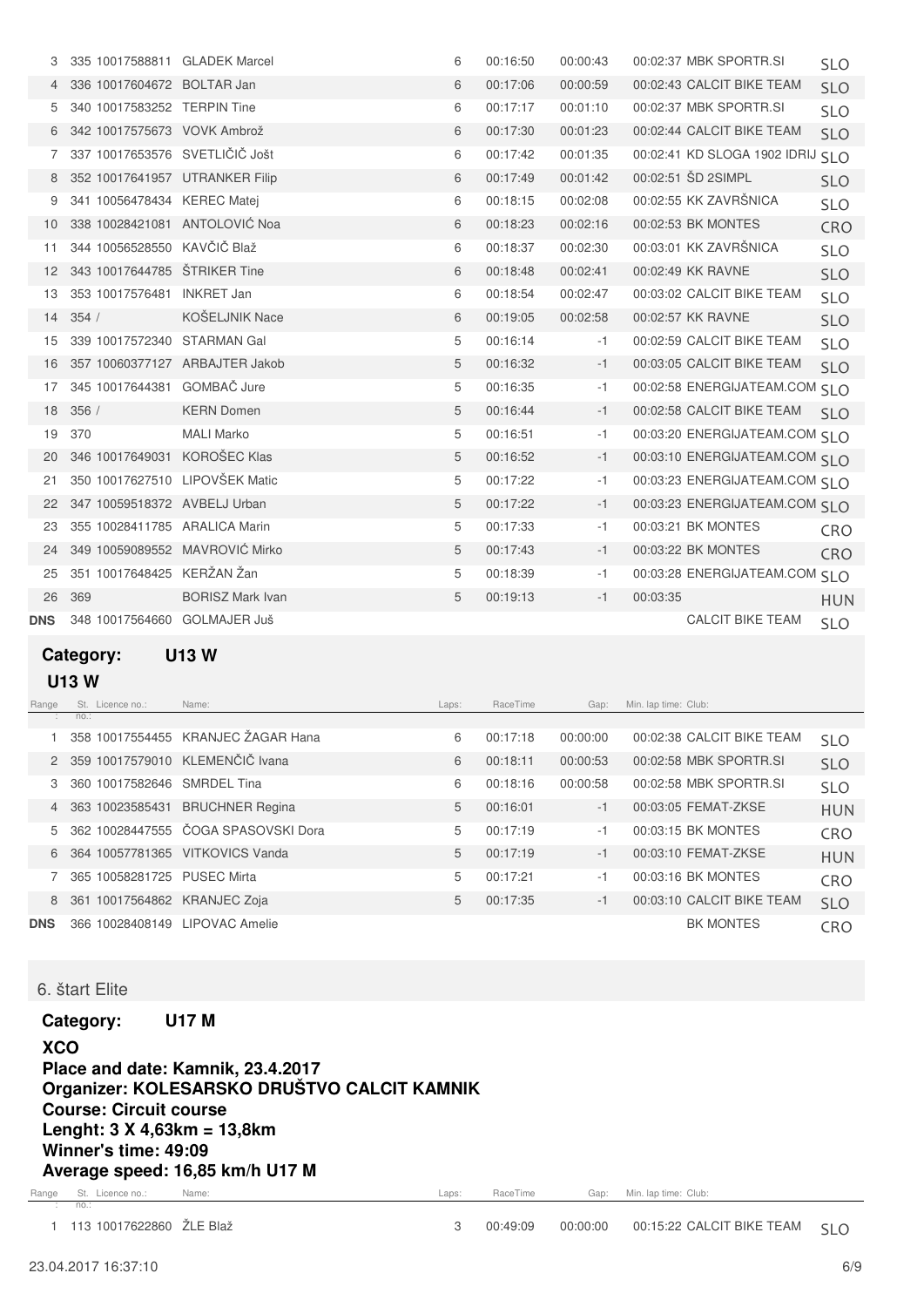|                 | 2 117 10017651051 PEČNIK Teo  |                                       | 3              | 00:49:21 | 00:00:12 | 00:15:29 KK RAVNE                | <b>SLO</b> |
|-----------------|-------------------------------|---------------------------------------|----------------|----------|----------|----------------------------------|------------|
|                 |                               | 115 10017582545 KLEMENČIČ Jakob       | 3              | 00:49:23 | 00:00:14 | 00:15:13 MBK SPORTR.SI           | <b>SLO</b> |
|                 |                               | 114 10017649435 SMOLNIKAR Jakob       | 3              | 00:51:17 | 00:02:08 | 00:15:25 ENERGIJATEAM.COM SLO    |            |
| 5.              | 109 10017572542 STARMAN Jaka  |                                       | 3              | 00:52:57 | 00:03:48 | 00:16:06 CALCIT BIKE TEAM        | <b>SLO</b> |
|                 |                               | 6 112 10017554556 KRANJEC ŽAGAR Matic | 3              | 00:53:59 | 00:04:50 | 00:16:33 CALCIT BIKE TEAM        | <b>SLO</b> |
| 7               | 108 10017564559 HRIBAR Jernej |                                       | 3              | 00:55:02 | 00:05:53 | 00:17:13 CALCIT BIKE TEAM        | <b>SLO</b> |
| 8               | 110 10017564761 GOLMAJER Ažbe |                                       | 3              | 00:56:12 | 00:07:03 | 00:16:35 CALCIT BIKE TEAM        | <b>SLO</b> |
|                 | 111 10017647617               | DOLENŠEK Anže                         | 3              | 00:59:08 | 00:09:59 | 00:16:47 KK ZAVRŠNICA            | <b>SLO</b> |
| 10              | 107 10017651253 JEREB Jan     |                                       | 3              | 01:01:27 | 00:12:18 | 00:19:22 KD SLOGA 1902 IDRIJ SLO |            |
| 11              | 104 10028451700 BERTOVIĆ Noa  |                                       | 3              | 01:06:30 | 00:17:21 | 00:19:22 BK AXA                  | CRO        |
| 12 <sup>°</sup> | 101 10017572441 VOVK Peter    |                                       | 3              | 01:08:15 | 00:19:06 | 00:18:21 CALCIT BIKE TEAM        | <b>SLO</b> |
| 13              |                               | 105 10017645593 KALAN VRHOVNIK Gal    | 3              | 01:10:44 | 00:21:35 | 00:21:44 KK ZAVRŠNICA            | <b>SLO</b> |
| 14              | 102 10017572037 KRANJEC Žan   |                                       | 3              | 01:14:49 | 00:25:40 | 00:20:46 CALCIT BIKE TEAM        | <b>SLO</b> |
| 15              |                               | 103 10028452508 KOTARSKI Martin       | $\overline{2}$ | 00:52:28 | $-1$     | 00:23:14 BBK ŠIšMIš SAMOBO       | CRO        |
| <b>DNS</b>      | 106 10017613867 LAZAR Rok     |                                       |                |          |          | KD SLOGA 1902 IDRIJ SLO          |            |
| <b>DNS</b>      | 116 10017583959               | <b>RUPNIK Robi</b>                    |                |          |          | <b>MBK SPORTR.SI</b>             | <b>SLO</b> |

**Category: U19 M**

**XCO Place and date: Kamnik, 23.4.2017 Organizer: KOLESARSKO DRUŠTVO CALCIT KAMNIK Course: Circuit course Lenght: 4 X 4,63 km = 18,52km Winner's time: 59:44 Average speed: 18,60 km/h U19 M**

| Range          | St. Licence no.:             | Name:                            | Laps:          | RaceTime | Gap:     | Min. lap time: Club:          |            |
|----------------|------------------------------|----------------------------------|----------------|----------|----------|-------------------------------|------------|
|                | no.:                         |                                  |                |          |          |                               |            |
| 1.             | 79 10029925086               | <b>AVONDETTO Simone</b>          | $\overline{4}$ | 00:59:44 | 00:00:00 | 00:14:10 TEAM UCI PIEMONTE    | <b>ITA</b> |
| $\overline{2}$ | 71 10017578000               | KLEMENČIČ Miha                   | 4              | 01:03:02 | 00:03:18 | 00:14:30 MBK SPORTR.SI        | <b>SLO</b> |
| 3              |                              | 82 10017582444 GOVEKAR Matevž    | 4              | 01:06:08 | 00:06:24 | 00:15:10 MBK SPORTR.SI        | <b>SLO</b> |
| 4              | 88 10029846072               | <b>OLIVETTI Mattia</b>           | $\overline{4}$ | 01:07:12 | 00:07:28 | 00:15:27 TEAM UCI PIEMONTE    | <b>ITA</b> |
| 5              | 85 10055885926 POLZER David  |                                  | $\overline{4}$ | 01:08:18 | 00:08:34 | 00:15:06 RSC MCDONALDS KL     | <b>AUT</b> |
| 6              | 72 10017583757 LOZAR Matjaž  |                                  | 4              | 01:09:00 | 00:09:16 | 00:16:03 MBK SPORTR.SI        | <b>SLO</b> |
| 7              | 80 10011221264 REHO Tom      |                                  | $\overline{4}$ | 01:09:57 | 00:10:13 | 00:16:19 BPS MTB TEAM         | <b>UKR</b> |
| 8              |                              | 83 10017564458 STAJNAR Mihael    | 4              | 01:10:58 | 00:11:14 | 00:16:13 CALCIT BIKE TEAM     | <b>SLO</b> |
| 9              | 73 10011083040               | <b>LUKAN Pavlo</b>               | $\overline{4}$ | 01:12:08 | 00:12:24 | 00:16:55 BPS MTB TEAM         | <b>UKR</b> |
| 10             | 89 10031204880 GUASCO Mattia |                                  | 4              | 01:12:13 | 00:12:29 | 00:16:34 TEAM UCI PIEMONTE    | <b>ITA</b> |
| 11             |                              | 86 10015330832 VESELINOVIC Dusan | 4              | 01:13:25 | 00:13:41 | 00:16:53 SERBIA NATIONAL T    | <b>SRB</b> |
| 12             | 74 10017649334 KERŽAN Žiga   |                                  | 4              | 01:13:26 | 00:13:42 | 00:16:27 ENERGIJATEAM.COM SLO |            |
| 13             | 77 10017652667 HIRCI Jernej  |                                  | 4              | 01:14:32 | 00:14:48 | 00:16:52 KK ZAVRŠNICA         | <b>SLO</b> |
| 14             | 75 10017574562 JAGODIČ Tilen |                                  | $\overline{4}$ | 01:15:20 | 00:15:36 | 00:17:43 CALCIT BIKE TEAM     | <b>SLO</b> |
| 15             |                              | 87 10023646762 SYLVESTER Balázs  | $\overline{4}$ | 01:15:45 | 00:16:01 | 00:17:07 FEMAT-ZKSE           | <b>HUN</b> |
| 16             | 78 10015720145 BOSMAN Luka   |                                  | $\overline{4}$ | 01:16:18 | 00:16:34 | 00:16:26 KK ZAVRŠNICA         | <b>SLO</b> |
| 17             |                              | 81 10016134922 KOSTOVIC Dusan    | 4              | 01:17:53 | 00:18:09 | 00:17:28 SERBIA NATIONAL T    | <b>SRB</b> |
| 18             |                              | 84 10059002050 MANČU Benjamin    | $\overline{2}$ | 01:05:58 | $-2$     | 00:29:14 CALCIT BIKE TEAM     | <b>SLO</b> |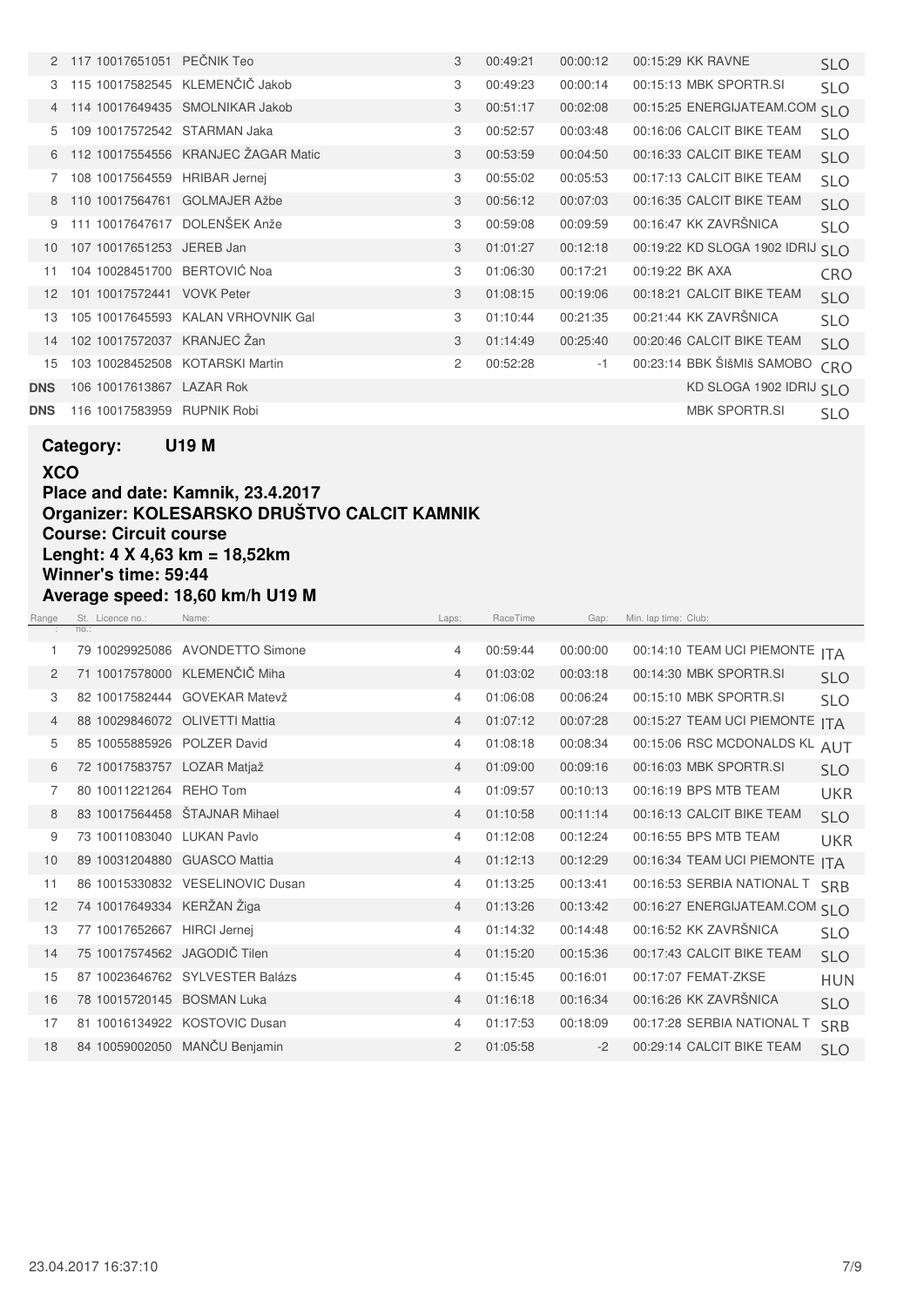**Category: Elite M**

#### **XCO Place and date: Kamnik, 23.4.2017 Organizer: KOLESARSKO DRUŠTVO CALCIT KAMNIK Course: Circuit course Lenght: 6 X 4,63 km = 27,78 km Winner's time: 1:24:13 Average speed: 19,79 km/h Elite M**

| Range          | St. Licence no.:<br>no.:        | Name:                               | Laps:       | RaceTime | Gap:     | Min. lap time: Club:                     |  |
|----------------|---------------------------------|-------------------------------------|-------------|----------|----------|------------------------------------------|--|
| $\mathbf{1}$   | 1 10006120074 BRAIDOT Luca      |                                     | 6           | 01:24:13 | 00:00:00 | 00:13:08 C.S. CARABINIERI OL ITA         |  |
| $\overline{2}$ |                                 | 2 10006444723 BRAIDOT Daniele       | 6           | 01:25:44 | 00:01:31 | 00:13:20 C.S. CARABINIERI OL ITA         |  |
| 3              |                                 | 40 10009822545 BOUWMEESTER Marc     | 6           | 01:27:40 | 00:03:27 | 00:13:05 MIJNBADLIVGIANT O<br>AHO        |  |
| 4              | 3 10004031140 PARTI András      |                                     | 6           | 01:27:41 | 00:03:28 | 00:13:22 NELLA TREK TEAM<br><b>HUN</b>   |  |
| 5              | 9 10009079180 NAGLIC Rok        |                                     | 6           | 01:28:27 | 00:04:14 | 00:14:15 CALCIT BIKE TEAM<br><b>SLO</b>  |  |
| 6              |                                 | 25 10008625304 PELLIZZON Moreno     | 6           | 01:30:11 | 00:05:58 | 00:13:49 TEAM RUDY PROJEC ITA            |  |
| 7              |                                 | 7 10008196783 KRAJNC Gregor         | 6           | 01:30:15 | 00:06:02 | 00:14:09 CALCIT BIKE TEAM<br><b>SLO</b>  |  |
| 8              |                                 | 27 10011133459 AGOSTINELLI Alessio  | 6           | 01:31:04 | 00:06:51 | 00:13:55 SUPERBIKE BRAVI P<br><b>ITA</b> |  |
| 9              |                                 | 16 10007707137 FUMAROLA Denis       | 6           | 01:31:26 | 00:07:13 | 00:13:06 ASD SIXS BOSCARO<br><b>ITA</b>  |  |
| 10             | 14 10008151519 SIBILLE Vincent  |                                     | 6           | 01:32:01 | 00:07:48 | 00:14:08 TEAM VOSGES VTT<br><b>FRA</b>   |  |
| 11             |                                 | 20 10008814755 BSCHERER Moritz      | 6           | 01:32:04 | 00:07:51 | 00:13:50 KTM PRO TEAM<br><b>AUT</b>      |  |
| 12             | 30 10007928520 LOGAR Tadej      |                                     | 6           | 01:35:19 | 00:11:06 | 00:14:10 KK ZAVRSNICA<br><b>SLO</b>      |  |
| 13             | 12 10009659968 DINA Dániel      |                                     | 6           | 01:35:29 | 00:11:16 | 00:14:18 CUBE-CSöMöR UCI M HUN           |  |
| 14             |                                 | 47 10003343147 GEHBAUER Robert      | 6           | 01:35:33 | 00:11:20 | 00:14:01 RC Arbö Askö Klagenf AUT        |  |
| 15             |                                 | 44 10009824060 OLIVETTI Simone      | 6           | 01:35:49 | 00:11:36 | 00:14:33 TEAM UCI PIEMONTE ITA           |  |
| 16             | 15 10009164359 BELAK Jure       |                                     | 6           | 01:36:25 | 00:12:12 | 00:14:20 CALCIT BIKE TEAM<br><b>SLO</b>  |  |
| 17             |                                 | 28 10008145859 WETZELBERGER Philipp | 6           | 01:37:39 | 00:13:26 | 00:14:39 BIKE TOTAL RC FRIE AUT          |  |
| 18             |                                 | 17 10008745037 ZUPANČIČ Peter       | 6           | 01:38:11 | 00:13:58 | 00:14:52 CALCIT BIKE TEAM<br><b>SLO</b>  |  |
| 19             |                                 | 24 10008821223 PALUMBY Zsombor      | 6           | 01:39:41 | 00:15:28 | 00:15:34 WABERER'S EVOPRO HUN            |  |
| 20             | 18 10010825685 TAVCAR Luka      |                                     | 6           | 01:40:19 | 00:16:06 | 00:15:09 CALCIT BIKE TEAM<br><b>SLO</b>  |  |
| 21             |                                 | 23 10007673387 SHEVTSOV Artem       | 6           | 01:41:38 | 00:17:25 | 00:14:56 BPS MTB TEAM<br><b>UKR</b>      |  |
| 22             |                                 | 33 10010728281 TRATNIK BAJC Miha    | 5           | 01:24:58 | $-1$     | 00:15:32 MBK SPORTR.SI<br><b>SLO</b>     |  |
| 23             | 10 10006838379 ZÖGER Manfred    |                                     | 5           | 01:25:18 | $-1$     | 00:15:31 PICHER RACING TEA AUT           |  |
| 24             | 26 10011179737 ICEN Izzet Sahin |                                     | 5           | 01:26:48 | $-1$     | 00:15:25 SALCANO CAPPADO<br><b>TUR</b>   |  |
| 25             |                                 | 38 10031798402 LAPOSSE Lorenzo      | 5           | 01:26:48 | $-1$     | 00:16:05 ASD SIXS BOSCARO<br>ITA.        |  |
| 26             | 13 10009820727 VALTER Attila    |                                     | 5           | 01:27:29 | $-1$     | 00:14:07 CUBE-CSöMöR UCI M HUN           |  |
| 27             |                                 | 22 10009442225 KONYAEV Oleksandr    | 5           | 01:27:35 | $-1$     | 00:14:52 BPS MTB TEAM<br>UKR             |  |
| 28             |                                 | 29 10010834173 BORSOS Benedek       | 5           | 01:28:15 | $-1$     | 00:16:49 WABERER'S EVOPRO HUN            |  |
| 29             |                                 | 43 10013974246 MIHALKOVITS Lukas    | $\,$ 5 $\,$ | 01:28:51 | $-1$     | 00:16:09 RADWELT MK FACTO AUT            |  |
| 30             | 34 10010186802 CIBEJ Simon      |                                     | 5           | 01:31:24 | $-1$     | 00:15:42 CALCIT BIKE TEAM<br><b>SLO</b>  |  |
| 31             | 31 10010904194 DRAGAR Blaž      |                                     | 5           | 01:34:26 | $-1$     | 00:18:16 ENERGIJATEAM.COM SLO            |  |
| 32             | 36 10015720246 LAKOTA Luka      |                                     | 5           | 01:35:40 | $-1$     | 00:16:49 KK ZAVRŠNICA<br><b>SLO</b>      |  |
| 33             | 37 10060303769 ŠTIRN Andraž     |                                     | 5           | 01:38:21 | -1       | 00:16:56 ENERGIJATEAM.COM SLO            |  |
| 34             | 35 10017648526 ZORMAN Tadej     |                                     | 4           | 01:29:27 | $-2$     | 00:20:11 ENERGIJATEAM.COM SI O           |  |
| <b>DNF</b>     | 21 10007402696 UNAL Isac        |                                     |             |          |          | SALCANO CAPPADO TUR                      |  |
| <b>DNF</b>     |                                 | 45 10009823656 CERUTTI Gregorio     |             |          |          | TEAM UCI PIEMONTE ITA                    |  |
| <b>DNF</b>     | 4 10005873029 TURK Filip        |                                     |             |          |          | BBK ŠIŠMIŠ SAMOBO CRO                    |  |
| <b>DNF</b>     |                                 | 32 10014349213 ALMONTI Andrea       |             |          |          | TEAM UCI PIEMONTE ITA                    |  |
| <b>DNF</b>     |                                 | 6 10008819203 ROMAN Aleksandar      |             |          |          | SERBIA NATIONAL T SRB                    |  |
| <b>DNF</b>     |                                 | 8 10093514010 BURUCZKI Szilárd      |             |          |          | CUBE-CSÖMÖR UCI M HUN                    |  |
| <b>DNS</b>     |                                 | 5 10009830124 MICHAŁEK Mariusz      |             |          |          | JBG-2 PROFESSIONA POL                    |  |
| <b>DNS</b>     |                                 | 11 10017604571 HRIBOVŠEK Boštjan    |             |          |          | <b>CALCIT BIKE TEAM</b><br><b>SLO</b>    |  |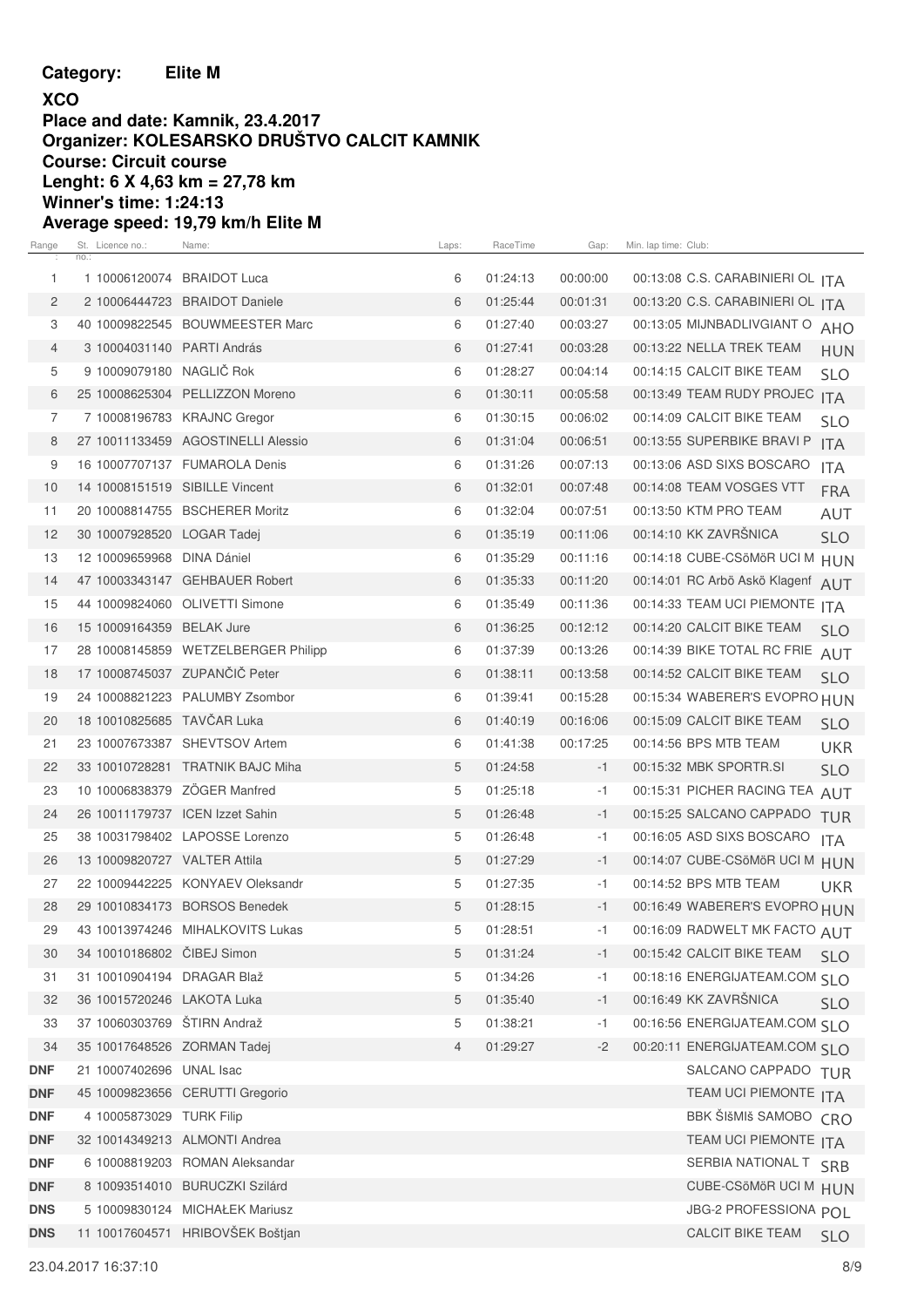| <b>DNS</b>     | 19 10008595392 TOMAŠEV Alen                                            |                                                                                                         |                |          |          | <b>BK CRIKVENICA-</b>            | <b>CRO</b>               |
|----------------|------------------------------------------------------------------------|---------------------------------------------------------------------------------------------------------|----------------|----------|----------|----------------------------------|--------------------------|
| <b>DNS</b>     |                                                                        | 39 10015011136 GRIESSNER Markus                                                                         |                |          |          | ASVÖ ÖAMTC SC HE AUT             |                          |
| <b>DNS</b>     |                                                                        | 41 10015633451 GARINO Cristiano                                                                         |                |          |          | TEAM PIEMONTE FC ITA             |                          |
| <b>DNS</b>     |                                                                        | 42 10006448056 SZATMÁRY András                                                                          |                |          |          | WABERER'S EVOPRO HUN             |                          |
|                | Category:                                                              | U23+Elite W                                                                                             |                |          |          |                                  |                          |
| <b>XCO</b>     |                                                                        |                                                                                                         |                |          |          |                                  |                          |
|                |                                                                        | Place and date: Kamnik, 23.4.2017                                                                       |                |          |          |                                  |                          |
|                |                                                                        | Organizer: KOLESARSKO DRUŠTVO CALCIT KAMNIK                                                             |                |          |          |                                  |                          |
|                | <b>Course: Circuit course</b>                                          |                                                                                                         |                |          |          |                                  |                          |
|                | Lenght: $4 \times 4,63$ km = 23,15 km<br><b>Winner's time: 1:26:44</b> |                                                                                                         |                |          |          |                                  |                          |
|                |                                                                        | Average speed: 16,01 km/h U23+Elite W                                                                   |                |          |          |                                  |                          |
| Range          | St. Licence no.:                                                       | Name:                                                                                                   | Laps:          | RaceTime | Gap:     | Min. lap time: Club:             |                          |
| 1              | no.:<br>51 10004604450 ŽAKELJ Tanja                                    |                                                                                                         | 5              | 01:26:44 | 00:00:00 | 00:16:13 RAJD TREK / UNIOR T SLO |                          |
| 2              | 52 10006877785 POPOVA Iryna                                            |                                                                                                         | 5              | 01:35:28 | 00:08:44 | 00:17:49 BPS MTB TEAM            |                          |
| 3              |                                                                        | 53 10007299232 CRNOGORAC Jovana                                                                         | 5              | 01:36:26 | 00:09:42 | 00:17:47 SALCANO CAPPADO         | <b>UKR</b><br><b>SRB</b> |
| $\overline{4}$ |                                                                        | 61 10009164965 PELLIZZARO Jessica                                                                       | 5              | 01:37:11 | 00:10:27 | 00:17:49 TEAM RUDY PROJEC ITA    |                          |
| 5              | 55 10007545570 PERŠE Tina                                              |                                                                                                         | 5              | 01:39:25 | 00:12:41 | 00:18:20 CALCIT BIKE TEAM        | <b>SLO</b>               |
| 6              | 54 10009167490 TANOVIC Lejla                                           |                                                                                                         | 5              | 01:41:38 | 00:14:54 | 00:19:24 SMF TEAM                | <b>BIH</b>               |
| 7              |                                                                        | 56 10008821425 WIELTSCHNIG Julia                                                                        | 5              | 01:45:40 | 00:18:56 | 00:19:14 ASVÖ ÖAMTC SC HE        | <b>AUT</b>               |
| 8              |                                                                        | 60 10010647954 CAMPANARI Angela                                                                         | 5              | 01:46:57 | 00:20:13 | 00:19:12 SUPERBIKE BRAVI P       | <b>ITA</b>               |
| 9              |                                                                        | 58 10007678037 GASPARDINO Giulia                                                                        | 4              | 01:26:58 | $-1$     | 00:18:13 TEAM UCI PIEMONTE ITA   |                          |
| 10             |                                                                        | 62 10010898235 SAVIC POPOVIC Teodora                                                                    | $\overline{4}$ | 01:41:21 | $-1$     | 00:22:37 SERBIA NATIONAL T       | <b>SRB</b>               |
| 11             |                                                                        | 59 10010833971 GÖLTL-ZELENIJ Linda                                                                      | 4              | 01:42:17 | $-1$     | 00:23:40 PCCC                    | <b>HUN</b>               |
| <b>DNF</b>     | 57 10007913362 RAKIC Milica                                            |                                                                                                         |                |          |          | SALCANO CAPPADO                  | <b>SRB</b>               |
| <b>DNF</b>     | 63 10010905713 JERBIĆ Lucija                                           |                                                                                                         |                |          |          | <b>BK BIKER</b>                  | CRO                      |
|                |                                                                        |                                                                                                         |                |          |          |                                  |                          |
| Event:         |                                                                        | 20. KAMNIŠKI KROS                                                                                       |                |          | Date:    | 23.04.2017                       |                          |
|                | Organizer:                                                             | <b>CACIT BIKE TEAM</b>                                                                                  |                |          |          |                                  |                          |
|                | Chief judge:                                                           | Rigas Charalambos (UCI)<br>Andrej Fideršek<br>Mira Gašparič Petrovič<br>Mojca Pungartnik<br>Emil Keršič |                |          |          |                                  |                          |
|                | Responsible person:                                                    | Ciril Grkman                                                                                            |                |          |          |                                  |                          |
|                | CALCIT<br>SIKE<br>TEAM                                                 | <b>GARMIN</b>                                                                                           |                |          |          |                                  |                          |







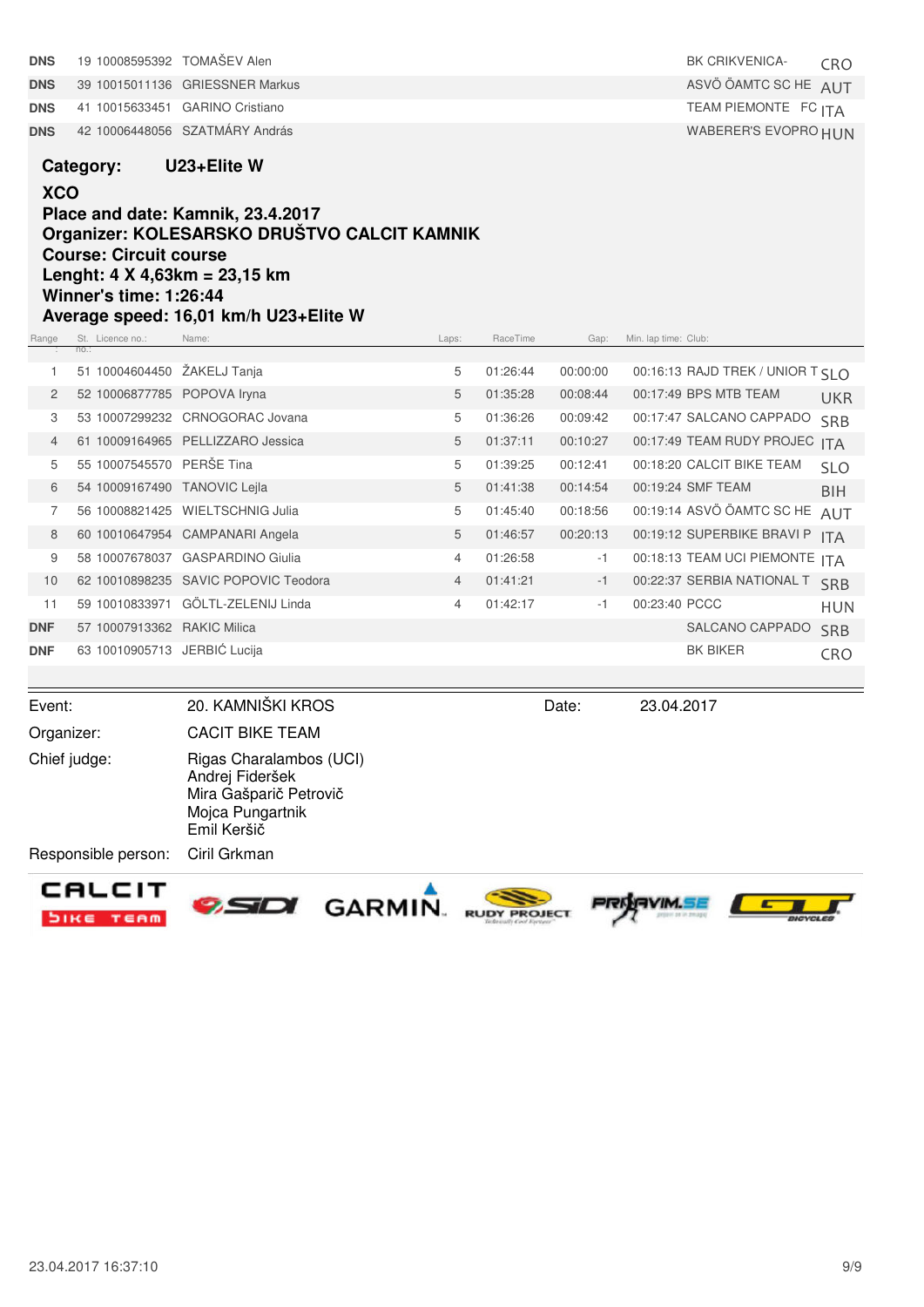



# UCI C.1 / SLOXCUP 20. KAMNIŠKI KROS

# **Rezultati**

1. start

| 00:16:08 | 1 231 10017582848 RUS Jure |                                 |                |                   |                                 |  |
|----------|----------------------------|---------------------------------|----------------|-------------------|---------------------------------|--|
|          |                            |                                 | $\overline{2}$ | 00:34:29 00:00:00 | 00:16:08 MBK SPORTR.SI          |  |
|          | 00:18:21                   |                                 |                |                   |                                 |  |
|          |                            | 2 232 10017582747 SMRDEL Miha   | $\overline{2}$ | 00:37:03 00:02:34 | 00:16:14 MBK SPORTR.SI          |  |
| 00:16:14 | 00:20:49                   |                                 |                |                   |                                 |  |
|          |                            | 3 228 10017650445 ŠTERN Nejc    | $\overline{2}$ | 00:37:31 00:03:02 | 00:17:37 KK RAVNE               |  |
| 00:17:37 | 00:19:54                   |                                 |                |                   |                                 |  |
|          |                            | 4 226 10017649637 JEREB Tine    | $\overline{2}$ | 00:37:37 00:03:08 | 00:17:37 KD SLOGA 1902 IDRIJA   |  |
| 00:17:37 | 00:20:00                   |                                 |                |                   |                                 |  |
|          |                            | 5 230 10028439370 ROSANDA Dante | $\overline{2}$ | 00:38:49 00:04:20 | 00:17:35 BK MONTES              |  |
| 00:17:35 | 00:21:14                   |                                 |                |                   |                                 |  |
|          |                            | 6 229 10017644078 JANEŽIČ Luka  | $\overline{2}$ | 00:38:52 00:04:23 | 00:18:33 ENERGIJATEAM.COM       |  |
| 00:18:33 | 00:20:19                   |                                 |                |                   |                                 |  |
|          |                            | 7 227 10017613665 KAVČIČ Jernej | $\overline{2}$ | 00:39:44 00:05:15 | 00:18:06 KD SLOGA 1902 IDRIJA   |  |
| 00:18:06 | 00:21:38                   |                                 |                |                   |                                 |  |
|          |                            | 8 237 10060635387 ZUPANIČ Filip | $\overline{2}$ | 00:40:00 00:05:31 | 00:18:37 KD KM                  |  |
| 00:18:37 | 00:21:23                   |                                 |                |                   |                                 |  |
|          |                            | 9 241 10028449373 KROBOT Mihael | $\overline{2}$ | 00:41:56 00:07:27 | 00:18:59 BICIKLISTIčKI KLUB "MU |  |
| 00:18:59 | 00:22:57                   |                                 |                |                   |                                 |  |
|          |                            | 10 239 10017651859 MARKELJ Tim  | $\overline{2}$ | 00:42:44 00:08:15 | 00:19:24 KK ZAVRŠNICA           |  |
| 00:19:24 | 00:23:20                   |                                 |                |                   |                                 |  |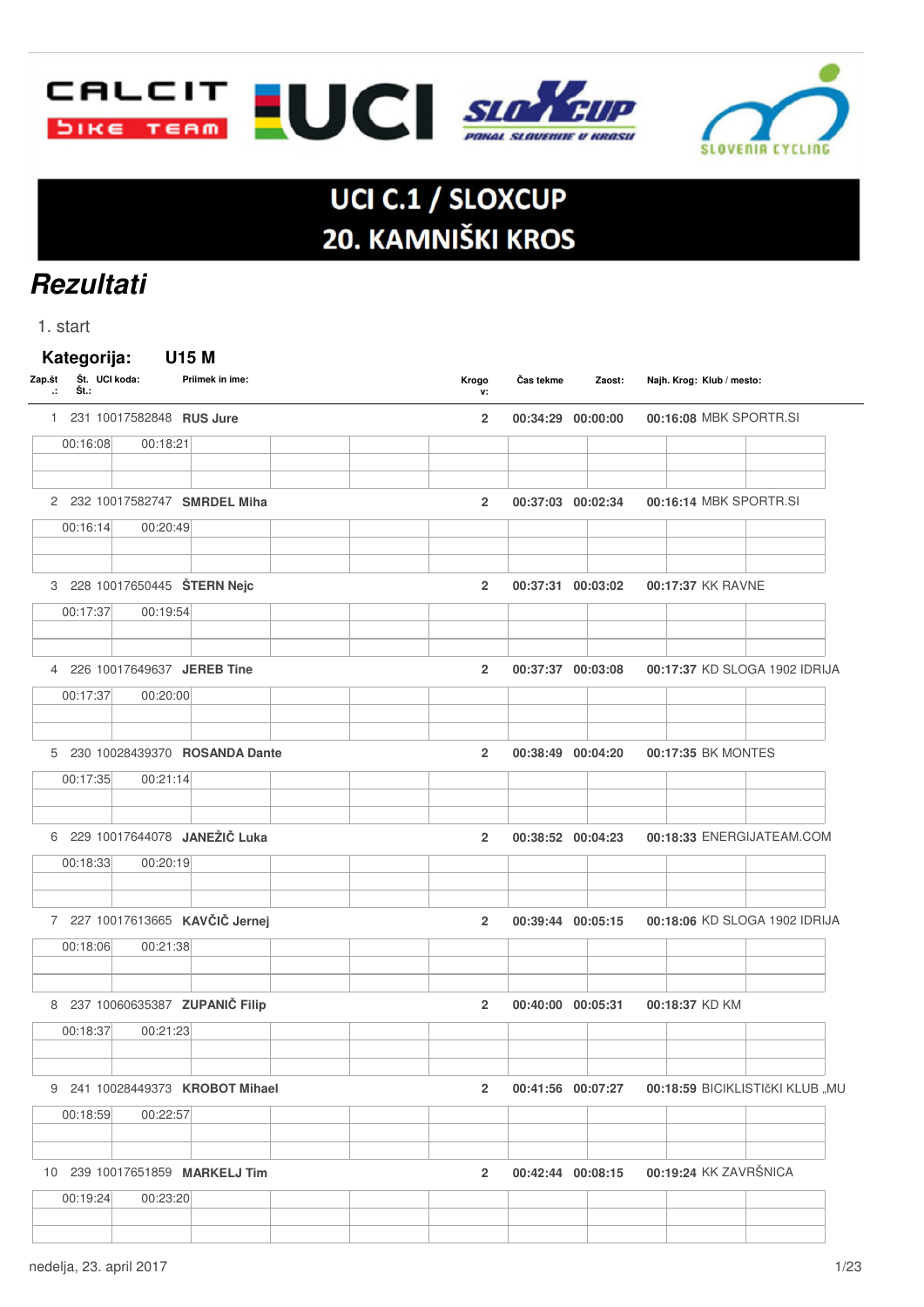|  |  | 235 10017613564 SEN Tilen |  |  |  |  |  |
|--|--|---------------------------|--|--|--|--|--|
|--|--|---------------------------|--|--|--|--|--|

|            | 00:20:34    | 00:23:04 |                                     |                |          |                   |                           |                               |
|------------|-------------|----------|-------------------------------------|----------------|----------|-------------------|---------------------------|-------------------------------|
|            |             |          |                                     |                |          |                   |                           |                               |
|            |             |          | 12 222 10017653475 NOVAK David Svit | $\overline{2}$ |          | 00:43:45 00:09:16 |                           | 00:19:45 KD SLOGA 1902 IDRIJA |
|            | 00:19:45    | 00:24:00 |                                     |                |          |                   |                           |                               |
|            |             |          | 13 236 10017613362 MRAK Matevž      | $\overline{2}$ |          | 00:44:08 00:09:39 |                           | 00:20:48 KD SLOGA 1902 IDRIJA |
|            | 00:20:48    | 00:23:20 |                                     |                |          |                   |                           |                               |
|            |             |          | 14 224 10017575976 AUER Nal         | $\overline{2}$ |          | 00:45:35 00:11:06 | 00:21:24 CALCIT BIKE TEAM |                               |
|            | 00:21:24    | 00:24:11 |                                     |                |          |                   |                           |                               |
|            |             |          | 15 220 10017564963 DEČMAN Jaka      | $\overline{2}$ |          | 00:48:22 00:13:53 | 00:21:17 CALCIT BIKE TEAM |                               |
|            | 00:21:17    | 00:27:05 |                                     |                |          |                   |                           |                               |
|            |             |          | 16 219 10017645290 ZUPAN Benjamin   | $\overline{2}$ |          | 00:51:29 00:17:00 | 00:24:18 KK ZAVRŠNICA     |                               |
|            | 00:24:18    | 00:27:11 |                                     |                |          |                   |                           |                               |
|            |             |          | 17 238 10017567185 JUKIČ Mirza      | $\overline{2}$ |          | 01:09:23 00:34:54 | 00:31:02 CALCIT BIKE TEAM |                               |
|            | 00:31:02    | 00:38:21 |                                     |                |          |                   |                           |                               |
|            |             |          | 18 223 10017573047 JAGODIČ David    | 1              | 00:34:32 | $-1$              | 00:34:32 CALCIT BIKE TEAM |                               |
|            | 00:34:32    |          |                                     |                |          |                   |                           |                               |
| <b>DNF</b> |             |          | 225 10017613968 PRELOVŠEK Jure      |                |          |                   |                           | ENERGIJATEAM.COM              |
|            | 00:39:26    |          |                                     |                |          |                   |                           |                               |
| <b>DNS</b> |             |          | 240 10028444424 LIPOVAC Noah        |                |          |                   |                           | <b>BK MONTES</b>              |
|            | 00:47:45    |          |                                     |                |          |                   |                           |                               |
| <b>DNS</b> |             |          | 233 10017654586 GNEZDA Nace         |                |          |                   |                           | KD SLOGA 1902 IDRIJA          |
|            | 00:52:31    |          |                                     |                |          |                   |                           |                               |
| <b>DNS</b> |             |          | 221 10017613463 TUŠAR Lenart        |                |          |                   |                           | KD SLOGA 1902 IDRIJA          |
|            | 01:55:15    |          |                                     |                |          |                   |                           |                               |
| <b>DNS</b> |             |          | 242 10017625385 AHAČIČ Gašper       |                |          |                   |                           | ENERGIJATEAM.COM              |
|            | 01:55:16    |          |                                     |                |          |                   |                           |                               |
|            |             |          |                                     |                |          |                   |                           |                               |
|            | Kategorija: |          | <b>U15W</b>                         |                |          |                   |                           |                               |

|                          | Zap.št Št. UCI koda: | <b>Priimek in ime:</b> | Krogo | Čas tekme | Zaost: Najh. Krog: Klub / mesto: |
|--------------------------|----------------------|------------------------|-------|-----------|----------------------------------|
| <b>Contract Contract</b> | St.:                 |                        |       |           |                                  |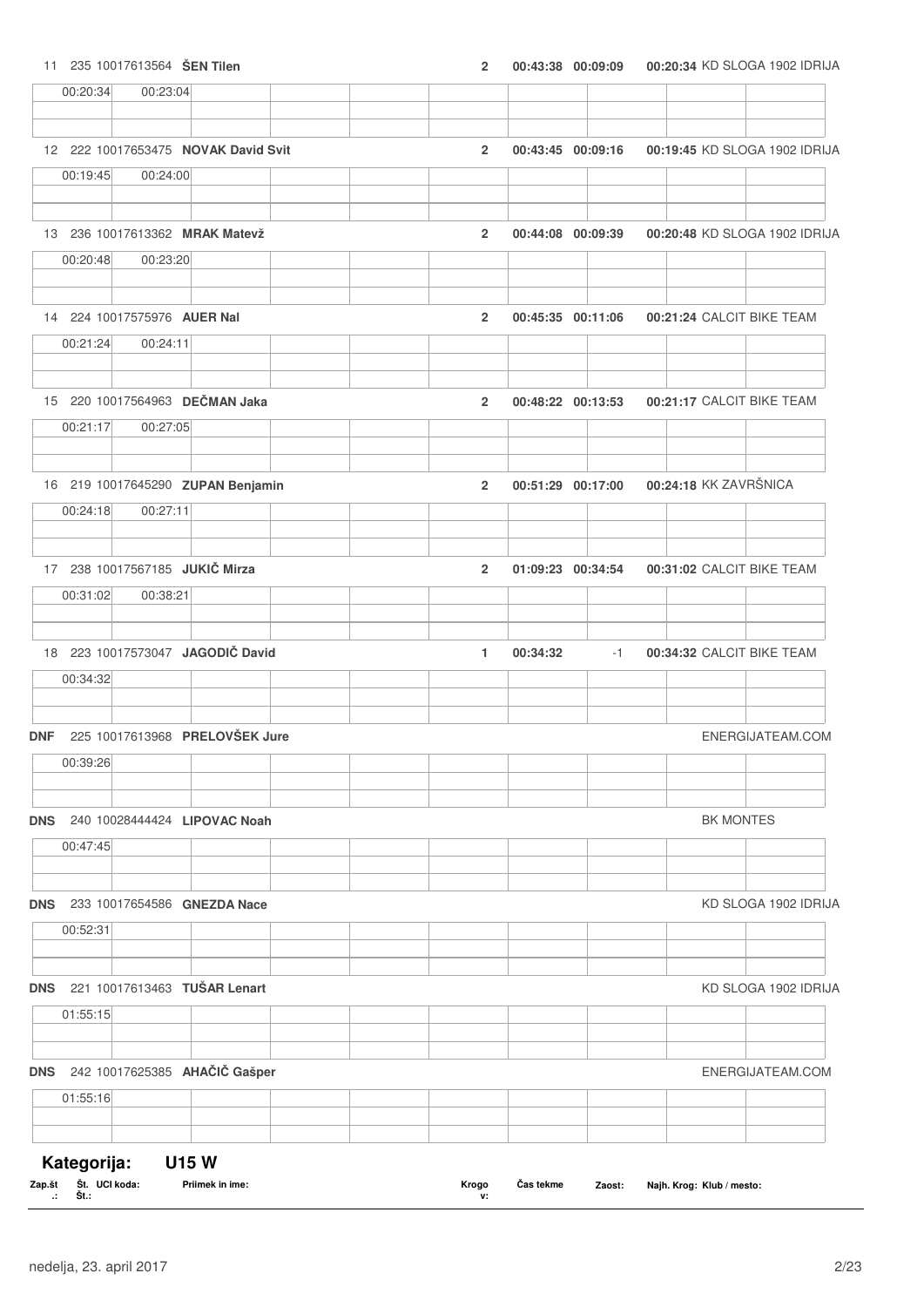| $\mathbf{1}$                                    | 254 10017653273 MOROZ Nuša       |                                        | $\overline{2}$ |           | 00:46:24 00:00:00 |                           | 00:21:51 KD SLOGA 1902 IDRIJA                          |
|-------------------------------------------------|----------------------------------|----------------------------------------|----------------|-----------|-------------------|---------------------------|--------------------------------------------------------|
| 00:21:51                                        | 00:24:33                         |                                        |                |           |                   |                           |                                                        |
|                                                 |                                  |                                        |                |           |                   |                           |                                                        |
|                                                 | 2 255 10017582949 MLAKAR Daša    |                                        | $\overline{2}$ |           | 00:46:41 00:00:17 |                           | 00:21:55 MBK SPORTR.SI                                 |
| 00:21:55                                        | 00:24:46                         |                                        |                |           |                   |                           |                                                        |
|                                                 | 3 253 10028452609 NADU Anja      |                                        | $\overline{2}$ |           | 00:47:19 00:00:55 | 00:22:04 BK MONTES        |                                                        |
| 00:22:04                                        | 00:25:15                         |                                        |                |           |                   |                           |                                                        |
|                                                 | 4 252 10017644179 MOVRIN Ema     |                                        | $\overline{2}$ |           | 00:55:54 00:09:30 |                           | 00:23:40 ENERGIJATEAM.COM                              |
| 00:23:40                                        | 00:32:14                         |                                        |                |           |                   |                           |                                                        |
|                                                 | 5 251 10017654687 ČUK Špela      |                                        | $\overline{2}$ |           | 00:56:37 00:10:13 |                           | 00:24:10 KD SLOGA 1902 IDRIJA                          |
| 00:24:10                                        | 00:32:27                         |                                        |                |           |                   |                           |                                                        |
| Kategorija:                                     | <b>U17W</b>                      |                                        |                |           |                   |                           |                                                        |
| Št. UCI koda:<br>Zap.št<br>Št.:<br>$\mathbf{r}$ |                                  | Priimek in ime:                        | Krogo<br>v:    | Čas tekme | Zaost:            | Najh. Krog: Klub / mesto: |                                                        |
|                                                 | 1 215 10017643977 JANEŽIČ Ana    |                                        | 3              |           | 01:10:03 00:00:00 |                           | 00:19:54 ENERGIJATEAM.COM                              |
| 00:19:54                                        | 00:24:31                         | 00:25:38                               |                |           |                   |                           |                                                        |
|                                                 | 2 210 10030379572 NITELLI Erika  |                                        | 3              |           | 01:12:04 00:02:01 |                           | 00:20:47 TEAM UCI PIEMONTE FC                          |
| 00:20:47                                        | 00:24:53                         | 00:26:24                               |                |           |                   |                           |                                                        |
|                                                 | 3 216 10017643169 HOMAR Tamara   |                                        | 3              |           | 01:17:21 00:07:18 |                           | 00:22:29 ENERGIJATEAM.COM                              |
| 00:22:29                                        | 00:26:43                         | 00:28:09                               |                |           |                   |                           |                                                        |
|                                                 |                                  | 4 214 10034884921 LOGVINYUK Oleksandra | 3              |           | 01:18:31 00:08:28 | 00:24:32 BPS MTB TEAM     |                                                        |
| 00:24:32                                        | 00:26:34                         | 00:27:25                               |                |           |                   |                           |                                                        |
|                                                 |                                  | 5 212 10028428963 FILIPOVIĆ Jana       | 3              |           | 01:20:07 00:10:04 | 00:23:46 BK BIKER         |                                                        |
|                                                 |                                  |                                        |                |           |                   |                           |                                                        |
| 00:23:46                                        | 00:26:54                         | 00:29:27                               |                |           |                   |                           |                                                        |
|                                                 | 6 211 10058285361 BOŠNJAK Larisa |                                        | 3              |           | 01:30:54 00:20:51 |                           |                                                        |
| 00:25:24                                        | 00:31:30                         | 00:34:00                               |                |           |                   |                           |                                                        |
|                                                 | DNS 213 10017572744 DEČMAN Nika  |                                        |                |           |                   |                           | 00:25:24 BBK ŠIšMIš SAMOBOR<br><b>CALCIT BIKE TEAM</b> |
| 01:54:11                                        |                                  |                                        |                |           |                   |                           |                                                        |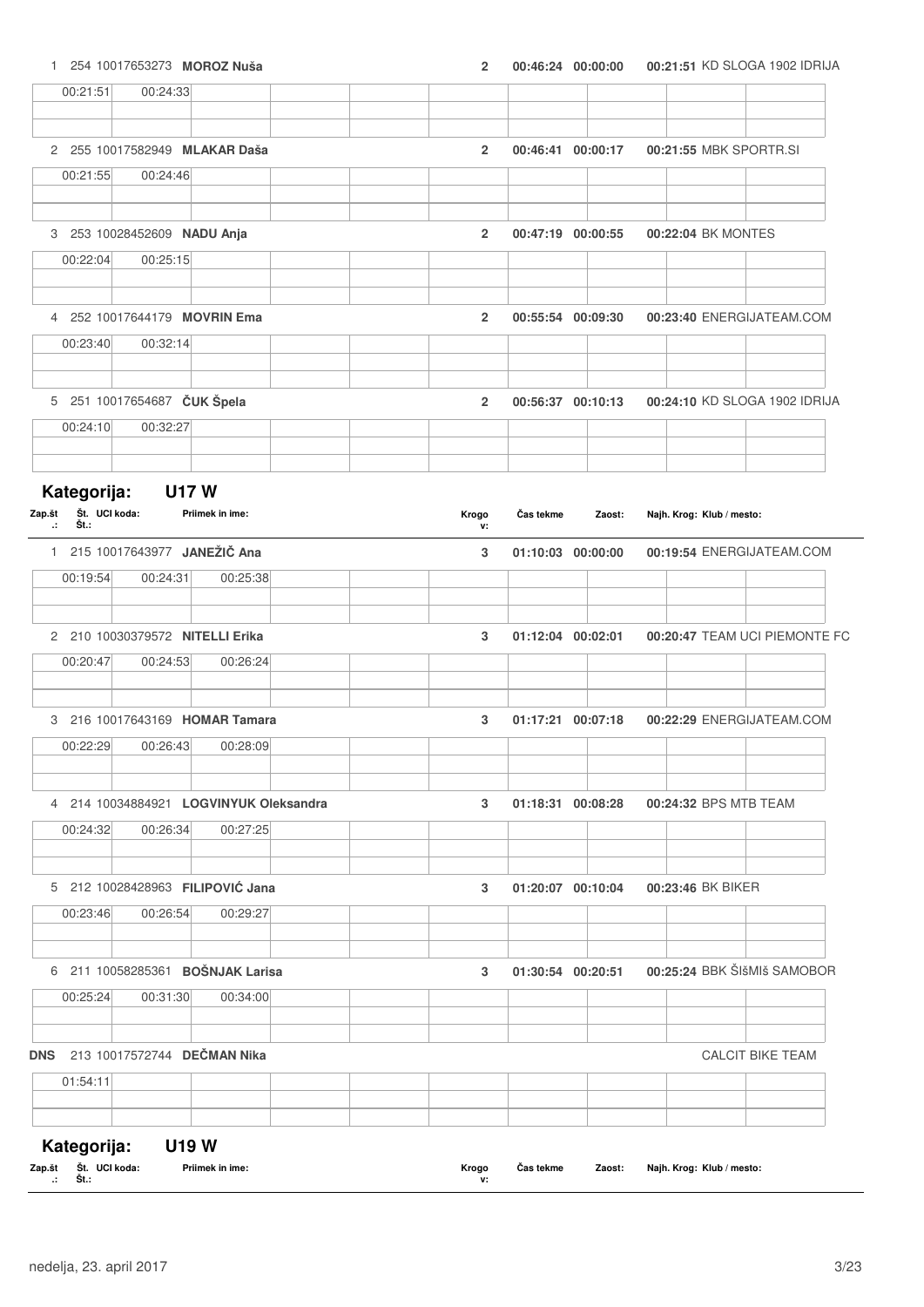1 202 10017590124 **MOVRIN Vita 3 01:03:34 00:18:36 00:00:00** ENERGIJATEAM.COM 00:18:36 00:21:53 00:23:05 2 201 10011044240 **FILIPOVI**Ć **Ema 3 01:13:41 00:21:53 00:10:07** BK BIKER 00:21:53 00:25:09 00:26:39 3 203 10016105721 **DOROSHENKO Yulia 3 01:17:25 00:23:04 00:13:51** BPS MTB TEAM 00:23:04 00:27:17 00:27:04 **Kategorija: Veterani A Št. Št.: .: Zap.št UCI koda: Priimek in ime: Klub / mesto: Krogo v:**  $\check{\textbf{C}}$ as tekme 1 126 10007459280 **MIKELJ Uroš 4 01:10:21 00:16:17 00:00:00** CALCIT BIKE TEAM 00:16:17 00:17:17 00:18:22 00:18:25 2 167 10060490392 **Rode Peter 4 01:10:22 00:15:38 00:00:01** CALCIT BIKE TEAM 00:15:38 00:17:04 00:18:37 00:19:03 3 128 10017574461 **PIRC Tomaž 4 01:10:31 00:15:38 00:00:10** CALCIT BIKE TEAM 00:15:38 00:17:36 00:18:21 00:18:56 4 137 10007400979 **JURAK Primož 4 01:11:13 00:15:32 00:00:52** ŠD 2SIMPL 00:15:32 00:17:42 00:18:47 00:19:12 5 129 10017595174 **PODGORNIK Tadej 4 01:13:52 00:16:24 00:03:31** MBK SPORTR.SI 00:16:24 00:18:20 00:19:41 00:19:27 6 138 10004085805 **RAUTER Samo 4 01:15:35 00:16:09 00:05:14** RAJD FUNSPORTS 00:16:09 00:18:45 00:19:47 00:20:54 7 130 10017553344 **HOLC Andrej 4 01:17:27 00:16:39 00:07:06** B.V.G. GULČ - BTS COMP 00:16:39 00:19:11 00:20:27 00:21:10 8 133 10017574158 **KOROŠEC Martin 4 01:21:32 00:18:55 00:11:11** CALCIT BIKE TEAM 00:18:55 00:19:55 00:22:08 00:20:34 9 169 10017572946 **Spruk Miha 4 01:23:45 00:18:46 00:13:24** CALCIT BIKE TEAM 00:18:46 00:21:40 00:21:39 00:21:40 10 134 10052991181 **OKORN Žiga 4 01:25:16 00:18:46 00:14:55** KD KM 00:18:46 00:20:52 00:22:46 00:22:52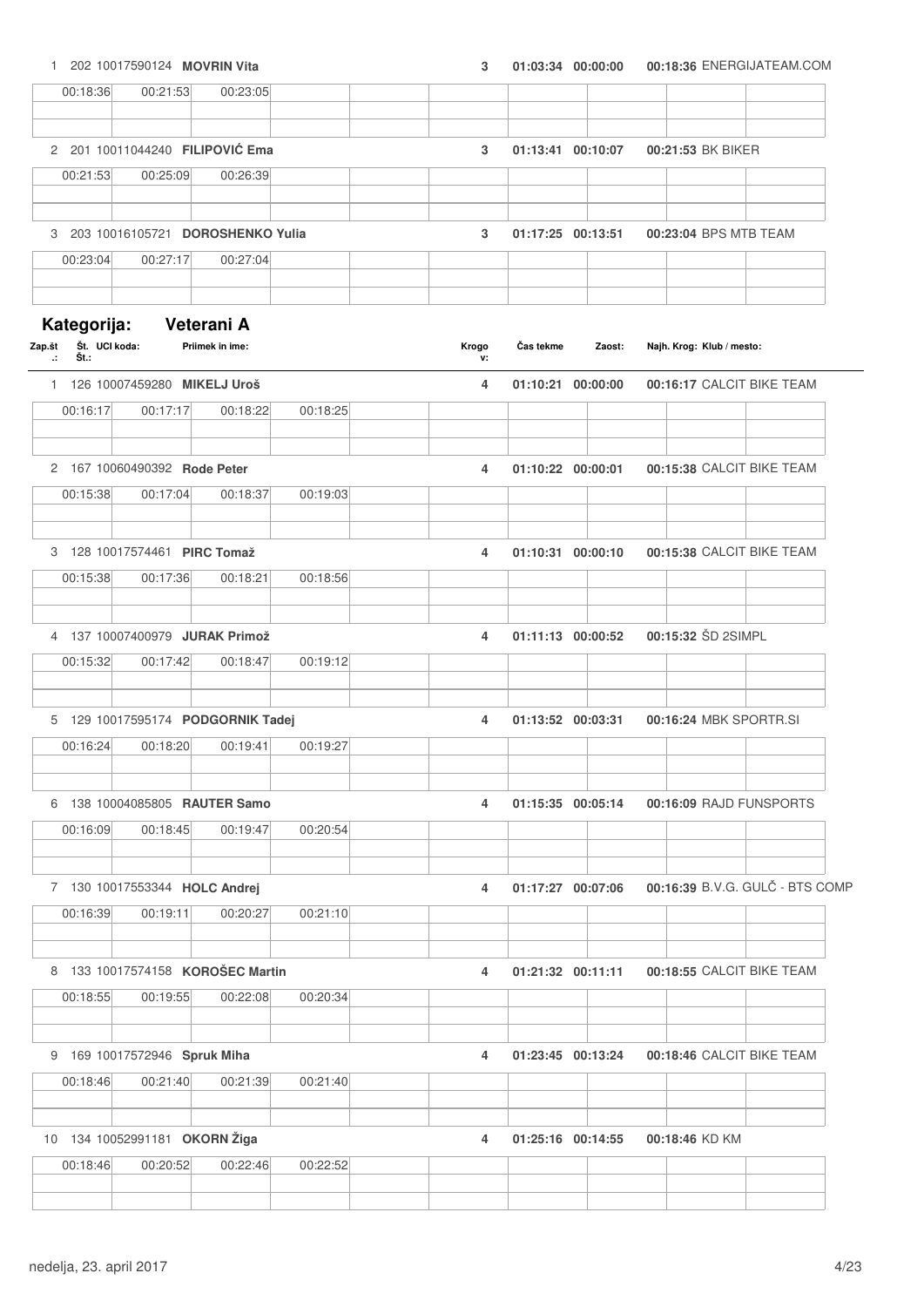11 131 10017652465 **JERAM Damjan 4 01:28:32 00:19:25 00:18:11** MBK SPORTR.SI

|                         | 00:19:25                             | 00:21:45                       | 00:23:26                                    | 00:23:56 |             |                   |        |                           |           |                           |
|-------------------------|--------------------------------------|--------------------------------|---------------------------------------------|----------|-------------|-------------------|--------|---------------------------|-----------|---------------------------|
|                         |                                      |                                |                                             |          |             |                   |        |                           |           |                           |
|                         |                                      | 12 132 10056474996 KAVČIČ Jure |                                             |          | 4           | 01:29:57 00:19:36 |        | 00:19:27 KK ZAVRŠNICA     |           |                           |
|                         | 00:19:27                             | 00:21:48                       | 00:23:59                                    | 00:24:43 |             |                   |        |                           |           |                           |
| <b>DNF</b>              |                                      |                                | 127 10003509360 BUDIN Matjaž                |          |             |                   |        |                           |           | <b>MBK SPORTR.SI</b>      |
|                         | 00:16:25                             | 00:20:48                       |                                             |          |             |                   |        |                           |           |                           |
|                         |                                      |                                |                                             |          |             |                   |        |                           |           |                           |
| <b>DNF</b>              |                                      |                                | 135 10017641654 JAZBEC Matic                |          |             |                   |        |                           | ŠD 2SIMPL |                           |
|                         | 00:15:36                             |                                |                                             |          |             |                   |        |                           |           |                           |
| <b>DNS</b>              |                                      |                                | 125 10059836149 ČRETNIK Marko               |          |             |                   |        |                           |           | <b>GANESHA TEAM</b>       |
|                         | 01:52:46                             |                                |                                             |          |             |                   |        |                           |           |                           |
|                         |                                      |                                |                                             |          |             |                   |        |                           |           |                           |
| <b>DNS</b>              |                                      |                                | 136 10017641755 BITENC Janez                |          |             |                   |        |                           | ŠD 2SIMPL |                           |
|                         | 01:52:48                             |                                |                                             |          |             |                   |        |                           |           |                           |
|                         |                                      |                                |                                             |          |             |                   |        |                           |           |                           |
| Zap.št<br>$\mathcal{L}$ | Kategorija:<br>Št. UCI koda:<br>Št.: |                                | Veterani B<br>Priimek in ime:               |          | Krogo<br>v: | Čas tekme         | Zaost: | Najh. Krog: Klub / mesto: |           |                           |
|                         |                                      |                                | 1 139 10003481270 BLAZNIK Robert            |          | 4           | 01:07:38 00:00:00 |        |                           |           | 00:15:09 MBK SPORTR.SI    |
|                         | 00:15:09                             | 00:16:42                       | 00:17:29                                    | 00:18:18 |             |                   |        |                           |           |                           |
|                         |                                      |                                | 2 140 10003492586 BOŠKIN Aleš               |          | 4           | 01:08:14 00:00:36 |        |                           |           | 00:15:26 MBK SPORTR.SI    |
|                         | 00:15:26                             | 00:17:07                       | 00:17:32                                    | 00:18:09 |             |                   |        |                           |           |                           |
|                         |                                      |                                |                                             |          |             |                   |        |                           |           |                           |
|                         | 00:15:07                             | 00:17:25                       | 3 141 10003953136 MIKLIČ Gregor<br>00:17:53 | 00:18:22 | 4           | 01:08:47 00:01:09 |        |                           |           | 00:15:07 CALCIT BIKE TEAM |
|                         |                                      |                                |                                             |          |             |                   |        |                           |           |                           |
|                         |                                      |                                | 4 143 10017614372 RIJAVEC Aleš              |          | 4           | 01:16:51 00:09:13 |        |                           |           | 00:17:32 ENERGIJATEAM.COM |
|                         | 00:17:32                             | 00:19:14                       | 00:20:08                                    | 00:19:57 |             |                   |        |                           |           |                           |
|                         |                                      |                                |                                             |          |             |                   |        |                           |           |                           |
|                         |                                      |                                | 5 150 10059002656 TOMŠIČ Valter             |          | 4           | 01:20:07 00:12:29 |        |                           |           | 00:17:02 CALCIT BIKE TEAM |
|                         | 00:17:02                             | 00:19:36                       | 00:20:59                                    | 00:22:30 |             |                   |        |                           |           |                           |
|                         |                                      |                                | 6 146 10017646910 CORNACCHINI Igor          |          | 4           | 01:22:53 00:15:15 |        | 00:18:23 SCOTT TEAM       |           |                           |
|                         | 00:18:23                             | 00:21:01                       | 00:21:29                                    | 00:22:00 |             |                   |        |                           |           |                           |
|                         |                                      |                                |                                             |          |             |                   |        |                           |           |                           |
|                         |                                      |                                | 7 148 10023598868 GÁBOR Dervalics           |          | 3           | 01:08:44          | $-1$   | 00:20:49 FEMAT-ZKSE       |           |                           |
|                         | 00:20:49                             | 00:23:11                       | 00:24:44                                    |          |             |                   |        |                           |           |                           |
|                         |                                      |                                |                                             |          |             |                   |        |                           |           |                           |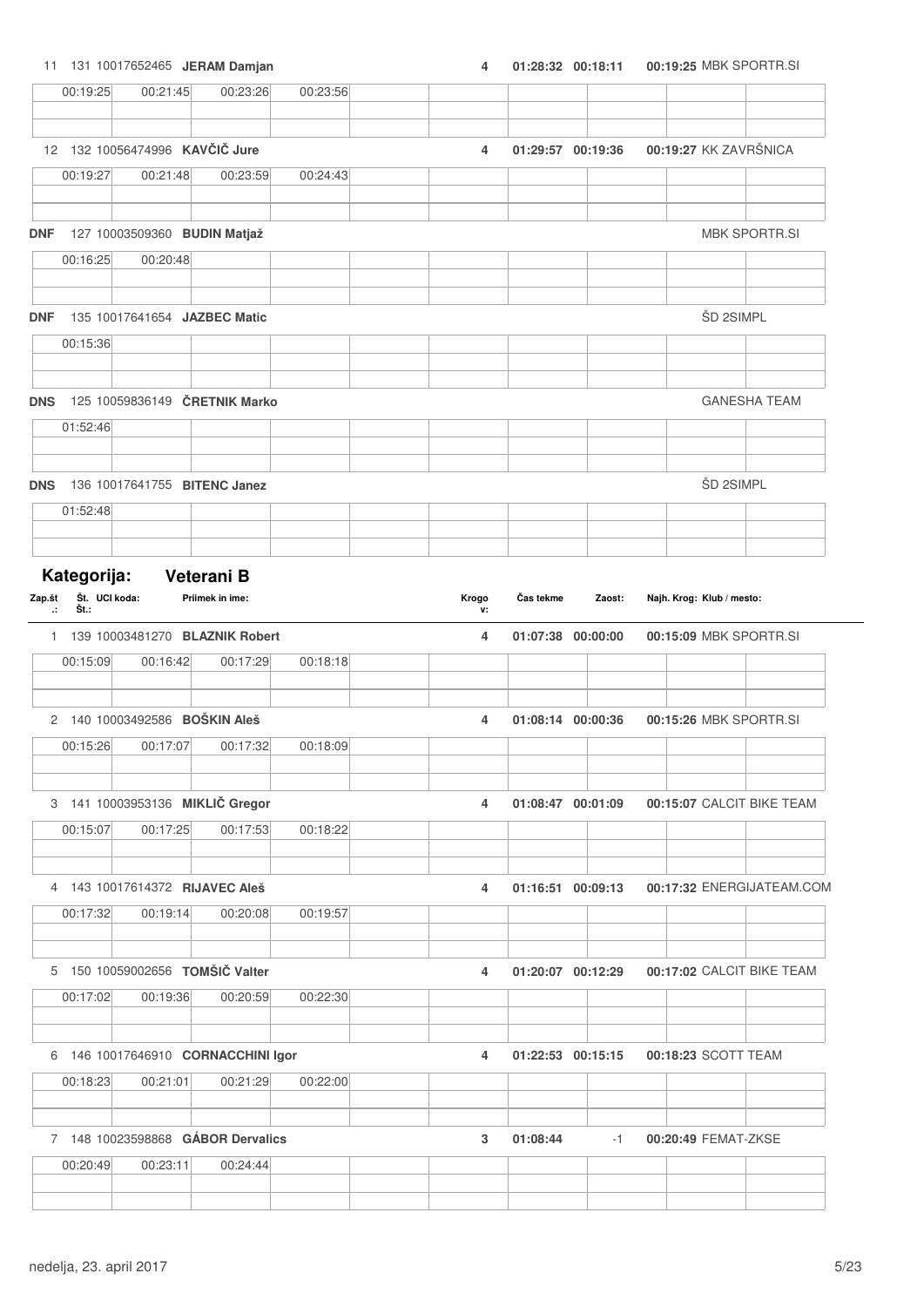#### **DNF** 142 10017599117 **DAKSKOBLER Matej** KK PANTAL

|                         | 00:16:42                             | 00:20:50 |                                    |          |             |                   |        |                           |                           |
|-------------------------|--------------------------------------|----------|------------------------------------|----------|-------------|-------------------|--------|---------------------------|---------------------------|
| <b>DNS</b>              |                                      |          | 144 10017643775 ŠKARJA Marko       |          |             |                   |        |                           | ENERGIJATEAM.COM          |
|                         | 01:51:42                             |          |                                    |          |             |                   |        |                           |                           |
|                         |                                      |          |                                    |          |             |                   |        |                           |                           |
| <b>DNS</b>              |                                      |          | 145 10017604470 STARMAN Jan        |          |             |                   |        |                           | <b>CALCIT BIKE TEAM</b>   |
|                         | 01:51:45                             |          |                                    |          |             |                   |        |                           |                           |
|                         |                                      |          | DNS 147 10017586080 LOCNIKAR Bojan |          |             |                   |        |                           | <b>BIKE REPUBLIC</b>      |
|                         | 01:51:47                             |          |                                    |          |             |                   |        |                           |                           |
| <b>DNS</b>              |                                      |          | 149 10017642058 UTRANKER Damjan    |          |             |                   |        | ŠD 2SIMPL                 |                           |
|                         | 01:51:49                             |          |                                    |          |             |                   |        |                           |                           |
|                         |                                      |          |                                    |          |             |                   |        |                           |                           |
| Zap.št<br>$\mathcal{L}$ | Kategorija:<br>Št. UCI koda:<br>Št.: |          | Veterani C<br>Priimek in ime:      |          | Krogo<br>v: | Čas tekme         | Zaost: | Najh. Krog: Klub / mesto: |                           |
|                         |                                      |          | 1 151 10017647819 ZUPAN Tine       |          | 4           | 01:16:36 00:00:00 |        | 00:17:42 SCOTT TEAM       |                           |
|                         | 00:17:42                             | 00:19:12 | 00:19:46                           | 00:19:56 |             |                   |        |                           |                           |
|                         |                                      |          | 2 154 10029544564 BRAIDOT Mauro    |          | 4           | 01:20:58 00:04:22 |        | 00:18:13 CAPRIVESI        |                           |
|                         | 00:18:13                             | 00:20:27 | 00:21:10                           | 00:21:08 |             |                   |        |                           |                           |
|                         |                                      |          |                                    |          |             |                   |        |                           |                           |
|                         |                                      |          | 3 152 10017572643 KEMPERL Bojan    |          | 4           | 01:23:27 00:06:51 |        |                           | 00:18:25 CALCIT BIKE TEAM |
|                         | 00:18:25                             | 00:21:28 | 00:22:09                           | 00:21:25 |             |                   |        |                           |                           |
| <b>DNS</b>              |                                      |          | 153 10016197566 BOBEN Aleš         |          |             |                   |        |                           | MTB TRBOVLJE SPECIAL      |
|                         | 01:51:55                             |          |                                    |          |             |                   |        |                           |                           |
|                         |                                      |          |                                    |          |             |                   |        |                           |                           |
|                         | Kategorija:                          |          | <b>Veteranke</b>                   |          |             |                   |        |                           |                           |
| Zap.št<br>л             | Št. UCI koda:<br>Št∴                 |          | Priimek in ime:                    |          | Krogo<br>v: | Čas tekme         | Zaost: | Najh. Krog: Klub / mesto: |                           |
| <b>DNS</b>              |                                      |          | 155 10059078842 PODPEČAN Ana       |          |             |                   |        |                           | <b>CALCIT BIKE TEAM</b>   |
|                         | 01:51:58                             |          |                                    |          |             |                   |        |                           |                           |
|                         |                                      |          |                                    |          |             |                   |        |                           |                           |
| Zap.št<br>$\mathcal{L}$ | Kategorija:<br>Št. UCI koda:<br>Št.: |          | Amaterji<br>Priimek in ime:        |          | Krogo<br>۷. | Čas tekme         | Zaost: | Najh. Krog: Klub / mesto: |                           |
|                         |                                      |          | 1 170 10017605278 Rimahazi Matija  |          | 4           | 01:04:49 00:00:00 |        | 00:14:58 KK ZAVRŠNICA     |                           |
|                         | 00:14:58                             | 00:15:59 | 00:16:38                           | 00:17:14 |             |                   |        |                           |                           |
|                         |                                      |          |                                    |          |             |                   |        |                           |                           |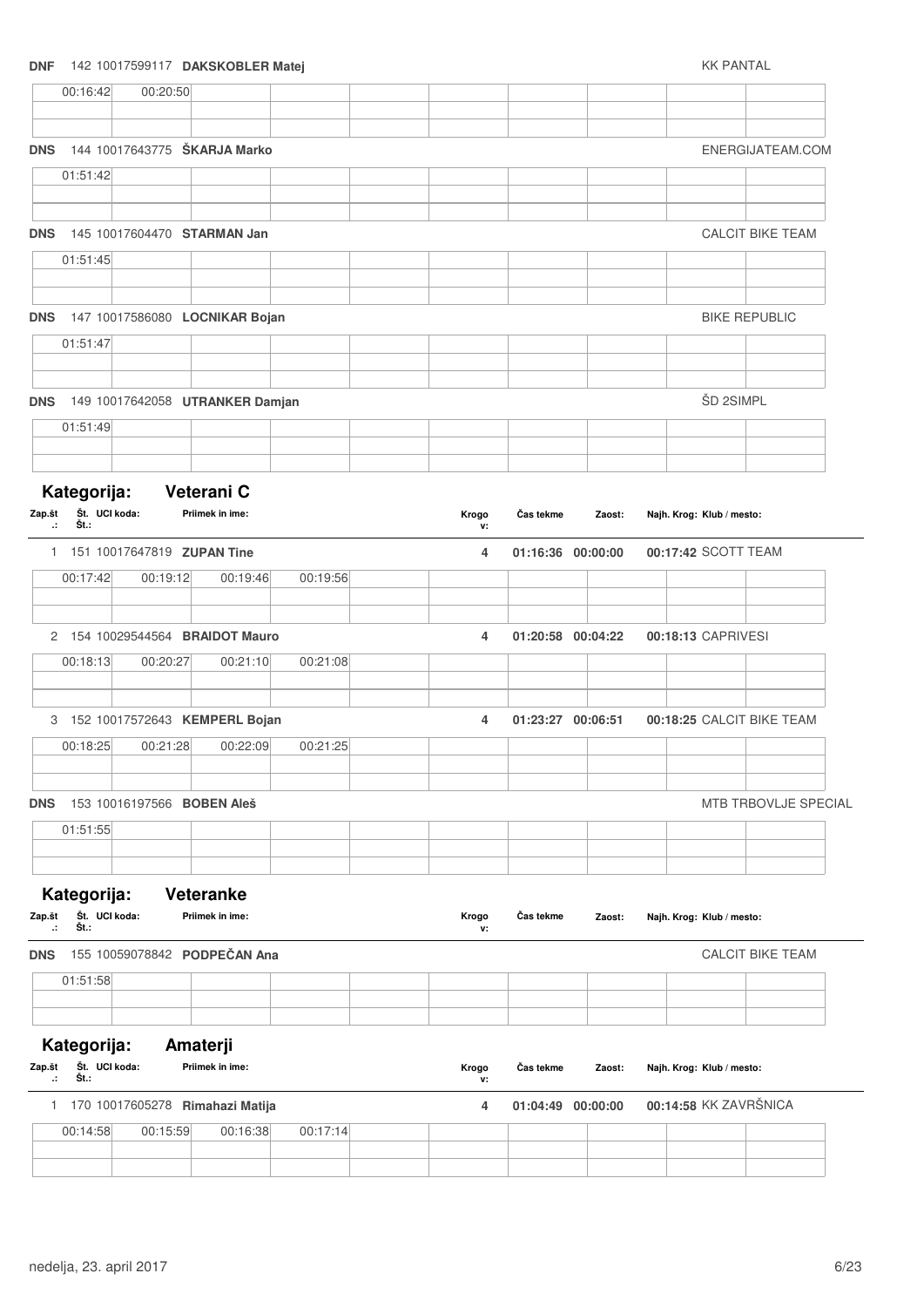2 163 10012771446 **LOIACONO Stefano 4 01:13:56 00:16:02 00:09:07** TEAM UCI PIEMONTE FC

| 00:16:02                             | 00:18:21                          | 00:19:32        | 00:20:01 |       |    |                   |        |  |                           |                           |
|--------------------------------------|-----------------------------------|-----------------|----------|-------|----|-------------------|--------|--|---------------------------|---------------------------|
|                                      |                                   |                 |          |       |    |                   |        |  |                           |                           |
|                                      | 3 156 10015836646 CIBEJ Aleš      |                 |          |       | 4  | 01:15:10 00:10:21 |        |  | 00:16:40 KK RAVNE         |                           |
| 00:16:40                             | 00:19:34                          | 00:18:40        | 00:20:16 |       |    |                   |        |  |                           |                           |
|                                      |                                   |                 |          |       |    |                   |        |  |                           |                           |
|                                      | 4 160 10004070243 PREŠEREN Jure   |                 |          |       | 4  | 01:15:41 00:10:52 |        |  |                           | 00:17:43 KK ZAVRŠNICA     |
| 00:17:43                             | 00:18:41                          | 00:19:33        | 00:19:44 |       |    |                   |        |  |                           |                           |
|                                      | 5 157 10017641452 MARINČIČ Anže   |                 |          |       | 4  | 01:16:51 00:12:02 |        |  |                           | 00:16:59 ENERGIJATEAM.COM |
| 00:16:59                             | 00:19:04                          | 00:20:24        | 00:20:24 |       |    |                   |        |  |                           |                           |
|                                      | 6 158 10056474188 RAZINGAR Matej  |                 |          |       | 4  | 01:17:24 00:12:35 |        |  |                           | 00:16:49 KK ZAVRŠNICA     |
| 00:16:49                             | 00:19:26                          | 00:20:39        | 00:20:30 |       |    |                   |        |  |                           |                           |
|                                      |                                   |                 |          |       |    |                   |        |  |                           |                           |
|                                      | 7 159 10017655192 BLATNIK Žiga    |                 |          |       | 4  | 01:19:17 00:14:28 |        |  |                           | 00:17:32 KK ZAVRŠNICA     |
| 00:17:32                             | 00:19:08                          | 00:20:38        | 00:21:59 |       |    |                   |        |  |                           |                           |
|                                      | 8 165 10017587700 MARETIČ Žiga    |                 |          |       | 4  | 01:22:07 00:17:18 |        |  | 00:17:29 ŠD KOLOKA        |                           |
| 00:17:29                             | 00:20:24                          | 00:21:52        | 00:22:22 |       |    |                   |        |  |                           |                           |
|                                      | 9 164 10058947688 ŽELIMORSKI Luka |                 |          |       | 3  | 01:05:38          | $-1$   |  | 00:20:05 ŠD 2SIMPL        |                           |
| 00:20:05                             | 00:22:25                          | 00:23:08        |          |       |    |                   |        |  |                           |                           |
|                                      |                                   |                 |          |       |    |                   |        |  |                           |                           |
| <b>DNS</b>                           | 161 10017576077 DRAKSLER Jaka     |                 |          |       |    |                   |        |  |                           | <b>CALCIT BIKE TEAM</b>   |
| 01:52:00                             |                                   |                 |          |       |    |                   |        |  |                           |                           |
| <b>DNS</b>                           | 162 10017642563 PEVEC Evgen       |                 |          |       |    |                   |        |  |                           | ENERGIJATEAM.COM          |
| 01:52:02                             |                                   |                 |          |       |    |                   |        |  |                           |                           |
|                                      |                                   |                 |          |       |    |                   |        |  |                           |                           |
| Kategorija:                          |                                   | <b>Amaterke</b> |          |       |    |                   |        |  |                           |                           |
| Št. UCI koda:<br>Zap.št<br>Št.:<br>÷ |                                   | Priimek in ime: |          | Krogo | v: | Čas tekme         | Zaost: |  | Najh. Krog: Klub / mesto: |                           |
|                                      | 1 166 10017652566 STRNAD Andreja  |                 |          |       | 3  | 01:25:28 00:00:00 |        |  | 00:25:38 SCOTT TEAM       |                           |
| 00:25:38                             | 00:29:55                          | 00:29:55        |          |       |    |                   |        |  |                           |                           |

### 2. start U7

#### **Kategorija: U7 M Št. Št.: .: Zap.št UCI koda: Priimek in ime: Klub / mesto:** Č**as tekme Zaost: Najh. Krog: Krogo v:** 1 288 10050455340 **RUPNIK Lan 7 00:09:33 00:01:13 00:00:00** MBK SPORTR.SI 00:02:04 00:01:16 00:01:13 00:01:16 00:01:18 00:01:13 00:01:13 nedelja, 23. april 2017 **7/23**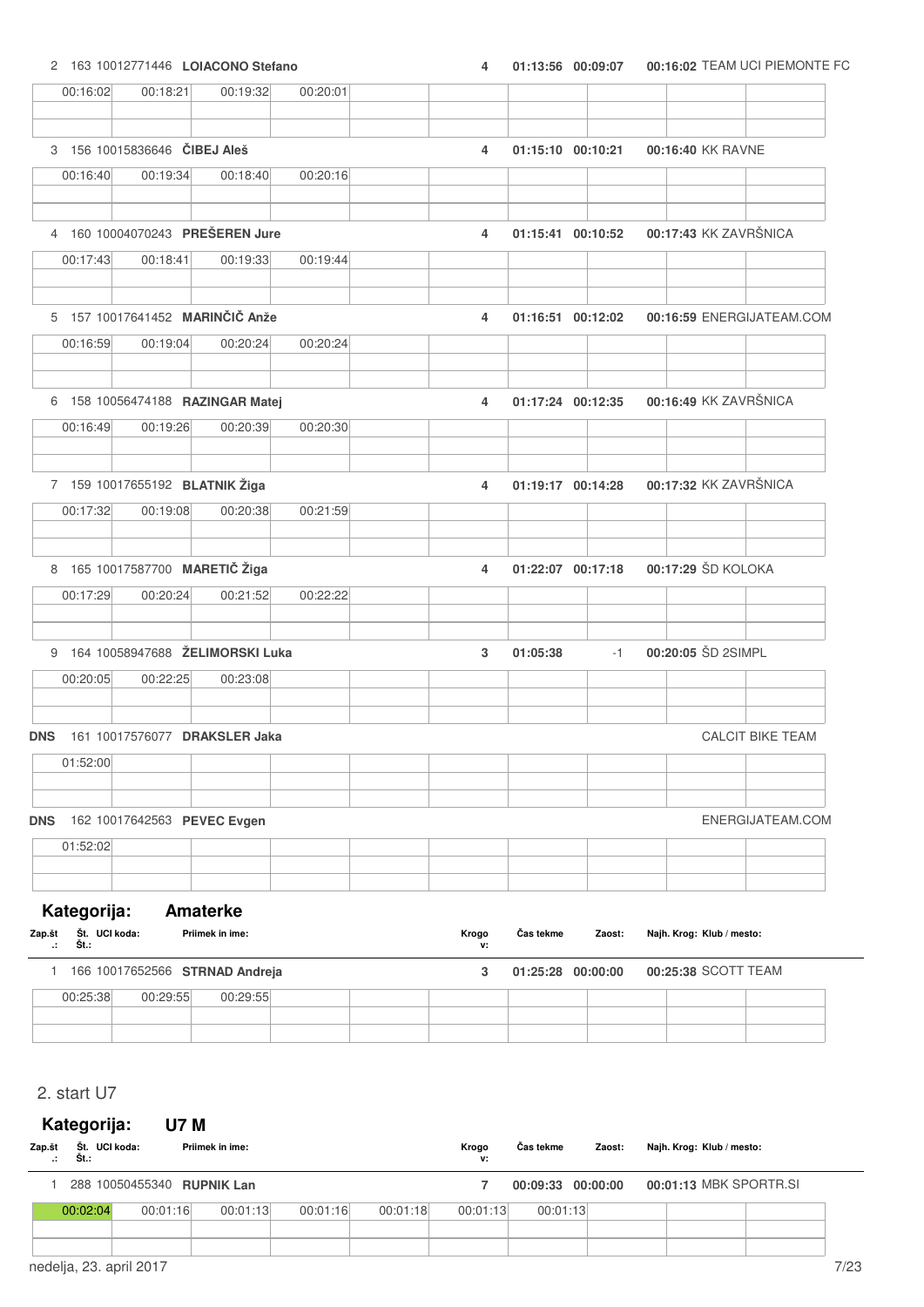2 290 10059002252 **ŠEKORANJA Žan 7 00:10:16 00:01:19 00:00:43** CALCIT BIKE TEAM

|          | 00:01:19                                                             | 00:01:22                                 | 00:01:25                                                                                                                                                         | 00:01:20                                                                              | 00:01:20       | 00:01:23  |          |                                                                                  |                                                 |
|----------|----------------------------------------------------------------------|------------------------------------------|------------------------------------------------------------------------------------------------------------------------------------------------------------------|---------------------------------------------------------------------------------------|----------------|-----------|----------|----------------------------------------------------------------------------------|-------------------------------------------------|
|          |                                                                      |                                          |                                                                                                                                                                  |                                                                                       |                |           |          |                                                                                  |                                                 |
|          |                                                                      |                                          |                                                                                                                                                                  |                                                                                       | $\overline{7}$ |           |          |                                                                                  | 00:01:12 MBK SPORTR.SI                          |
|          | 00:01:18                                                             | 00:01:20                                 | 00:01:12                                                                                                                                                         | 00:01:15                                                                              | 00:01:19       | 00:01:26  |          |                                                                                  |                                                 |
|          |                                                                      |                                          |                                                                                                                                                                  |                                                                                       | $\overline{7}$ |           |          |                                                                                  | 00:01:16 ENERGIJATEAM.COM                       |
|          | 00:01:21                                                             | 00:01:21                                 | 00:01:18                                                                                                                                                         | 00:01:22                                                                              | 00:01:20       | 00:01:16  |          |                                                                                  |                                                 |
|          |                                                                      |                                          |                                                                                                                                                                  |                                                                                       | 6              | 00:10:07  | $-1$     |                                                                                  | 00:01:28 ENERGIJATEAM.COM                       |
|          | 00:01:28                                                             | 00:01:32                                 | 00:01:32                                                                                                                                                         | 00:01:33                                                                              | 00:01:32       |           |          |                                                                                  |                                                 |
| Št.:     |                                                                      |                                          |                                                                                                                                                                  |                                                                                       | Krogo<br>v:    | Čas tekme | Zaost:   |                                                                                  |                                                 |
|          |                                                                      |                                          |                                                                                                                                                                  |                                                                                       | $\overline{7}$ |           |          |                                                                                  |                                                 |
|          |                                                                      |                                          |                                                                                                                                                                  |                                                                                       |                |           |          |                                                                                  |                                                 |
|          |                                                                      |                                          |                                                                                                                                                                  |                                                                                       | $\overline{7}$ |           |          |                                                                                  | 00:01:18 CALCIT BIKE TEAM                       |
| 00:02:21 | 00:01:23                                                             | 00:01:22                                 | 00:01:18                                                                                                                                                         | 00:01:26                                                                              | 00:01:21       | 00:01:24  |          |                                                                                  |                                                 |
| 293/     |                                                                      |                                          |                                                                                                                                                                  |                                                                                       |                |           |          |                                                                                  | ENERGIJATEAM.COM                                |
|          |                                                                      |                                          |                                                                                                                                                                  |                                                                                       |                |           |          |                                                                                  |                                                 |
|          |                                                                      |                                          |                                                                                                                                                                  |                                                                                       |                |           |          |                                                                                  |                                                 |
|          |                                                                      |                                          |                                                                                                                                                                  |                                                                                       |                |           |          |                                                                                  |                                                 |
| Zap.št   | 00:02:07<br>00:02:28<br>00:02:21<br>00:02:30<br>00:02:33<br>00:11:40 | Kategorija:<br>Št. UCI koda:<br>00:01:19 | 3 289 10017588710 MLAKAR Tine<br>4 264 10059016396 DEJAK Urban<br>5 291 10017643674 KRIŽAN Bor<br><b>U7W</b><br>Priimek in ime:<br>00:01:17<br><b>PEVEC Kaja</b> | 1 294 10058948092 UTRANKER Neža<br>00:01:17<br>2 292 10059003262 VRHOVNIK PAPLER Neža | 00:01:23       | 00:01:19  | 00:01:22 | 00:10:18 00:00:45<br>00:10:19 00:00:46<br>00:10:30 00:00:00<br>00:10:35 00:00:05 | Najh. Krog: Klub / mesto:<br>00:01:17 ŠD 2SIMPL |

| Zap.št<br>Št.: | Št. UCI koda: | Priimek in ime:                        |          |          | Krogo<br>v: | Čas tekme         | Zaost:   |          | Najh. Krog: Klub / mesto: |                               |
|----------------|---------------|----------------------------------------|----------|----------|-------------|-------------------|----------|----------|---------------------------|-------------------------------|
|                |               | 261 10017577491 MAJNIK Maks            |          |          | 8           | 00:11:39 00:00:00 |          |          | 00:01:14 CALCIT BIKE TEAM |                               |
| 00:01:14       | 00:01:20      | 00:01:35                               | 00:01:24 | 00:01:34 | 00:01:28    | 00:01:32          |          | 00:01:32 |                           |                               |
| $\mathcal{P}$  |               | 262 10017614271 DEJAK Lenart           |          |          | 8           | 00:11:55 00:00:16 |          |          |                           | 00:01:22 ENERGIJATEAM.COM     |
| 00:01:23       | 00:01:23      | 00:01:27                               | 00:01:37 | 00:01:34 | 00:01:30    | 00:01:22          |          | 00:01:39 |                           |                               |
| 3              |               | 269 10059916678 ZUPANC ANCLIN Kristjan |          |          | 8           | 00:12:04 00:00:25 |          |          | 00:01:20 CALCIT BIKE TEAM |                               |
| 00:01:20       | 00:01:29      | 00:01:35                               | 00:01:33 | 00:01:29 | 00:01:33    | 00:01:31          |          | 00:01:34 |                           |                               |
|                |               |                                        |          |          |             |                   |          |          |                           |                               |
| $\overline{4}$ |               | 276 10017644583 KUTOŠA Filip           |          |          | 8           | 00:12:04          | 00:00:25 |          |                           | 00:01:22 ENERGIJATEAM.COM     |
| 00:01:30       | 00:01:22      | 00:01:31                               | 00:01:39 | 00:01:26 | 00:01:34    | 00:01:31          |          | 00:01:31 |                           |                               |
| 5              |               | 265 10017605379 MOČNIK Tomaž           |          |          | 8           | 00:12:26 00:00:47 |          |          |                           | 00:01:17 KD SLOGA 1902 IDRIJA |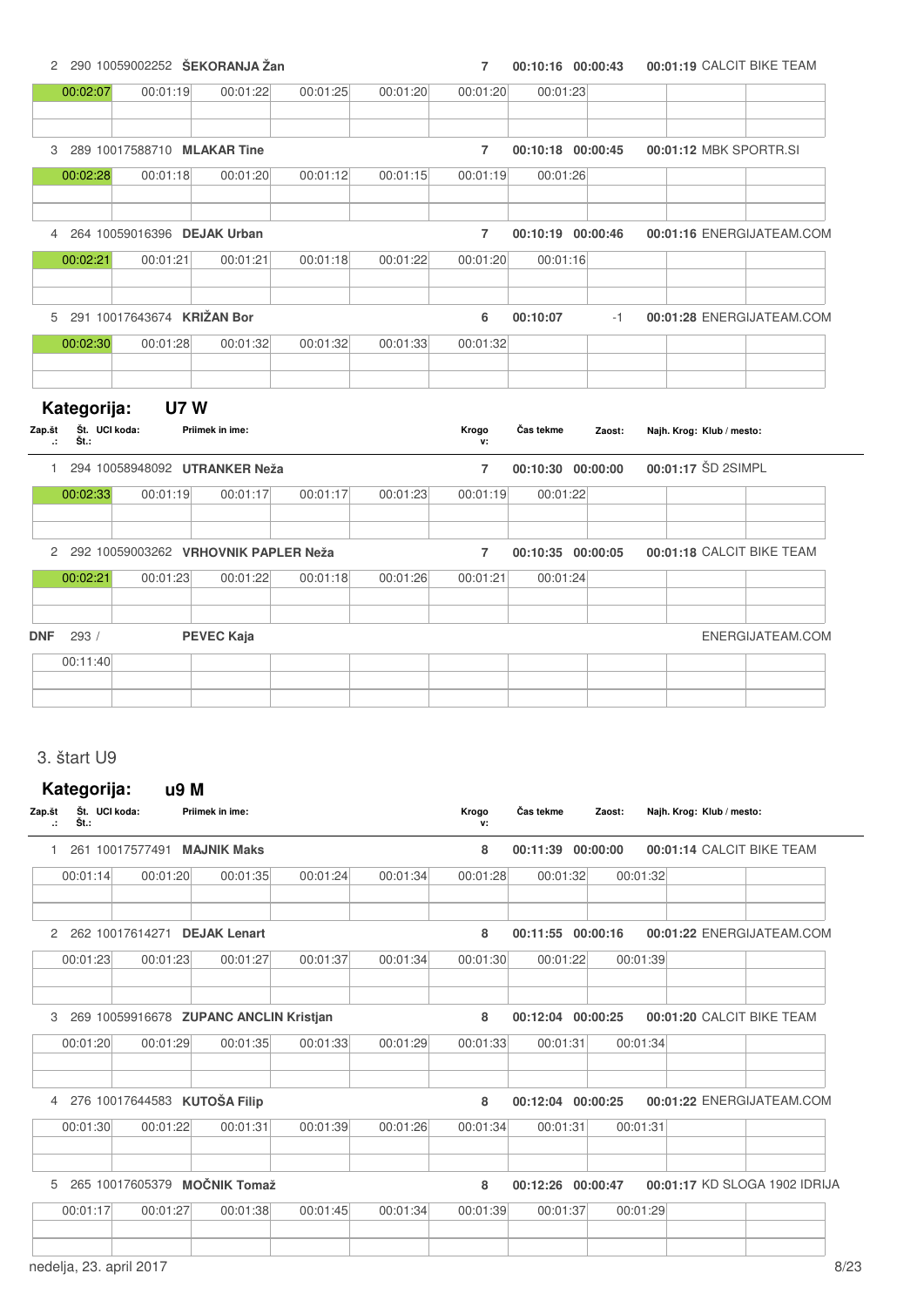6 267 10017654182 **BOŠKIN Aljaž 8 00:12:31 00:01:28 00:00:52** KD SLOGA 1902 IDRIJA

| 00:01:49                                   | 00:01:28                        | 00:01:29                           | 00:01:32 | 00:01:34 | 00:01:37       | 00:01:29          | 00:01:33 |                           |  |
|--------------------------------------------|---------------------------------|------------------------------------|----------|----------|----------------|-------------------|----------|---------------------------|--|
|                                            |                                 |                                    |          |          |                |                   |          |                           |  |
|                                            | 7 268 10017588407 CIGALE Amadej |                                    |          |          | 8              | 00:13:00 00:01:21 |          | 00:01:24 MBK SPORTR.SI    |  |
| 00:01:24                                   | 00:01:27                        | 00:01:38                           | 00:01:45 | 00:01:35 | 00:01:44       | 00:01:37          | 00:01:50 |                           |  |
| 8                                          | 263 10017578606 MLAKAR Jakob    |                                    |          |          | 8              | 00:13:03 00:01:24 |          | 00:01:22 MBK SPORTR.SI    |  |
| 00:01:22                                   | 00:01:28                        | 00:01:36                           | 00:01:43 | 00:01:39 | 00:01:43       | 00:01:31          | 00:02:01 |                           |  |
|                                            | 9 271 10059916476 ROJC Žan      |                                    |          |          | 8              | 00:13:19 00:01:40 |          | 00:01:28 CALCIT BIKE TEAM |  |
| 00:01:34                                   | 00:01:28                        | 00:01:42                           | 00:01:47 | 00:01:43 | 00:01:40       | 00:01:42          | 00:01:43 |                           |  |
|                                            |                                 |                                    |          |          |                |                   |          |                           |  |
|                                            |                                 | 10 270 10017588508 KLEMENČIČ Urban |          |          | $\overline{7}$ | 00:11:49          | $-1$     | 00:01:27 MBK SPORTR.SI    |  |
| 00:01:29                                   | 00:01:27                        | 00:01:37                           | 00:02:22 | 00:01:32 | 00:01:33       | 00:01:49          |          |                           |  |
| 11                                         | 280 10017567387 PLUT Lan        |                                    |          |          | $\overline{7}$ | 00:11:51          | $-1$     | 00:01:36 CALCIT BIKE TEAM |  |
| 00:01:38                                   | 00:01:36                        | 00:01:50                           | 00:01:40 | 00:01:39 | 00:01:41       | 00:01:47          |          |                           |  |
|                                            |                                 |                                    |          |          |                |                   |          |                           |  |
| 12 277 /                                   |                                 | <b>ANTLER Jurij</b>                |          |          | $\overline{7}$ | 00:12:05          | $-1$     | 00:01:36 K.K DJAK         |  |
| 00:01:51                                   | 00:01:37                        | 00:01:43                           | 00:01:54 | 00:01:44 | 00:01:36       | 00:01:40          |          |                           |  |
| 13                                         | 266 10017578707 KUNC Lovro      |                                    |          |          | $\overline{7}$ | 00:12:09          | $-1$     | 00:01:27 MBK SPORTR.SI    |  |
| 00:01:58                                   | 00:01:44                        | 00:01:30                           | 00:01:54 | 00:01:43 | 00:01:27       | 00:01:53          |          |                           |  |
|                                            |                                 |                                    |          |          |                |                   |          |                           |  |
| 14 257 10058523316 SZÉP Damján             |                                 |                                    |          |          | $\overline{7}$ | 00:12:16          | $-1$     | 00:01:30                  |  |
| 00:01:30                                   | 00:01:40                        | 00:01:54                           | 00:01:47 | 00:01:59 | 00:01:40       | 00:01:46          |          |                           |  |
|                                            |                                 |                                    |          |          |                |                   |          |                           |  |
| 15 274 10017602854 KRAPEŽ Jakob            |                                 |                                    |          |          | $\overline{7}$ | 00:12:45          | $-1$     | 00:01:40 CALCIT BIKE TEAM |  |
| 00:01:57                                   | 00:01:43                        | 00:01:40                           | 00:02:02 | 00:01:52 | 00:01:46       | 00:01:45          |          |                           |  |
| 16 278 10017576279 KOKALJ David            |                                 |                                    |          |          | 6              | 00:11:54          | $-2$     | 00:01:52 CALCIT BIKE TEAM |  |
| 00:02:03                                   | 00:01:52                        | 00:01:59                           | 00:01:54 | 00:01:53 | 00:02:13       |                   |          |                           |  |
|                                            |                                 |                                    |          |          |                |                   |          |                           |  |
|                                            |                                 | 17 273 10017567488 ARBAJTER Jošt   |          |          | 6              | 00:11:56          | $-2$     | 00:01:48 CALCIT BIKE TEAM |  |
| 00:02:21                                   | 00:01:54                        | 00:02:05                           | 00:01:56 | 00:01:52 | 00:01:48       |                   |          |                           |  |
|                                            |                                 |                                    |          |          |                |                   |          |                           |  |
| 18 272 10050453421 LAMPE Urban<br>00:02:01 | 00:03:08                        | 00:02:05                           | 00:01:40 | 00:02:06 | 6<br>00:01:51  | 00:12:51          | $-2$     | 00:01:40 MBK SPORTR.SI    |  |
|                                            |                                 |                                    |          |          |                |                   |          |                           |  |
| 19 367 10050449882 Rupnik Luka             |                                 |                                    |          |          | 6              | 00:13:26          | $-2$     | 00:02:07 MBK SPORTR.SI    |  |
| 00:02:21                                   | 00:02:09                        | 00:02:12                           | 00:02:07 | 00:02:29 | 00:02:08       |                   |          |                           |  |
|                                            |                                 |                                    |          |          |                |                   |          |                           |  |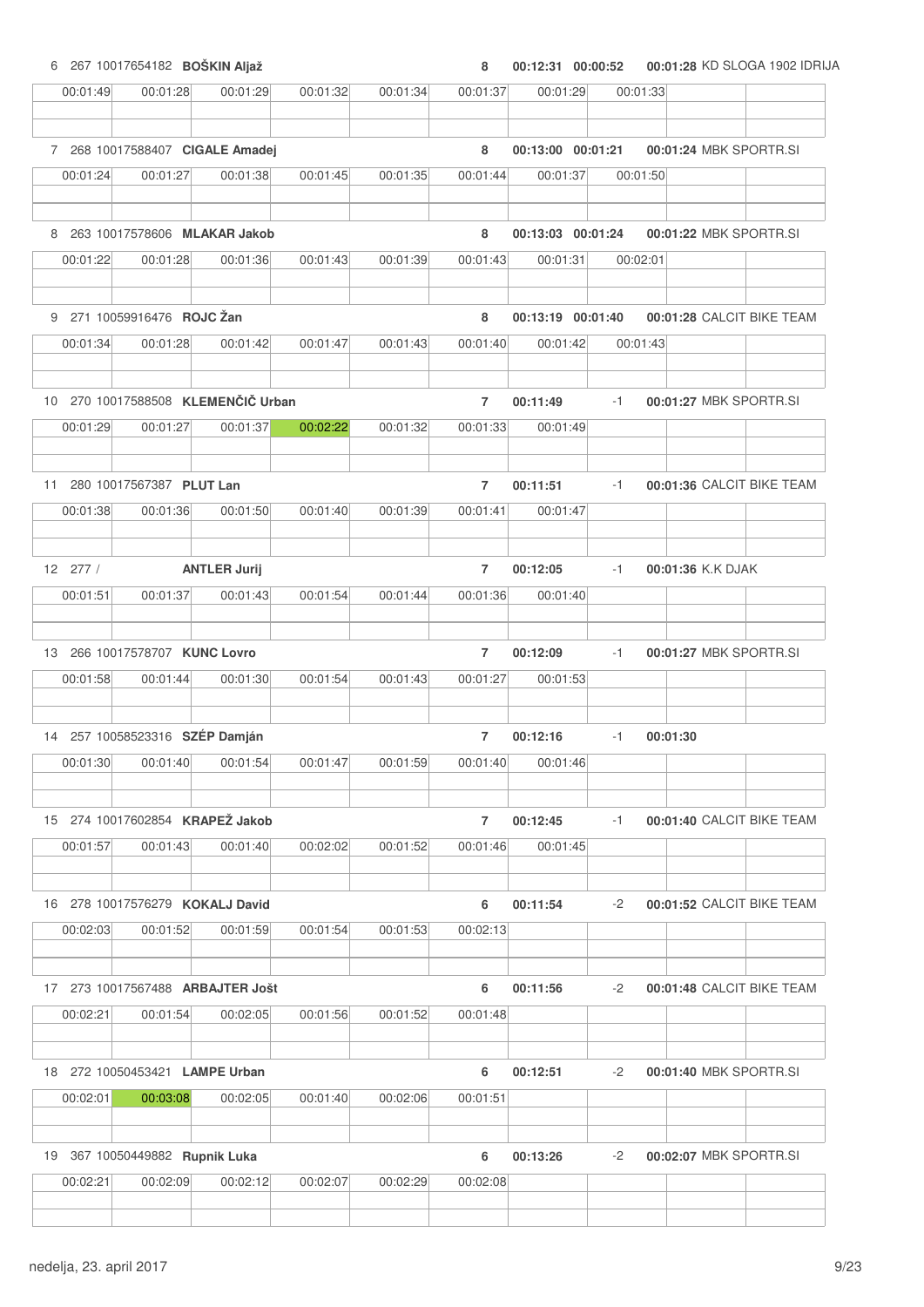|                                | <b>DNS</b> 279 /                     |                                 | <b>TRAVNIK Tristan</b>                 |          |          |                |                   |        |                           | <b>CALCIT BIKE TEAM</b>       |
|--------------------------------|--------------------------------------|---------------------------------|----------------------------------------|----------|----------|----------------|-------------------|--------|---------------------------|-------------------------------|
|                                | 00:16:01                             |                                 |                                        |          |          |                |                   |        |                           |                               |
| Zap.št<br>$\ddot{\phantom{a}}$ | Kategorija:<br>Št. UCI koda:<br>Št.: | u9W                             | Priimek in ime:                        |          |          | Krogo<br>v:    | Čas tekme         | Zaost: | Najh. Krog: Klub / mesto: |                               |
|                                |                                      | 1 284 10058525740 SZÜCS Borbála |                                        |          |          | $\overline{7}$ | 00:12:38 00:00:00 |        | 00:01:37 FEMAT-ZKSE       |                               |
|                                | 00:01:58                             | 00:01:54                        | 00:01:37                               | 00:01:48 | 00:01:42 | 00:01:52       | 00:01:47          |        |                           |                               |
|                                |                                      |                                 | 2 281 10017566781 ŠOŠTARKO Tajda       |          |          | $\overline{7}$ | 00:13:08 00:00:30 |        |                           | 00:01:45 CALCIT BIKE TEAM     |
|                                | 00:01:56                             | 00:01:45                        | 00:01:53                               | 00:02:00 | 00:01:51 | 00:01:46       | 00:01:57          |        |                           |                               |
|                                |                                      |                                 | 3 287 10017626496 RAVNIKAR BOLČINA Ula |          |          | $\overline{7}$ | 00:13:26 00:00:48 |        |                           | 00:01:39 CALCIT BIKE TEAM     |
|                                | 00:01:41                             | 00:01:39                        | 00:01:51                               | 00:02:04 | 00:02:28 | 00:01:54       | 00:01:49          |        |                           |                               |
|                                |                                      | 4 282 10059518271 KOBAL NeŽa    |                                        |          |          | 6              | 00:11:52          | $-1$   |                           | 00:01:46 ENERGIJATEAM.COM     |
|                                | 00:02:04                             | 00:01:46                        | 00:02:02                               | 00:01:54 | 00:02:05 | 00:02:01       |                   |        |                           |                               |
|                                |                                      | 5 285 10058524831 KÁLMÁN Luca   |                                        |          |          | 6              | 00:11:53          | $-1$   | 00:01:49 FEMAT-ZKSE       |                               |
|                                | 00:02:14                             | 00:01:55                        | 00:02:03                               | 00:01:55 | 00:01:49 | 00:01:57       |                   |        |                           |                               |
|                                |                                      | 6 283 10052075644 MRAK Metka    |                                        |          |          | 5              | 00:11:53          | $-2$   |                           | 00:02:14 KD SLOGA 1902 IDRIJA |
|                                | 00:02:39                             | 00:02:22                        | 00:02:22                               | 00:02:14 | 00:02:16 |                |                   |        |                           |                               |
| <b>DNS</b>                     |                                      | 286 10017643472 KRIŽAN Ela      |                                        |          |          |                |                   |        |                           | ENERGIJATEAM.COM              |
|                                | 00:16:04                             |                                 |                                        |          |          |                |                   |        |                           |                               |
|                                |                                      |                                 |                                        |          |          |                |                   |        |                           |                               |

### 4. štart U11

## **Kategorija: U11 M** Zap.št Št. UCI koda: **Št.: Zap.št UCI koda: Priimek in ime: Klub / mesto:** Č**as tekme Zaost: Najh. Krog: .: Krogo v:** 1 303 10017650950 **BOŠKIN Filip 5 00:14:40 00:02:52 00:00:00** KD SLOGA 1902 IDRIJA 00:02:52 00:02:54 00:03:02 00:02:57 00:02:55 2 301 10017578202 **RUDOLF Jernej 5 00:14:48 00:02:52 00:00:08** MBK SPORTR.SI 00:02:52 00:02:55 00:03:02 00:02:57 00:03:02 3 302 10017565064 **LOPATI**Č **Žan 5 00:14:49 00:02:52 00:00:09** CALCIT BIKE TEAM 00:02:52 00:02:55 00:03:02 00:02:57 00:03:03 4 316 10017577390 **TOMINŠEK Jaka 5 00:14:50 00:02:53 00:00:10** CALCIT BIKE TEAM 00:02:56 00:02:53 00:03:03 00:03:00 00:02:58 nedelja, 23. april 2017 10/23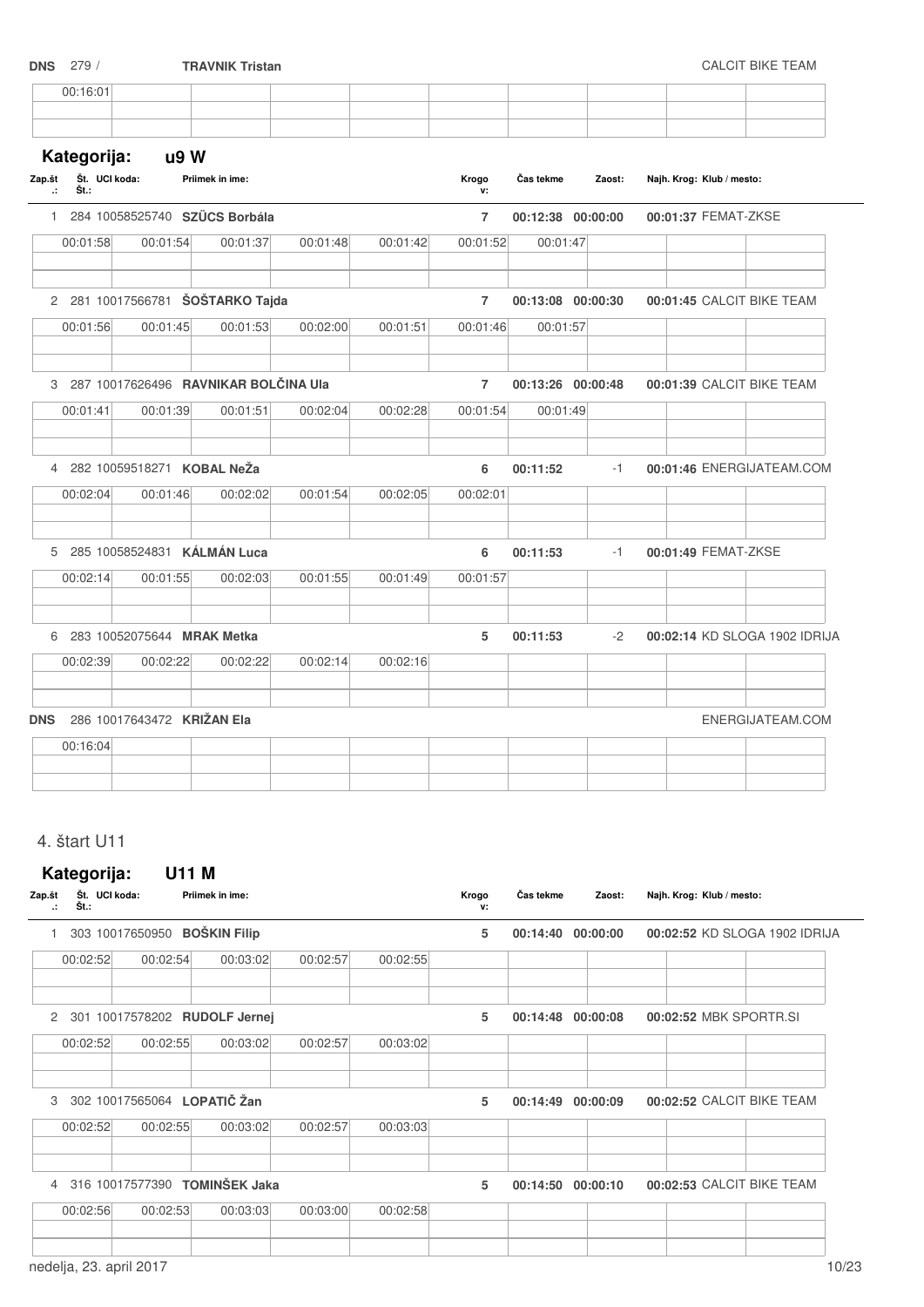5 305 10017614069 **ZUPANI**Č **Jurij 5 00:15:38 00:03:03 00:00:58** ENERGIJATEAM.COM

| 00:03:04 | 00:03:03                             | 00:03:10 | 00:03:12 | 00:03:09 |   |          |                   |                               |  |
|----------|--------------------------------------|----------|----------|----------|---|----------|-------------------|-------------------------------|--|
|          | 6 317 10023615945 KÁLMÁN Dániel Ákos |          |          |          | 5 |          | 00:15:49 00:01:09 | 00:03:04 FEMAT-ZKSE           |  |
| 00:03:05 | 00:03:04                             | 00:03:14 | 00:03:14 | 00:03:12 |   |          |                   |                               |  |
|          | 7 318 10017650647 PEČNIK Tian        |          |          |          | 5 |          | 00:16:11 00:01:31 | 00:03:06 KK RAVNE             |  |
| 00:03:06 | 00:03:16                             | 00:03:22 | 00:03:14 | 00:03:13 |   |          |                   |                               |  |
|          | 8 306 10059001545 STAJNAR Gasper     |          |          |          | 5 |          | 00:16:18 00:01:38 | 00:02:54 CALCIT BIKE TEAM     |  |
| 00:02:54 | 00:03:14                             | 00:03:22 | 00:03:23 | 00:03:25 |   |          |                   |                               |  |
|          | 9 304 10017652768 AŽMAN Juš          |          |          |          | 5 |          | 00:16:21 00:01:41 | 00:03:11 KK ZAVRŠNICA         |  |
| 00:03:11 | 00:03:20                             | 00:03:18 | 00:03:18 | 00:03:14 |   |          |                   |                               |  |
|          | 10 319 10017641856 UTRANKER Jaka     |          |          |          | 5 |          | 00:16:32 00:01:52 | 00:03:13 ŠD 2SIMPL            |  |
| 00:03:24 | 00:03:13                             | 00:03:20 | 00:03:17 | 00:03:18 |   |          |                   |                               |  |
| 11       | 308 10017576986 AUER Nik             |          |          |          | 5 |          | 00:17:24 00:02:44 | 00:03:05 CALCIT BIKE TEAM     |  |
| 00:03:05 | 00:03:27                             | 00:03:28 | 00:03:38 | 00:03:46 |   |          |                   |                               |  |
|          | 12 310 10017618618 PAGON Tim         |          |          |          | 5 |          | 00:17:42 00:03:02 | 00:03:03 KD SLOGA 1902 IDRIJA |  |
| 00:03:03 | 00:03:35                             | 00:03:38 | 00:03:44 | 00:03:42 |   |          |                   |                               |  |
|          | 13 307 10017578404 KUNC Ambrož       |          |          |          | 5 |          | 00:17:44 00:03:04 | 00:03:27 MBK SPORTR.SI        |  |
| 00:03:27 | 00:03:29                             | 00:03:40 | 00:03:37 | 00:03:31 |   |          |                   |                               |  |
|          | 14 309 10017642260 KOBAL Ažbe        |          |          |          | 5 |          | 00:18:11 00:03:31 | 00:03:26 ENERGIJATEAM.COM     |  |
| 00:03:26 | 00:03:39                             | 00:03:41 | 00:03:46 | 00:03:39 |   |          |                   |                               |  |
|          | 15 314 10028409563 ANTOLOVIĆ Erik    |          |          |          | 4 | 00:15:04 | $-1$              | 00:03:25 BK MONTES            |  |
| 00:03:25 | 00:03:46                             | 00:03:52 | 00:04:01 |          |   |          |                   |                               |  |
|          | 16 312 10017617204 KOROŠEC Aljaž     |          |          |          | 4 | 00:15:20 | $-1$              | 00:03:38 KK ZAVRŠNICA         |  |
| 00:03:43 | 00:04:00                             | 00:03:59 | 00:03:38 |          |   |          |                   |                               |  |
|          | 17 368 10050452512 Rupnik Ožbe       |          |          |          | 4 | 00:15:43 | $-1$              | 00:03:51 MBK SPORTR.SI        |  |
| 00:03:51 | 00:03:51                             | 00:03:58 | 00:04:03 |          |   |          |                   |                               |  |
|          | 18 313 10017576582 PRELEC Žiga       |          |          |          | 4 | 00:15:48 | $-1$              | 00:03:36 CALCIT BIKE TEAM     |  |
| 00:03:36 | 00:03:56                             | 00:04:12 | 00:04:04 |          |   |          |                   |                               |  |
|          |                                      |          |          |          |   |          |                   |                               |  |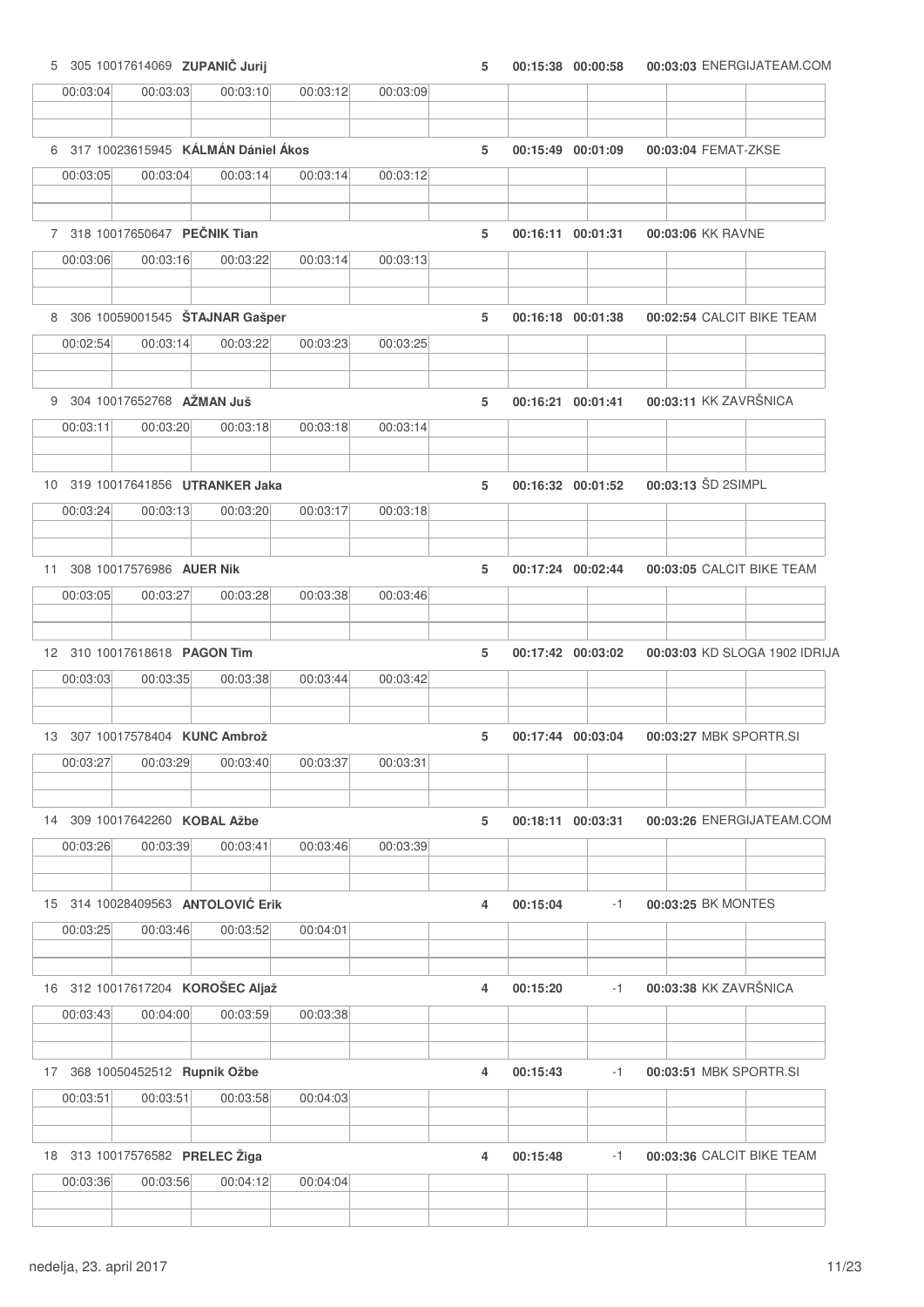| 19 315 10017648930 BENDA Gal         |                                |                               |          |          | 4           | 00:16:15          | $-1$   | 00:03:51 ENERGIJATEAM.COM     |
|--------------------------------------|--------------------------------|-------------------------------|----------|----------|-------------|-------------------|--------|-------------------------------|
| 00:03:51                             | 00:04:08                       | 00:04:06                      | 00:04:10 |          |             |                   |        |                               |
| <b>DNS</b>                           |                                | 311 10017567589 JUTERŠEK Nejc |          |          |             |                   |        | <b>CALCIT BIKE TEAM</b>       |
| 00:24:03                             |                                |                               |          |          |             |                   |        |                               |
|                                      |                                |                               |          |          |             |                   |        |                               |
| Kategorija:                          | <b>U11 W</b>                   |                               |          |          |             |                   |        |                               |
| Št. UCI koda:<br>Zap.št<br>Št.:<br>л |                                | Priimek in ime:               |          |          | Krogo<br>۷: | Čas tekme         | Zaost: | Najh. Krog: Klub / mesto:     |
|                                      | 1 320 10017578505 TERPIN Eva   |                               |          |          | 5           | 00:15:57 00:00:00 |        | 00:02:53 MBK SPORTR.SI        |
| 00:02:53                             | 00:03:14                       | 00:03:18                      | 00:03:14 | 00:03:18 |             |                   |        |                               |
|                                      | 2 321 10017646102 TANCIK Meta  |                               |          |          | 5           | 00:16:43 00:00:46 |        | 00:03:03 ENERGIJATEAM.COM     |
| 00:03:03                             | 00:03:25                       | 00:03:29                      | 00:03:25 | 00:03:21 |             |                   |        |                               |
|                                      |                                |                               |          |          |             |                   |        |                               |
|                                      | 3 332 10023647974 SZABÓ Léna   |                               |          |          | 4           | 00:13:50          | $-1$   | 00:03:22 FEMAT-ZKSE           |
| 00:03:24                             | 00:03:28                       | 00:03:36                      | 00:03:22 |          |             |                   |        |                               |
|                                      | 4 322 10017610534 GNEZDA Hana  |                               |          |          | 4           | 00:14:15          | $-1$   | 00:03:19 KD SLOGA 1902 IDRIJA |
| 00:03:19                             | 00:03:40                       | 00:03:41                      | 00:03:35 |          |             |                   |        |                               |
|                                      | 5 327 10028426337 NADU Lena    |                               |          |          | 4           | 00:14:17          | $-1$   | 00:03:22 BK MONTES            |
| 00:03:22                             | 00:03:41                       | 00:03:38                      | 00:03:36 |          |             |                   |        |                               |
|                                      | 6 323 10017643876 JANEŽIČ Meta |                               |          |          | 4           | 00:14:18          | $-1$   | 00:03:19 ENERGIJATEAM.COM     |
|                                      |                                |                               |          |          |             |                   |        |                               |
| 00:03:19                             | 00:03:39                       | 00:03:41                      | 00:03:39 |          |             |                   |        |                               |
|                                      | 7 324 10017578303 MIKUŽ Nika   |                               |          |          | 4           | 00:14:23          | $-1$   | 00:03:28 MBK SPORTR.SI        |
| 00:03:28                             | 00:03:38                       | 00:03:42                      | 00:03:35 |          |             |                   |        |                               |
|                                      | 8 331 10058524023 SZÜCS Júlia  |                               |          |          | 4           | 00:14:57          | $-1$   | 00:03:27 FEMAT-ZKSE           |
| 00:03:27                             | 00:03:52                       | 00:03:56                      | 00:03:42 |          |             |                   |        |                               |
|                                      | 9 330 10017643573 KRIŽAN Mia   |                               |          |          |             |                   |        |                               |
| 00:03:44                             | 00:03:52                       | 00:03:45                      | 00:03:59 |          | 4           | 00:15:20          | $-1$   | 00:03:44 ENERGIJATEAM.COM     |
|                                      |                                |                               |          |          |             |                   |        |                               |
| 10 326 10017576380 INKRET Ana        |                                |                               |          |          | 4           | 00:15:46          | $-1$   | 00:03:29 CALCIT BIKE TEAM     |
| 00:03:29                             | 00:04:00                       | 00:04:07                      | 00:04:10 |          |             |                   |        |                               |
| 11 328 /                             |                                | AHAČIČ Nastja                 |          |          | 4           | 00:16:19          | $-1$   | 00:03:47 ENERGIJATEAM.COM     |
| 00:03:47                             | 00:04:08                       | 00:04:11                      | 00:04:13 |          |             |                   |        |                               |
|                                      |                                |                               |          |          |             |                   |        |                               |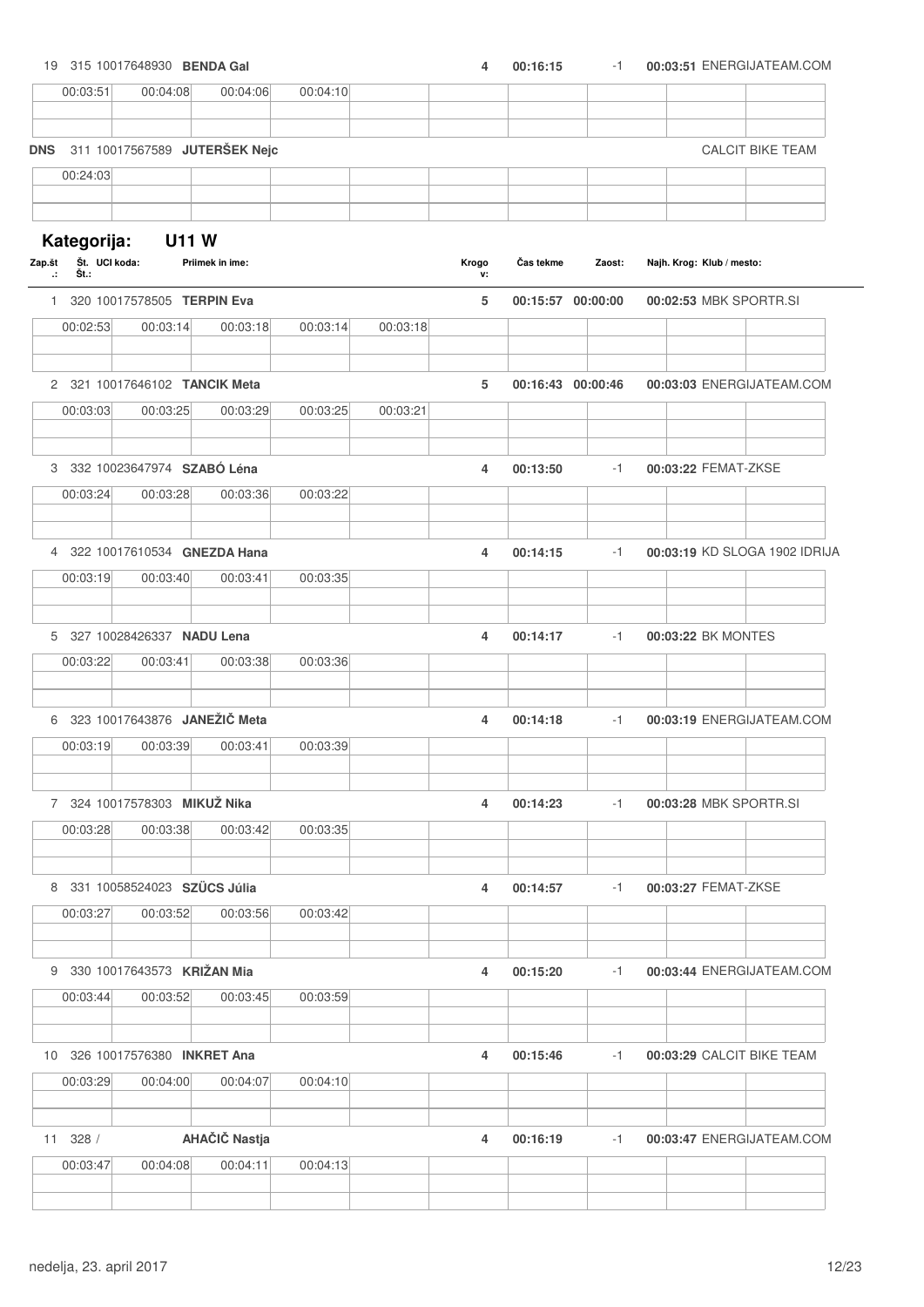#### 12 329 10017604874 **KRAPEŽ Kaja 12 329 10017604874 <b>KRAPEŽ Kaja 1 1 1 4 00:16:28 1 1 00:03:46** CALCIT BIKE TEAM

| 00:03:46                             | 00:04:11 | 00:04:15 | 00:04:16 |  |  |                      |
|--------------------------------------|----------|----------|----------|--|--|----------------------|
|                                      |          |          |          |  |  |                      |
|                                      |          |          |          |  |  |                      |
| DNS 325 10017653374 NOVAK Ivana Rosa |          |          |          |  |  | KD SLOGA 1902 IDRIJA |
|                                      |          |          |          |  |  |                      |
| 00:23:07                             |          |          |          |  |  |                      |
|                                      |          |          |          |  |  |                      |

### 5. štart U13

| Št.:     |          |                              |                                                                                                                                                                                                                                                                                                                                                                          |          | Krogo<br>v: | Čas tekme | Zaost:                           | Najh. Krog: Klub / mesto:                                                                                                                                                                                      |
|----------|----------|------------------------------|--------------------------------------------------------------------------------------------------------------------------------------------------------------------------------------------------------------------------------------------------------------------------------------------------------------------------------------------------------------------------|----------|-------------|-----------|----------------------------------|----------------------------------------------------------------------------------------------------------------------------------------------------------------------------------------------------------------|
|          |          |                              |                                                                                                                                                                                                                                                                                                                                                                          |          | 6           |           |                                  | 00:02:23 ENERGIJATEAM.COM                                                                                                                                                                                      |
| 00:02:23 | 00:02:46 | 00:02:45                     | 00:02:50                                                                                                                                                                                                                                                                                                                                                                 | 00:02:42 | 00:02:41    |           |                                  |                                                                                                                                                                                                                |
|          |          |                              |                                                                                                                                                                                                                                                                                                                                                                          |          | 6           |           |                                  | 00:02:37 KK ZAVRŠNICA                                                                                                                                                                                          |
| 00:02:37 | 00:02:55 | 00:02:49                     | 00:02:45                                                                                                                                                                                                                                                                                                                                                                 | 00:02:48 | 00:02:43    |           |                                  |                                                                                                                                                                                                                |
|          |          |                              |                                                                                                                                                                                                                                                                                                                                                                          |          | 6           |           |                                  | 00:02:37 MBK SPORTR.SI                                                                                                                                                                                         |
| 00:02:37 | 00:02:54 | 00:02:53                     | 00:02:50                                                                                                                                                                                                                                                                                                                                                                 | 00:02:48 | 00:02:48    |           |                                  |                                                                                                                                                                                                                |
|          |          |                              |                                                                                                                                                                                                                                                                                                                                                                          |          | 6           |           |                                  | 00:02:43 CALCIT BIKE TEAM                                                                                                                                                                                      |
| 00:02:43 | 00:02:52 | 00:02:58                     | 00:02:52                                                                                                                                                                                                                                                                                                                                                                 | 00:02:49 |             |           |                                  |                                                                                                                                                                                                                |
|          |          |                              |                                                                                                                                                                                                                                                                                                                                                                          |          | 6           |           |                                  | 00:02:37 MBK SPORTR.SI                                                                                                                                                                                         |
| 00:02:37 | 00:02:55 | 00:02:54                     | 00:02:55                                                                                                                                                                                                                                                                                                                                                                 | 00:02:56 | 00:03:00    |           |                                  |                                                                                                                                                                                                                |
|          |          |                              |                                                                                                                                                                                                                                                                                                                                                                          |          | 6           |           |                                  | 00:02:44 CALCIT BIKE TEAM                                                                                                                                                                                      |
| 00:02:44 | 00:02:53 | 00:02:56                     | 00:03:01                                                                                                                                                                                                                                                                                                                                                                 | 00:03:06 | 00:02:50    |           |                                  |                                                                                                                                                                                                                |
|          |          |                              |                                                                                                                                                                                                                                                                                                                                                                          |          | 6           |           |                                  | 00:02:41 KD SLOGA 1902 IDRIJA                                                                                                                                                                                  |
| 00:02:41 | 00:02:59 | 00:03:03                     | 00:03:03                                                                                                                                                                                                                                                                                                                                                                 | 00:03:01 | 00:02:55    |           |                                  |                                                                                                                                                                                                                |
|          |          |                              |                                                                                                                                                                                                                                                                                                                                                                          |          | 6           |           |                                  | 00:02:51 ŠD 2SIMPL                                                                                                                                                                                             |
| 00:02:51 | 00:02:59 | 00:03:06                     | 00:02:57                                                                                                                                                                                                                                                                                                                                                                 | 00:03:00 |             |           |                                  |                                                                                                                                                                                                                |
|          |          |                              |                                                                                                                                                                                                                                                                                                                                                                          |          | 6           |           |                                  | 00:02:55 KK ZAVRŠNICA                                                                                                                                                                                          |
| 00:03:05 | 00:03:07 | 00:03:01                     | 00:03:09                                                                                                                                                                                                                                                                                                                                                                 | 00:02:58 |             |           |                                  |                                                                                                                                                                                                                |
|          |          |                              |                                                                                                                                                                                                                                                                                                                                                                          |          | 6           |           |                                  | 00:02:53 BK MONTES                                                                                                                                                                                             |
| 00:02:53 | 00:03:00 | 00:03:04                     | 00:03:17                                                                                                                                                                                                                                                                                                                                                                 | 00:03:08 | 00:03:01    |           |                                  |                                                                                                                                                                                                                |
|          |          | Kategorija:<br>Št. UCI koda: | U13 M<br>Priimek in ime:<br>333 10017649233 PAHOR Žan<br>2 334 10017651556 MAROLT Jaka<br>3 335 10017588811 GLADEK Marcel<br>4 336 10017604672 BOLTAR Jan<br>5 340 10017583252 TERPIN Tine<br>6 342 10017575673 VOVK Ambrož<br>7 337 10017653576 SVETLIČIČ Jošt<br>8 352 10017641957 UTRANKER Filip<br>9 341 10056478434 KEREC Matej<br>10 338 10028421081 ANTOLOVIĆ Noa |          |             |           | 00:02:52<br>00:02:56<br>00:02:55 | 00:16:07 00:00:00<br>00:16:37 00:00:30<br>00:16:50 00:00:43<br>00:17:06 00:00:59<br>00:17:17 00:01:10<br>00:17:30 00:01:23<br>00:17:42 00:01:35<br>00:17:49 00:01:42<br>00:18:15 00:02:08<br>00:18:23 00:02:16 |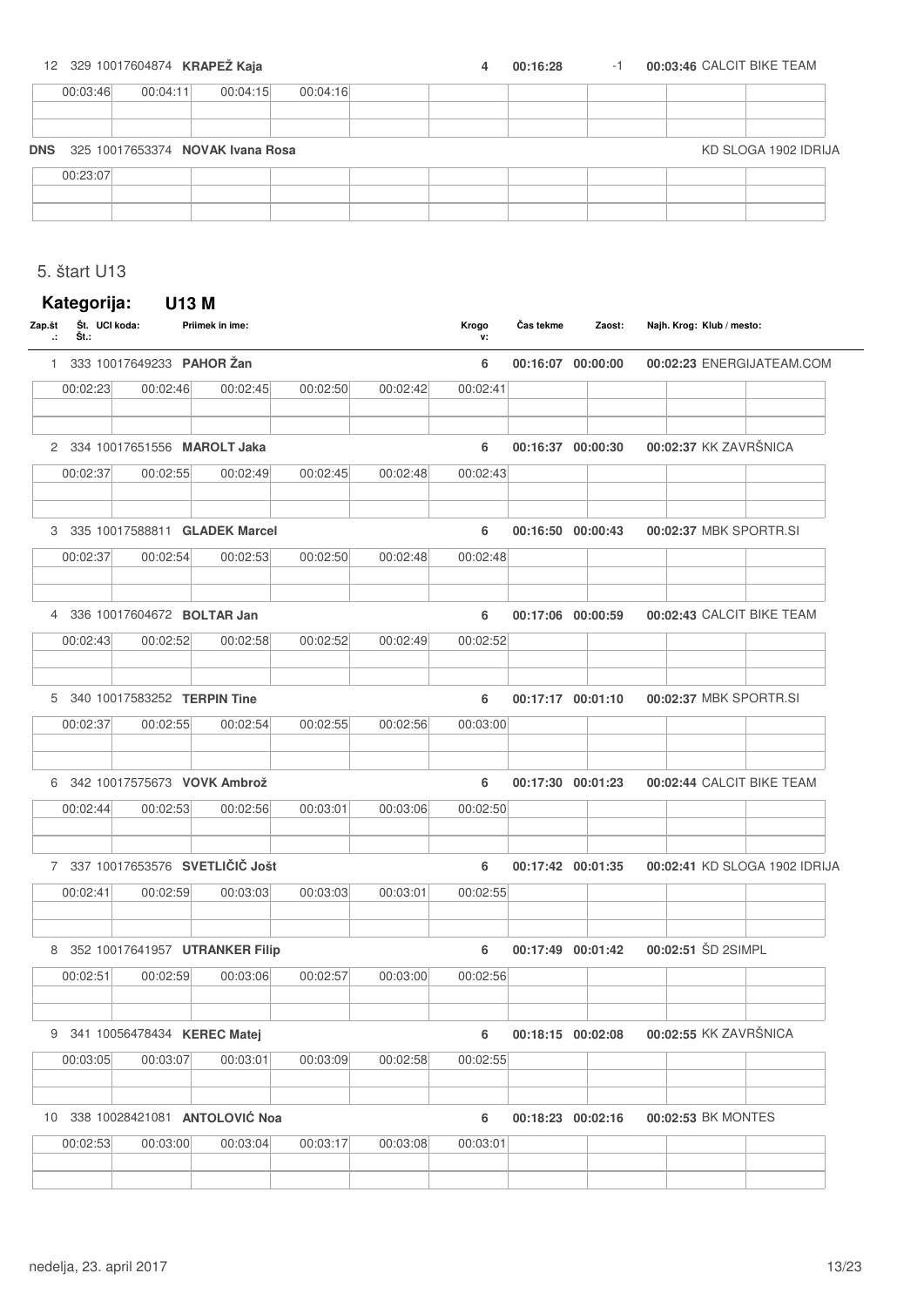|    |          | 11 344 10056528550 KAVČIČ Blaž              |                                   |          |          | 6        |          | 00:18:37 00:02:30 | 00:03:01 KK ZAVRŠNICA     |                           |
|----|----------|---------------------------------------------|-----------------------------------|----------|----------|----------|----------|-------------------|---------------------------|---------------------------|
|    | 00:03:06 | 00:03:08                                    | 00:03:01                          | 00:03:09 | 00:03:10 | 00:03:03 |          |                   |                           |                           |
|    |          |                                             |                                   |          |          |          |          |                   |                           |                           |
|    |          | 12 343 10017644785 <b>STRIKER Tine</b>      |                                   |          |          | 6        |          | 00:18:48 00:02:41 | 00:02:49 KK RAVNE         |                           |
|    | 00:02:49 | 00:03:08                                    | 00:03:13                          | 00:03:14 | 00:03:14 | 00:03:10 |          |                   |                           |                           |
|    |          | 13 353 10017576481 INKRET Jan               |                                   |          |          | 6        |          | 00:18:54 00:02:47 | 00:03:02 CALCIT BIKE TEAM |                           |
|    | 00:03:05 | 00:03:05                                    | 00:03:10                          | 00:03:18 | 00:03:14 | 00:03:02 |          |                   |                           |                           |
|    |          |                                             |                                   |          |          |          |          |                   |                           |                           |
|    | 14 354 / |                                             | <b>KOŠELJNIK Nace</b>             |          |          | 6        |          | 00:19:05 00:02:58 | 00:02:57 KK RAVNE         |                           |
|    | 00:02:57 | 00:03:07                                    | 00:03:20                          | 00:03:12 | 00:03:16 | 00:03:13 |          |                   |                           |                           |
|    |          | 15 339 10017572340 STARMAN Gal              |                                   |          |          | 5        | 00:16:14 | $-1$              | 00:02:59 CALCIT BIKE TEAM |                           |
|    | 00:03:52 | 00:03:06                                    | 00:03:11                          | 00:03:06 | 00:02:59 |          |          |                   |                           |                           |
|    |          |                                             |                                   |          |          |          |          |                   |                           |                           |
|    |          |                                             | 16 357 10060377127 ARBAJTER Jakob |          |          | 5        | 00:16:32 | $-1$              | 00:03:05 CALCIT BIKE TEAM |                           |
|    | 00:03:05 | 00:03:21                                    | 00:03:19                          | 00:03:19 | 00:03:28 |          |          |                   |                           |                           |
|    |          | 17 345 10017644381 GOMBAČ Jure              |                                   |          |          | 5        | 00:16:35 | $-1$              |                           | 00:02:58 ENERGIJATEAM.COM |
|    | 00:02:58 | 00:03:27                                    | 00:03:24                          | 00:03:25 | 00:03:21 |          |          |                   |                           |                           |
|    |          |                                             |                                   |          |          |          |          |                   |                           |                           |
|    | 18 356 / |                                             | <b>KERN Domen</b>                 |          |          | 5        | 00:16:44 | $-1$              | 00:02:58 CALCIT BIKE TEAM |                           |
|    | 00:02:58 | 00:03:24                                    | 00:03:27                          | 00:03:27 | 00:03:28 |          |          |                   |                           |                           |
|    | 19 370   |                                             | <b>Mali Marko</b>                 |          |          | 5        | 00:16:51 | $-1$              |                           | 00:03:20 ENERGIJATEAM.COM |
|    | 00:03:20 | 00:03:25                                    | 00:03:22                          | 00:03:23 | 00:03:21 |          |          |                   |                           |                           |
|    |          |                                             |                                   |          |          |          |          |                   |                           |                           |
|    | 00:03:10 | 20 346 10017649031 KOROŠEC Klas<br>00:03:28 | 00:03:23                          | 00:03:32 | 00:03:19 | 5        | 00:16:52 | $-1$              |                           | 00:03:10 ENERGIJATEAM.COM |
|    |          |                                             |                                   |          |          |          |          |                   |                           |                           |
| 21 |          |                                             | 350 10017627510 LIPOVŠEK Matic    |          |          | 5        | 00:17:22 | $-1$              |                           | 00:03:23 ENERGIJATEAM.COM |
|    | 00:03:23 | 00:03:25                                    | 00:03:30                          | 00:03:32 | 00:03:32 |          |          |                   |                           |                           |
|    |          |                                             |                                   |          |          |          |          |                   |                           |                           |
|    |          | 22 347 10059518372 AVBELJ Urban             |                                   |          |          | 5        | 00:17:22 | $-1$              |                           | 00:03:23 ENERGIJATEAM.COM |
|    | 00:03:23 | 00:03:32                                    | 00:03:34                          | 00:03:29 | 00:03:24 |          |          |                   |                           |                           |
|    |          | 23 355 10028411785 ARALICA Marin            |                                   |          |          | 5        | 00:17:33 | $-1$              | 00:03:21 BK MONTES        |                           |
|    | 00:03:21 | 00:03:29                                    | 00:03:29                          | 00:03:35 | 00:03:39 |          |          |                   |                           |                           |
|    |          |                                             |                                   |          |          |          |          |                   |                           |                           |
|    |          |                                             | 24 349 10059089552 MAVROVIĆ Mirko |          |          | 5        | 00:17:43 | $-1$              | 00:03:22 BK MONTES        |                           |
|    | 00:03:36 | 00:03:22                                    | 00:03:30                          | 00:03:31 | 00:03:44 |          |          |                   |                           |                           |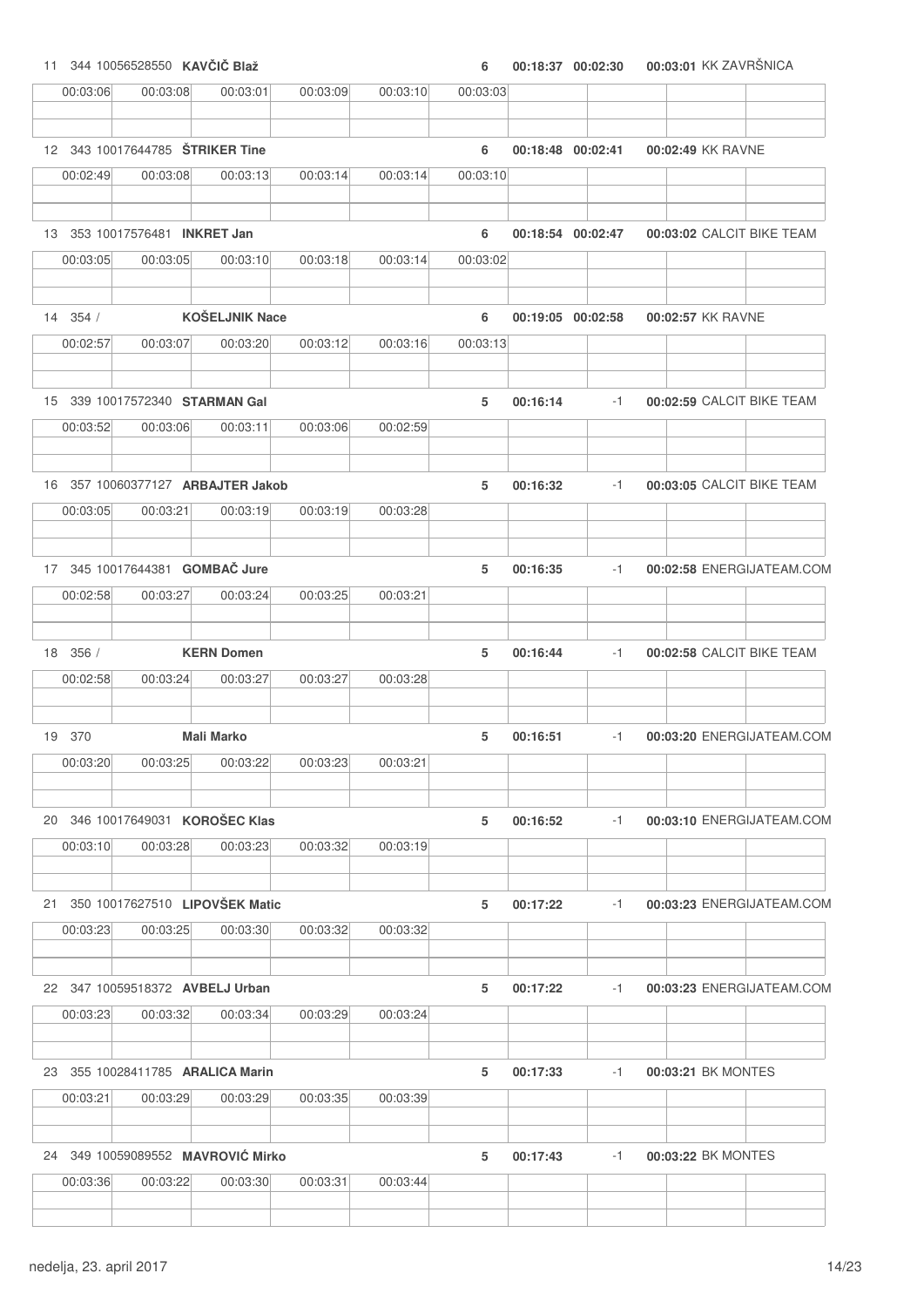25 351 10017648425 **KERŽAN Žan 5 00:18:39 00:03:28** -1 ENERGIJATEAM.COM

|                                | 00:03:28              | 00:03:39                                          | 00:03:48                | 00:03:45 | 00:03:59 |             |                   |        |          |                           |                           |
|--------------------------------|-----------------------|---------------------------------------------------|-------------------------|----------|----------|-------------|-------------------|--------|----------|---------------------------|---------------------------|
|                                |                       |                                                   |                         |          |          |             |                   |        |          |                           |                           |
|                                | 26 369                |                                                   | <b>Borisz Mark Ivan</b> |          |          | 5           | 00:19:13          | $-1$   | 00:03:35 |                           |                           |
|                                | 00:03:37              | 00:04:23                                          | 00:03:35                | 00:03:59 | 00:03:39 |             |                   |        |          |                           |                           |
|                                |                       |                                                   |                         |          |          |             |                   |        |          |                           |                           |
| <b>DNS</b>                     |                       | 348 10017564660 GOLMAJER Juš                      |                         |          |          |             |                   |        |          |                           | <b>CALCIT BIKE TEAM</b>   |
|                                | 00:55:39              |                                                   |                         |          |          |             |                   |        |          |                           |                           |
|                                |                       |                                                   |                         |          |          |             |                   |        |          |                           |                           |
|                                | Kategorija:           | <b>U13W</b>                                       |                         |          |          |             |                   |        |          |                           |                           |
| Zap.št<br>$\ddot{\phantom{a}}$ | Št. UCI koda:<br>Št.: |                                                   | Priimek in ime:         |          |          | Krogo<br>v: | Čas tekme         | Zaost: |          | Najh. Krog: Klub / mesto: |                           |
|                                |                       | 1 358 10017554455 KRANJEC ŽAGAR Hana              |                         |          |          | 6           | 00:17:18 00:00:00 |        |          |                           | 00:02:38 CALCIT BIKE TEAM |
|                                | 00:02:38              | 00:02:55                                          | 00:02:57                | 00:02:54 | 00:02:57 | 00:02:57    |                   |        |          |                           |                           |
|                                |                       |                                                   |                         |          |          |             |                   |        |          |                           |                           |
|                                |                       | 2 359 10017579010 KLEMENČIČ Ivana                 |                         |          |          | 6           | 00:18:11 00:00:53 |        |          | 00:02:58 MBK SPORTR.SI    |                           |
|                                | 00:02:58              | 00:03:00                                          | 00:03:03                | 00:03:04 | 00:03:02 | 00:03:04    |                   |        |          |                           |                           |
|                                |                       | 3 360 10017582646 SMRDEL Tina                     |                         |          |          | 6           | 00:18:16 00:00:58 |        |          | 00:02:58 MBK SPORTR.SI    |                           |
|                                | 00:02:58              | 00:02:59                                          | 00:03:01                | 00:03:07 | 00:03:01 | 00:03:10    |                   |        |          |                           |                           |
|                                |                       |                                                   |                         |          |          |             |                   |        |          |                           |                           |
| 4                              |                       | 363 10023585431 BRUCHNER Regina                   |                         |          |          | 5           | 00:16:01          | $-1$   |          | 00:03:05 FEMAT-ZKSE       |                           |
|                                | 00:03:09              | 00:03:15                                          | 00:03:18                | 00:03:14 | 00:03:05 |             |                   |        |          |                           |                           |
|                                |                       |                                                   |                         |          |          |             |                   |        |          |                           |                           |
|                                |                       | 5 362 10028447555 ČOGA SPASOVSKI Dora<br>00:03:28 | 00:03:30                |          |          | 5           | 00:17:19          | $-1$   |          | 00:03:15 BK MONTES        |                           |
|                                | 00:03:15              |                                                   |                         | 00:03:35 | 00:03:31 |             |                   |        |          |                           |                           |
|                                |                       | 6 364 10057781365 VITKOVICS Vanda                 |                         |          |          | 5           | 00:17:19          | $-1$   |          | 00:03:10 FEMAT-ZKSE       |                           |
|                                | 00:03:10              | 00:03:28                                          | 00:03:33                | 00:03:30 | 00:03:38 |             |                   |        |          |                           |                           |
|                                |                       |                                                   |                         |          |          |             |                   |        |          |                           |                           |
|                                |                       | 7 365 10058281725 PUSEC Mirta                     |                         |          |          | 5           | 00:17:21          | -1     |          | 00:03:16 BK MONTES        |                           |
|                                | 00:03:16              | 00:03:28                                          | 00:03:32                | 00:03:33 | 00:03:32 |             |                   |        |          |                           |                           |
|                                |                       | 8 361 10017564862 KRANJEC Zoja                    |                         |          |          | 5           | 00:17:35          | $-1$   |          |                           | 00:03:10 CALCIT BIKE TEAM |
|                                | 00:03:10              | 00:03:34                                          | 00:03:36                | 00:03:39 | 00:03:36 |             |                   |        |          |                           |                           |
|                                |                       |                                                   |                         |          |          |             |                   |        |          |                           |                           |
| <b>DNS</b>                     |                       | 366 10028408149 LIPOVAC Amelie                    |                         |          |          |             |                   |        |          | <b>BK MONTES</b>          |                           |
|                                | 00:55:10              |                                                   |                         |          |          |             |                   |        |          |                           |                           |
|                                |                       |                                                   |                         |          |          |             |                   |        |          |                           |                           |

6. štart Elite

### **Kategorija: U17 M**

| Zap.št<br> | __<br>UCI koda:<br>St.<br>c.<br>งเ | Priimek in ime: | Krogo<br>$\cdots$ | Cas tekme | Zaost: | Najh. Krog: Klub / mesto: |  |
|------------|------------------------------------|-----------------|-------------------|-----------|--------|---------------------------|--|
|            |                                    |                 |                   |           |        |                           |  |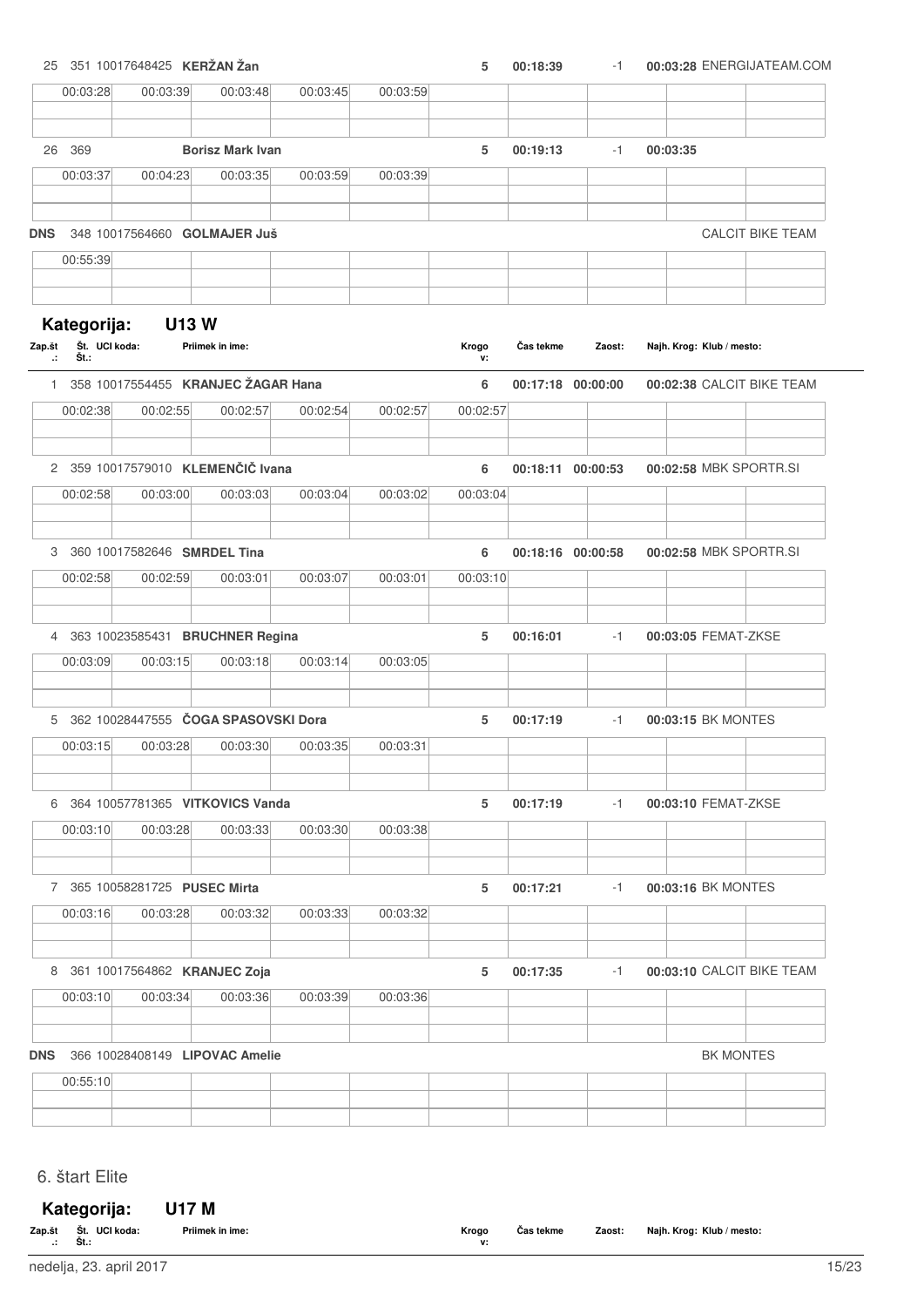1 113 10017622860 **ŽLE Blaž 3 00:49:09 00:15:22 00:00:00** CALCIT BIKE TEAM

| 00:15:22 | 00:17:09                        | 00:16:38                                          |   |                   |                        |                               |
|----------|---------------------------------|---------------------------------------------------|---|-------------------|------------------------|-------------------------------|
|          | 2 117 10017651051 PEČNIK Teo    |                                                   |   |                   |                        |                               |
| 00:15:29 | 00:16:59                        | 00:16:53                                          | 3 | 00:49:21 00:00:12 | 00:15:29 KK RAVNE      |                               |
|          |                                 |                                                   |   |                   |                        |                               |
|          |                                 | 3 115 10017582545 KLEMENČIČ Jakob                 | 3 | 00:49:23 00:00:14 | 00:15:13 MBK SPORTR.SI |                               |
| 00:15:13 | 00:17:09                        | 00:17:01                                          |   |                   |                        |                               |
|          |                                 | 4 114 10017649435 SMOLNIKAR Jakob                 | 3 | 00:51:17 00:02:08 |                        | 00:15:25 ENERGIJATEAM.COM     |
| 00:15:25 | 00:18:06                        | 00:17:46                                          |   |                   |                        |                               |
|          | 5 109 10017572542 STARMAN Jaka  |                                                   | 3 | 00:52:57 00:03:48 |                        | 00:16:06 CALCIT BIKE TEAM     |
| 00:16:06 | 00:18:43                        | 00:18:08                                          |   |                   |                        |                               |
|          |                                 | 6 112 10017554556 KRANJEC ŽAGAR Matic             | 3 | 00:53:59 00:04:50 |                        | 00:16:33 CALCIT BIKE TEAM     |
| 00:16:33 | 00:18:35                        | 00:18:51                                          |   |                   |                        |                               |
|          | 7 108 10017564559 HRIBAR Jernej |                                                   | 3 | 00:55:02 00:05:53 |                        | 00:17:13 CALCIT BIKE TEAM     |
| 00:17:13 | 00:19:01                        | 00:18:48                                          |   |                   |                        |                               |
|          |                                 | 8 110 10017564761 GOLMAJER Ažbe                   | 3 | 00:56:12 00:07:03 |                        | 00:16:35 CALCIT BIKE TEAM     |
| 00:16:35 | 00:19:38                        | 00:19:59                                          |   |                   |                        |                               |
|          |                                 | 9 111 10017647617 DOLENŠEK Anže                   | 3 | 00:59:08 00:09:59 | 00:16:47 KK ZAVRŠNICA  |                               |
| 00:16:47 | 00:20:53                        | 00:21:28                                          |   |                   |                        |                               |
|          | 10 107 10017651253 JEREB Jan    |                                                   | 3 | 01:01:27 00:12:18 |                        | 00:19:22 KD SLOGA 1902 IDRIJA |
| 00:19:22 | 00:20:58                        | 00:21:07                                          |   |                   |                        |                               |
|          | 11 104 10028451700 BERTOVIĆ Noa |                                                   | 3 | 01:06:30 00:17:21 | 00:19:22 BK AXA        |                               |
| 00:19:22 | 00:23:21                        | 00:23:47                                          |   |                   |                        |                               |
|          | 12 101 10017572441 VOVK Peter   |                                                   | 3 | 01:08:15 00:19:06 |                        | 00:18:21 CALCIT BIKE TEAM     |
|          |                                 |                                                   |   |                   |                        |                               |
| 00:18:21 | 00:22:07                        | 00:27:47                                          |   |                   |                        |                               |
|          |                                 |                                                   |   |                   |                        |                               |
| 00:21:44 | 00:23:44                        | 13 105 10017645593 KALAN VRHOVNIK Gal<br>00:25:16 | 3 | 01:10:44 00:21:35 | 00:21:44 KK ZAVRŠNICA  |                               |
|          | 14 102 10017572037 KRANJEC Žan  |                                                   | 3 | 01:14:49 00:25:40 |                        | 00:20:46 CALCIT BIKE TEAM     |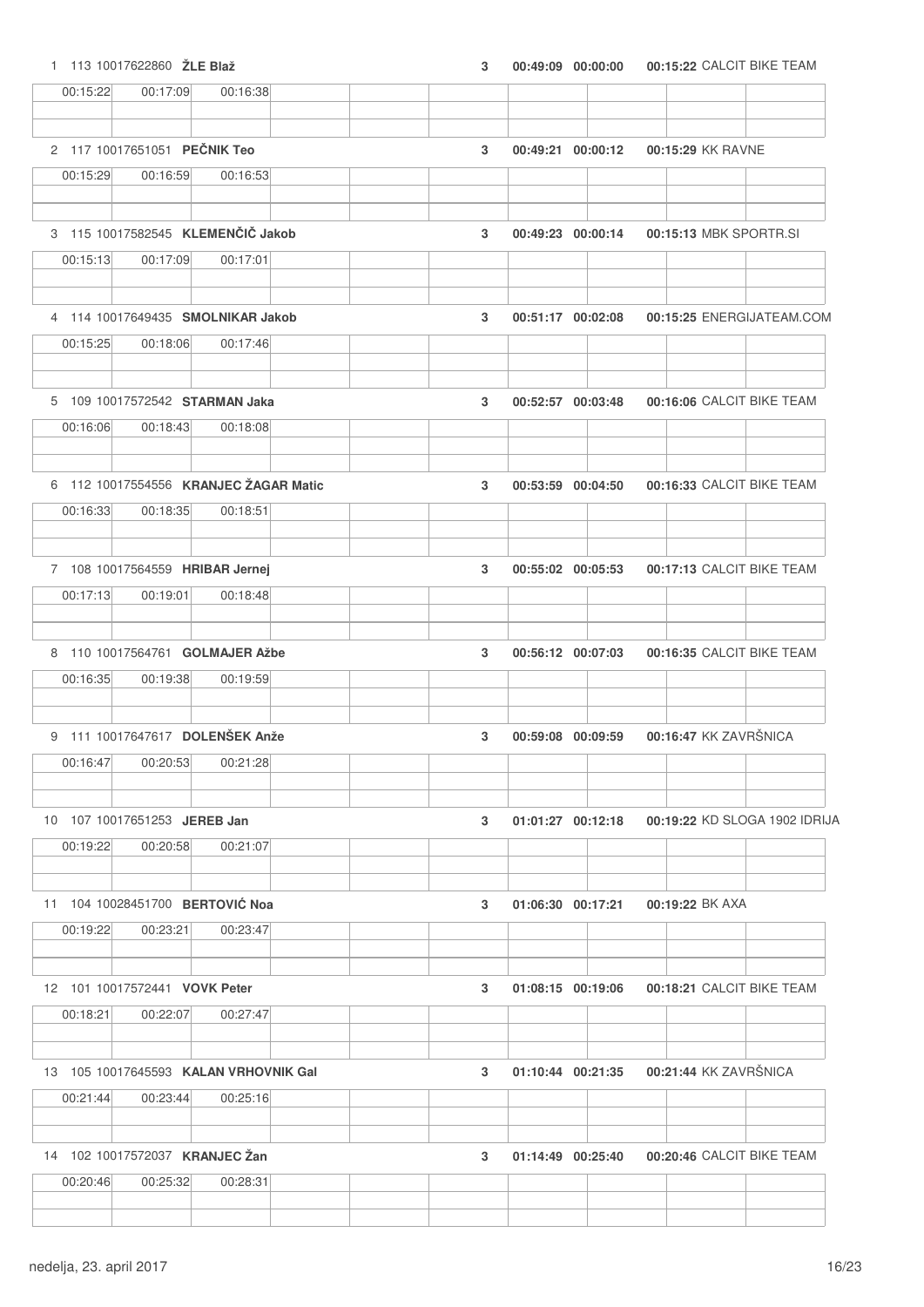|                    |                              |                             | 15 103 10028452508 KOTARSKI Martin        |          | $\overline{2}$ | 00:52:28          | $-1$   |                           | 00:23:14 BBK ŠIšMIš SAMOBOR   |
|--------------------|------------------------------|-----------------------------|-------------------------------------------|----------|----------------|-------------------|--------|---------------------------|-------------------------------|
|                    | 00:23:14                     | 00:29:14                    |                                           |          |                |                   |        |                           |                               |
| <b>DNS</b>         |                              | 106 10017613867 LAZAR Rok   |                                           |          |                |                   |        |                           | KD SLOGA 1902 IDRIJA          |
|                    | 01:48:20                     |                             |                                           |          |                |                   |        |                           |                               |
|                    |                              |                             |                                           |          |                |                   |        |                           |                               |
| <b>DNS</b>         |                              | 116 10017583959 RUPNIK Robi |                                           |          |                |                   |        |                           | <b>MBK SPORTR.SI</b>          |
|                    | 01:48:22                     |                             |                                           |          |                |                   |        |                           |                               |
| Zap.št             | Kategorija:<br>Št. UCI koda: | <b>U19 M</b>                | Priimek in ime:                           |          | Krogo          | Čas tekme         | Zaost: | Najh. Krog: Klub / mesto: |                               |
| ÷.<br>$\mathbf{1}$ | Št.:                         |                             | 79 10029925086 AVONDETTO Simone           |          | v:<br>4        | 00:59:44 00:00:00 |        |                           | 00:14:10 TEAM UCI PIEMONTE FC |
|                    | 00:14:10                     | 00:15:32                    | 00:15:29                                  | 00:14:33 |                |                   |        |                           |                               |
| 2                  |                              |                             | 71 10017578000 KLEMENČIČ Miha             |          | 4              | 01:03:02 00:03:18 |        |                           | 00:14:30 MBK SPORTR.SI        |
|                    | 00:14:30                     | 00:16:10                    | 00:16:22                                  | 00:16:00 |                |                   |        |                           |                               |
| 3                  |                              |                             | 82 10017582444 GOVEKAR Matevž             |          | 4              | 01:06:08 00:06:24 |        |                           | 00:15:10 MBK SPORTR.SI        |
|                    | 00:15:10                     | 00:17:11                    | 00:16:53                                  | 00:16:54 |                |                   |        |                           |                               |
|                    |                              |                             |                                           |          |                |                   |        |                           |                               |
| 4                  |                              |                             | 88 10029846072 OLIVETTI Mattia            |          | 4              | 01:07:12 00:07:28 |        |                           | 00:15:27 TEAM UCI PIEMONTE FC |
|                    | 00:15:27                     | 00:16:53                    | 00:17:23                                  | 00:17:29 |                |                   |        |                           |                               |
| 5                  |                              | 85 10055885926 POLZER David |                                           |          | 4              | 01:08:18 00:08:34 |        |                           | 00:15:06 RSC MCDONALDS KLOP   |
|                    | 00:15:06                     | 00:17:41                    | 00:17:36                                  | 00:17:55 |                |                   |        |                           |                               |
| 6                  |                              | 72 10017583757 LOZAR Matjaž |                                           |          | 4              | 01:09:00 00:09:16 |        |                           | 00:16:03 MBK SPORTR.SI        |
|                    | 00:16:03                     | 00:18:15                    | 00:17:45                                  | 00:16:57 |                |                   |        |                           |                               |
|                    |                              | 7 80 10011221264 REHO Tom   |                                           |          | 4              | 01:09:57 00:10:13 |        | 00:16:19 BPS MTB TEAM     |                               |
|                    | 00:16:19                     | 00:18:16                    | 00:17:55                                  | 00:17:27 |                |                   |        |                           |                               |
|                    |                              |                             |                                           |          |                |                   |        |                           |                               |
| 8                  | 00:16:13                     | 00:18:40                    | 83 10017564458 STAJNAR Mihael<br>00:17:53 | 00:18:12 | 4              | 01:10:58 00:11:14 |        |                           | 00:16:13 CALCIT BIKE TEAM     |
|                    |                              |                             |                                           |          |                |                   |        |                           |                               |
| 9                  |                              | 73 10011083040 LUKAN Pavlo  |                                           |          | 4              | 01:12:08 00:12:24 |        | 00:16:55 BPS MTB TEAM     |                               |
|                    | 00:16:55                     | 00:19:02                    | 00:18:30                                  | 00:17:41 |                |                   |        |                           |                               |
| 10                 |                              |                             | 89 10031204880 GUASCO Mattia              |          | 4              | 01:12:13 00:12:29 |        |                           | 00:16:34 TEAM UCI PIEMONTE FC |
|                    | 00:16:34                     | 00:18:58                    | 00:19:05                                  | 00:17:36 |                |                   |        |                           |                               |
|                    |                              |                             |                                           |          |                |                   |        |                           |                               |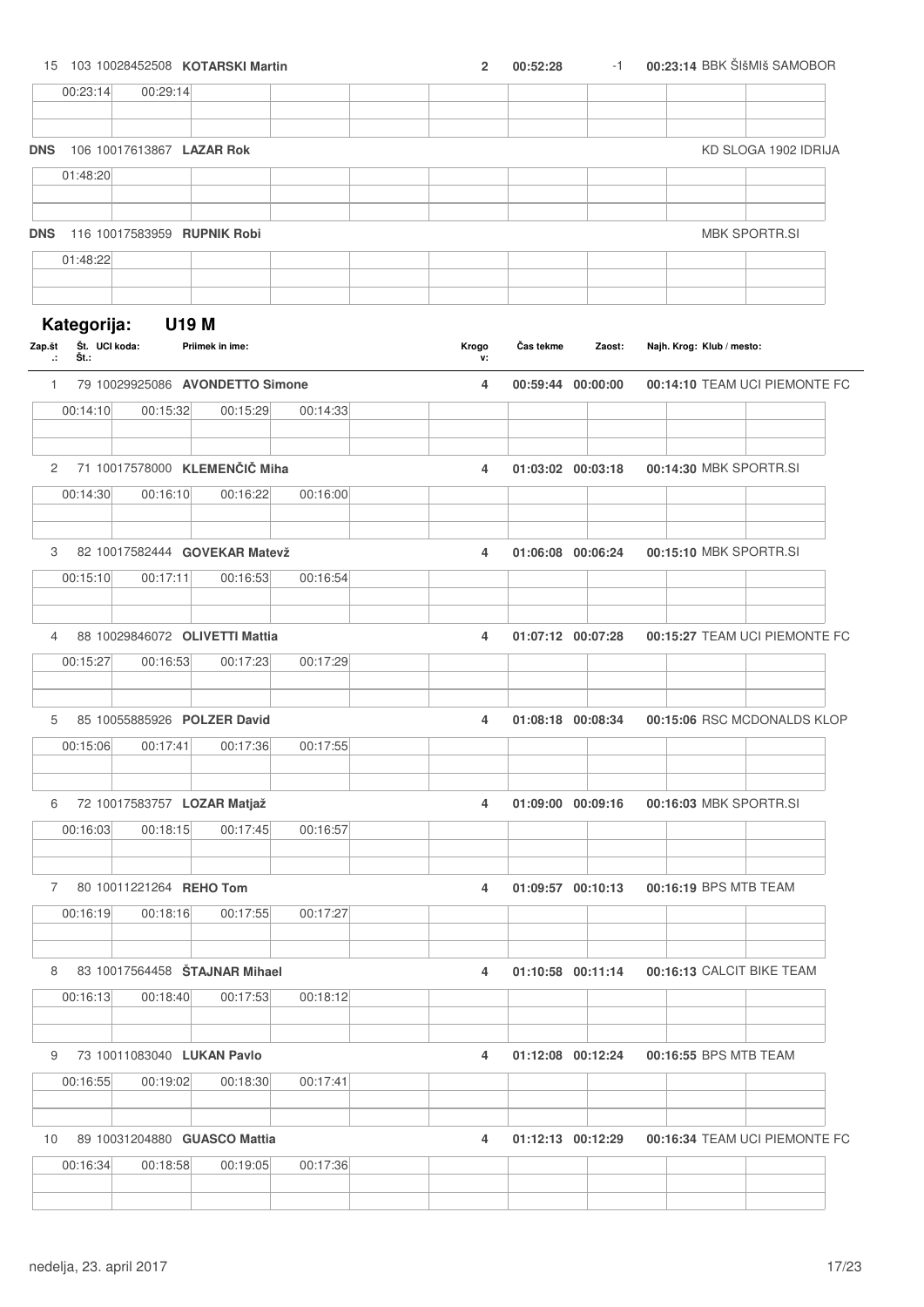# 11 86 10015330832 **VESELINOVIC Dusan 4 01:13:25 00:16:53 00:13:41** SERBIA NATIONAL TEAM

|              | 00:16:53                                                                | 00:19:12       | 00:18:45                          | 00:18:35 |          |                |           |                   |                           |                                |
|--------------|-------------------------------------------------------------------------|----------------|-----------------------------------|----------|----------|----------------|-----------|-------------------|---------------------------|--------------------------------|
| 12           |                                                                         |                | 74 10017649334 KERŽAN Žiga        |          |          | 4              |           | 01:13:26 00:13:42 |                           | 00:16:27 ENERGIJATEAM.COM      |
|              | 00:16:27                                                                | 00:19:11       | 00:19:11                          | 00:18:37 |          |                |           |                   |                           |                                |
| 13           |                                                                         |                | 77 10017652667 HIRCI Jernej       |          |          | 4              |           | 01:14:32 00:14:48 |                           | 00:16:52 KK ZAVRŠNICA          |
|              | 00:16:52                                                                | 00:19:15       | 00:19:39                          | 00:18:46 |          |                |           |                   |                           |                                |
| 14           |                                                                         |                | 75 10017574562 JAGODIČ Tilen      |          |          | 4              |           | 01:15:20 00:15:36 |                           | 00:17:43 CALCIT BIKE TEAM      |
|              | 00:17:43                                                                | 00:18:59       | 00:19:18                          | 00:19:20 |          |                |           |                   |                           |                                |
| 15           |                                                                         |                | 87 10023646762 SYLVESTER Balázs   |          |          | 4              |           | 01:15:45 00:16:01 | 00:17:07 FEMAT-ZKSE       |                                |
|              | 00:17:07                                                                | 00:19:21       | 00:19:24                          | 00:19:53 |          |                |           |                   |                           |                                |
| 16           |                                                                         |                | 78 10015720145 BOSMAN Luka        |          |          | 4              |           | 01:16:18 00:16:34 |                           | 00:16:26 KK ZAVRŠNICA          |
|              | 00:16:26                                                                | 00:21:12       | 00:19:40                          | 00:19:00 |          |                |           |                   |                           |                                |
| 17           |                                                                         |                | 81 10016134922 KOSTOVIC Dusan     |          |          | 4              |           | 01:17:53 00:18:09 |                           | 00:17:28 SERBIA NATIONAL TEAM  |
|              | 00:17:28                                                                | 00:19:58       | 00:19:37                          | 00:20:50 |          |                |           |                   |                           |                                |
| 18           |                                                                         |                | 84 10059002050 MANČU Benjamin     |          |          | $\overline{2}$ | 01:05:58  | -2                |                           | 00:29:14 CALCIT BIKE TEAM      |
|              | 00:29:14                                                                | 00:36:44       |                                   |          |          |                |           |                   |                           |                                |
|              | Kategorija:                                                             | <b>Elite M</b> |                                   |          |          |                |           |                   |                           |                                |
|              | Zap.št Št. UCI koda:<br>$\cdot$ $\cdot$ $\cdot$ $\cdot$ $\cdot$ $\cdot$ |                | Priimek in ime:                   |          |          | Krogo<br>ν:    | Čas tekme | Zaost:            | Najh. Krog: Klub / mesto: |                                |
|              | 1                                                                       |                | 1 10006120074 BRAIDOT Luca        |          |          | 6              |           | 01:24:13 00:00:00 |                           | 00:13:08 C.S. CARABINIERI OLYM |
|              | 00:13:08                                                                | 00:13:55       | 00:14:26                          | 00:14:20 | 00:14:15 | 00:14:09       |           |                   |                           |                                |
| $\mathbf{2}$ |                                                                         |                | 2 10006444723 BRAIDOT Daniele     |          |          | 6              |           | 01:25:44 00:01:31 |                           | 00:13:20 C.S. CARABINIERI OLYM |
|              | 00:13:20                                                                | 00:14:29       | 00:14:26                          | 00:14:49 | 00:14:19 | 00:14:21       |           |                   |                           |                                |
|              |                                                                         |                | 3 40 10009822545 BOUWMEESTER Marc |          |          | 6              |           | 01:27:40 00:03:27 |                           | 00:13:05 MIJNBADLIVGIANT OFFR  |
|              | 00:13:05                                                                | 00:14:34       | 00:15:15                          | 00:15:22 | 00:15:15 | 00:14:09       |           |                   |                           |                                |
| 4            |                                                                         |                | 3 10004031140 PARTI András        |          |          | 6              |           | 01:27:41 00:03:28 |                           | 00:13:22 NELLA TREK TEAM       |
|              | 00:13:22                                                                | 00:15:01       | 00:15:15                          | 00:14:58 | 00:14:54 | 00:14:11       |           |                   |                           |                                |
| 5            |                                                                         |                | 9 10009079180 NAGLIČ Rok          |          |          | 6              |           | 01:28:27 00:04:14 |                           | 00:14:15 CALCIT BIKE TEAM      |
|              | 00:14:15                                                                | 00:15:07       | 00:14:51                          | 00:14:57 | 00:14:44 | 00:14:33       |           |                   |                           |                                |
|              |                                                                         |                |                                   |          |          |                |           |                   |                           |                                |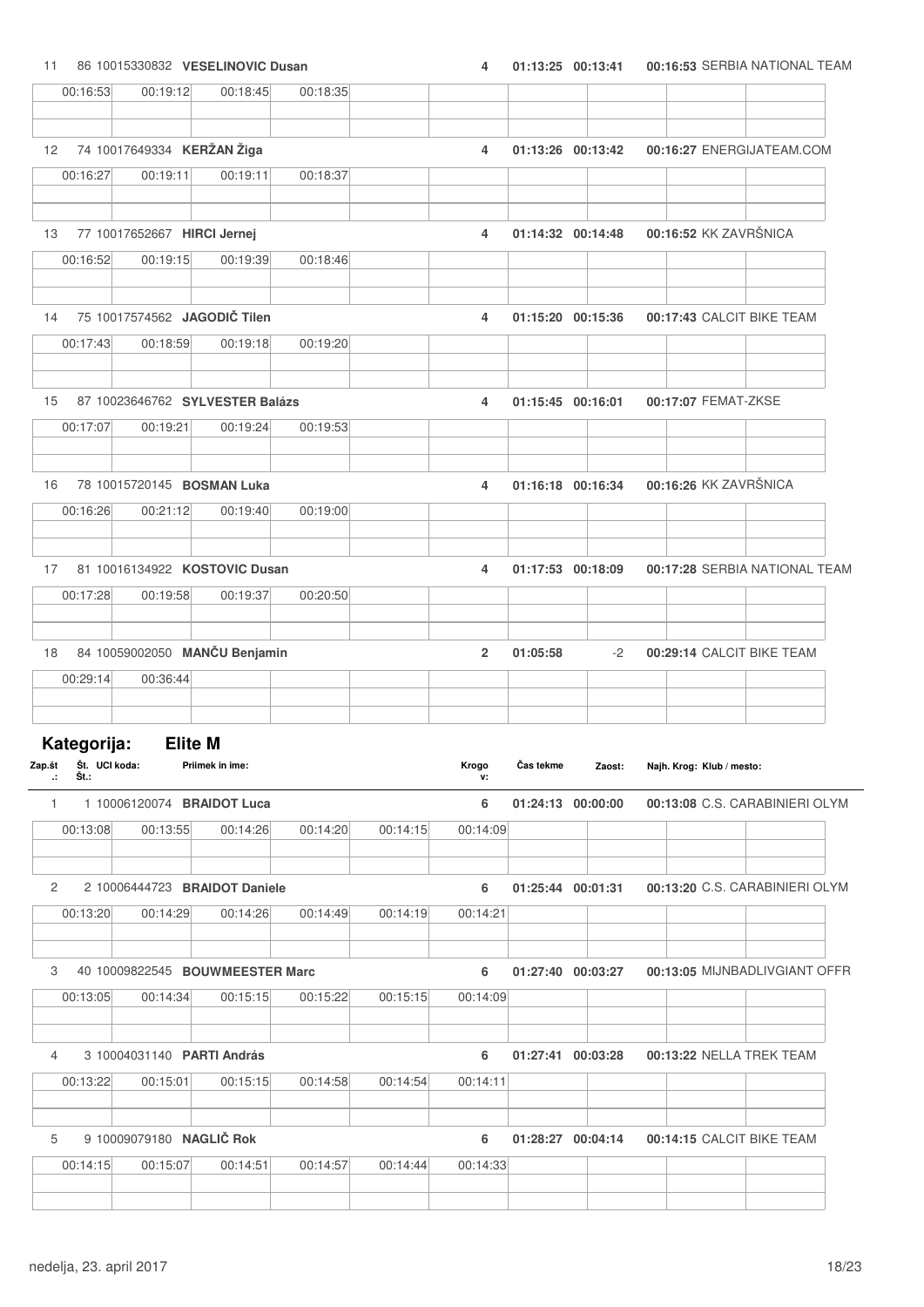| 6               | 25 10008625304 PELLIZZON Moreno     |          |          |          | 6        | 01:30:11 00:05:58 | 00:13:49 TEAM RUDY PROJECT X     |
|-----------------|-------------------------------------|----------|----------|----------|----------|-------------------|----------------------------------|
| 00:13:49        | 00:15:02                            | 00:15:36 | 00:15:32 | 00:15:20 | 00:14:52 |                   |                                  |
| $\overline{7}$  | 7 10008196783 KRAJNC Gregor         |          |          |          | 6        | 01:30:15 00:06:02 | 00:14:09 CALCIT BIKE TEAM        |
| 00:14:09        | 00:15:19                            | 00:15:31 | 00:15:19 | 00:15:21 | 00:14:36 |                   |                                  |
|                 |                                     |          |          |          |          |                   |                                  |
| 8               | 27 10011133459 AGOSTINELLI Alessio  |          |          |          | 6        | 01:31:04 00:06:51 | 00:13:55 SUPERBIKE BRAVI PLAT    |
| 00:13:55        | 00:15:23                            | 00:15:34 | 00:15:35 | 00:15:21 | 00:15:16 |                   |                                  |
| 9               | 16 10007707137 FUMAROLA Denis       |          |          |          | 6        | 01:31:26 00:07:13 | 00:13:06 ASD SIXS BOSCARO        |
| 00:13:06        | 00:14:40                            | 00:16:12 | 00:17:46 | 00:15:00 | 00:14:42 |                   |                                  |
| 10 <sup>°</sup> | 14 10008151519 SIBILLE Vincent      |          |          |          | 6        | 01:32:01 00:07:48 | 00:14:08 TEAM VOSGES VTT         |
| 00:14:08        | 00:15:32                            | 00:15:31 | 00:15:43 | 00:15:55 | 00:15:12 |                   |                                  |
|                 |                                     |          |          |          |          |                   |                                  |
| 11              | 20 10008814755 BSCHERER Moritz      |          |          |          | 6        | 01:32:04 00:07:51 | 00:13:50 KTM PRO TEAM            |
| 00:13:50        | 00:15:45                            | 00:15:52 | 00:15:51 | 00:15:40 | 00:15:06 |                   |                                  |
| 12 <sup>2</sup> | 30 10007928520 LOGAR Tadej          |          |          |          | 6        | 01:35:19 00:11:06 | 00:14:10 KK ZAVRŠNICA            |
| 00:14:10        | 00:16:26                            | 00:16:25 | 00:16:18 | 00:15:55 | 00:16:05 |                   |                                  |
| 13              | 12 10009659968 DINA Dániel          |          |          |          | 6        | 01:35:29 00:11:16 | 00:14:18 CUBE-CSöMöR UCI MTB     |
| 00:14:18        | 00:16:28                            | 00:15:59 | 00:16:04 | 00:16:29 | 00:16:11 |                   |                                  |
| 14              | 47 10003343147 Gehbauer Robert      |          |          |          | 6        | 01:35:33 00:11:20 | 00:14:01 RC Arbö Askö Klagenfurt |
| 00:14:01        | 00:16:23                            | 00:16:29 | 00:16:39 | 00:16:20 | 00:15:41 |                   |                                  |
| 15              | 44 10009824060 OLIVETTI Simone      |          |          |          | 6        | 01:35:49 00:11:36 | 00:14:33 TEAM UCI PIEMONTE FC    |
| 00:14:33        | 00:16:02                            | 00:16:26 | 00:16:21 | 00:16:26 | 00:16:01 |                   |                                  |
|                 |                                     |          |          |          |          |                   |                                  |
| 16              | 15 10009164359 BELAK Jure           |          |          |          | 6        | 01:36:25 00:12:12 | 00:14:20 CALCIT BIKE TEAM        |
| 00:14:20        | 00:16:07                            | 00:16:09 | 00:16:43 | 00:16:45 | 00:16:21 |                   |                                  |
| 17              | 28 10008145859 WETZELBERGER Philipp |          |          |          | 6        | 01:37:39 00:13:26 | 00:14:39 BIKE TOTAL RC FRIEDBE   |
| 00:14:39        | 00:16:48                            | 00:16:55 | 00:16:18 | 00:16:21 | 00:16:38 |                   |                                  |
| 18              | 17 10008745037 ZUPANČIČ Peter       |          |          |          | 6        | 01:38:11 00:13:58 | 00:14:52 CALCIT BIKE TEAM        |
| 00:14:52        | 00:16:59                            | 00:17:05 | 00:17:12 | 00:16:02 | 00:16:01 |                   |                                  |
|                 |                                     |          |          |          |          |                   |                                  |
| 19              | 24 10008821223 PALUMBY Zsombor      |          |          |          | 6        | 01:39:41 00:15:28 | 00:15:34 WABERER'S EVOPRO M      |
| 00:15:34        | 00:17:03                            | 00:17:13 | 00:17:11 | 00:16:47 | 00:15:53 |                   |                                  |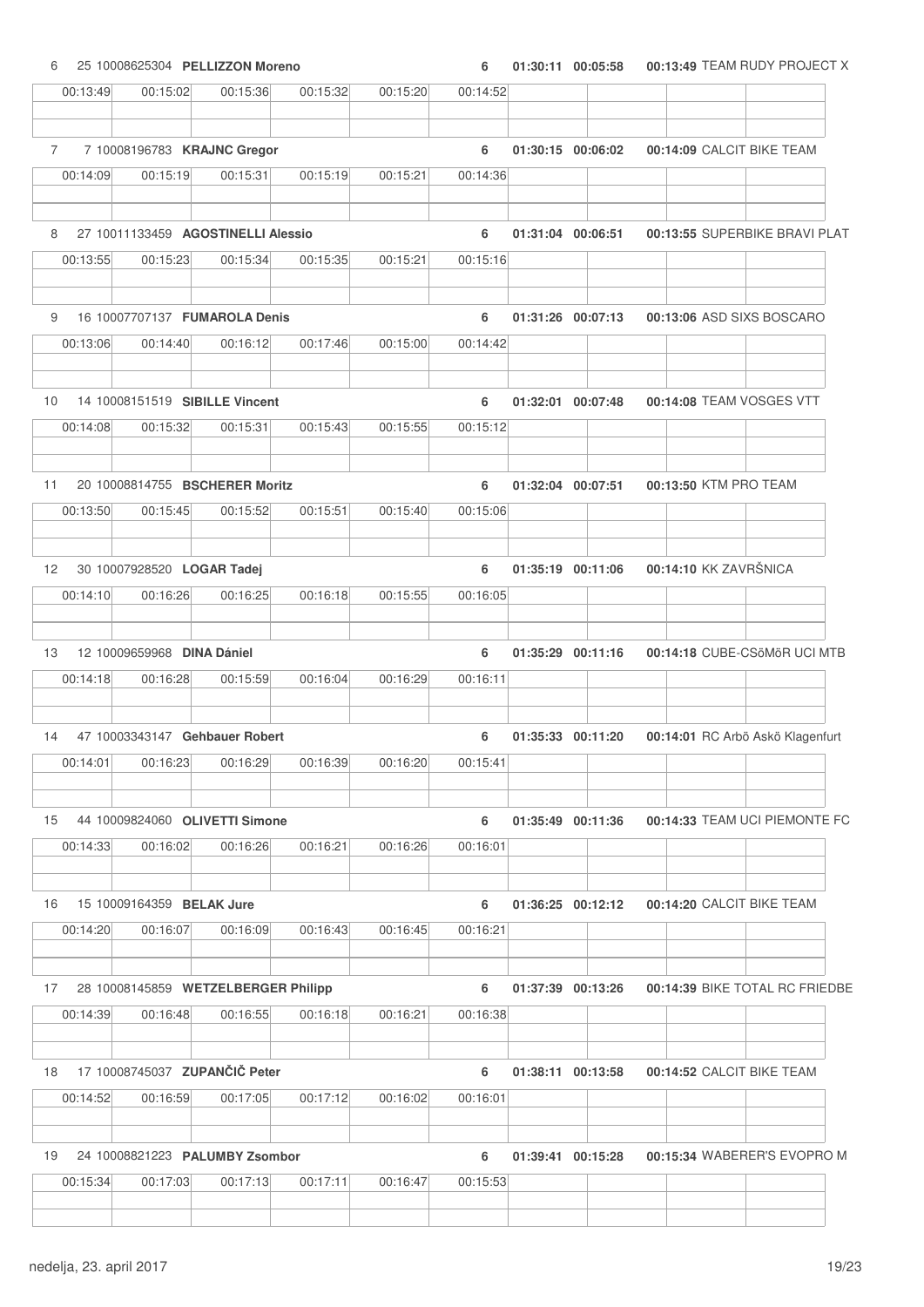20 18 10010825685 **TAV**Č**AR Luka 6 01:40:19 00:15:09 00:16:06** CALCIT BIKE TEAM

| 00:15:09       | 00:17:03                               | 00:16:50                         | 00:17:27 | 00:17:02 | 00:16:48 |          |                   |                             |                              |
|----------------|----------------------------------------|----------------------------------|----------|----------|----------|----------|-------------------|-----------------------------|------------------------------|
|                |                                        |                                  |          |          |          |          |                   |                             |                              |
| 21             |                                        | 23 10007673387 SHEVTSOV Artem    |          |          | 6        |          | 01:41:38 00:17:25 | 00:14:56 BPS MTB TEAM       |                              |
| 00:14:56       | 00:17:11                               | 00:17:18                         | 00:16:58 | 00:17:24 | 00:17:51 |          |                   |                             |                              |
| 22             |                                        | 33 10010728281 TRATNIK BAJC Miha |          |          | 5        | 01:24:58 | $-1$              | 00:15:32 MBK SPORTR.SI      |                              |
| 00:15:32       | 00:17:04                               | 00:17:47                         | 00:17:33 | 00:17:02 |          |          |                   |                             |                              |
|                |                                        |                                  |          |          |          |          |                   |                             |                              |
| 23             |                                        | 10 10006838379 ZOGER Manfred     |          |          | 5        | 01:25:18 | $-1$              | 00:15:31 PICHER RACING TEAM |                              |
| 00:15:31       | 00:17:02                               | 00:17:38                         | 00:17:39 | 00:17:28 |          |          |                   |                             |                              |
| 24             |                                        | 26 10011179737 ICEN Izzet Sahin  |          |          | 5        | 01:26:48 | $-1$              |                             | 00:15:25 SALCANO CAPPADOCIA  |
| 00:15:25       | 00:17:50                               | 00:17:57                         | 00:17:33 | 00:18:03 |          |          |                   |                             |                              |
| 25             |                                        | 38 10031798402 LAPOSSE Lorenzo   |          |          | 5        | 01:26:48 | $-1$              | 00:16:05 ASD SIXS BOSCARO   |                              |
| 00:16:05       | 00:17:41                               | 00:18:36                         | 00:17:41 | 00:16:45 |          |          |                   |                             |                              |
| 26             | 13 10009820727 VALTER Attila           |                                  |          |          | 5        | 01:27:29 | $-1$              |                             | 00:14:07 CUBE-CSöMöR UCI MTB |
| 00:14:07       | 00:16:17                               | 00:17:22                         | 00:18:40 | 00:21:03 |          |          |                   |                             |                              |
|                |                                        |                                  |          |          |          |          |                   |                             |                              |
| 27             |                                        | 22 10009442225 KONYAEV Oleksandr |          |          | 5        | 01:27:35 | $-1$              | 00:14:52 BPS MTB TEAM       |                              |
| 00:14:52       | 00:16:43                               | 00:17:28                         | 00:18:45 | 00:19:47 |          |          |                   |                             |                              |
| 28             |                                        | 29 10010834173 BORSOS Benedek    |          |          | 5        | 01:28:15 | $-1$              |                             | 00:16:49 WABERER'S EVOPRO M  |
| 00:16:49       | 00:18:27                               | 00:17:42                         | 00:17:58 | 00:17:19 |          |          |                   |                             |                              |
|                |                                        |                                  |          |          |          |          |                   |                             |                              |
| 29             |                                        | 43 10013974246 MIHALKOVITS Lukas |          |          | 5        | 01:28:51 | $-1$              |                             | 00:16:09 RADWELT MK FACTORY  |
| 00:16:09       | 00:17:53                               | 00:18:20                         | 00:18:43 | 00:17:46 |          |          |                   |                             |                              |
|                |                                        |                                  |          |          |          |          |                   |                             |                              |
| 30<br>00:15:42 | 34 10010186802 CIBEJ Simon<br>00:17:47 | 00:18:33                         | 00:19:35 | 00:19:47 | 5        | 01:31:24 | $-1$              | 00:15:42 CALCIT BIKE TEAM   |                              |
|                |                                        |                                  |          |          |          |          |                   |                             |                              |
| 31             | 31 10010904194 DRAGAR Blaž             |                                  |          |          | 5        | 01:34:26 | $-1$              | 00:18:16 ENERGIJATEAM.COM   |                              |
| 00:18:23       | 00:19:11                               | 00:19:29                         | 00:19:07 | 00:18:16 |          |          |                   |                             |                              |
|                |                                        |                                  |          |          |          |          |                   |                             |                              |
| 32             | 36 10015720246 LAKOTA Luka             |                                  |          |          | 5        | 01:35:40 | -1                | 00:16:49 KK ZAVRŠNICA       |                              |
| 00:16:49       | 00:18:35                               | 00:19:09                         | 00:21:30 | 00:19:37 |          |          |                   |                             |                              |
| 33             | 37 10060303769 ŠTIRN Andraž            |                                  |          |          | 5        | 01:38:21 | $-1$              | 00:16:56 ENERGIJATEAM.COM   |                              |
| 00:16:56       | 00:21:30                               | 00:18:58                         | 00:19:49 | 00:21:08 |          |          |                   |                             |                              |
|                |                                        |                                  |          |          |          |          |                   |                             |                              |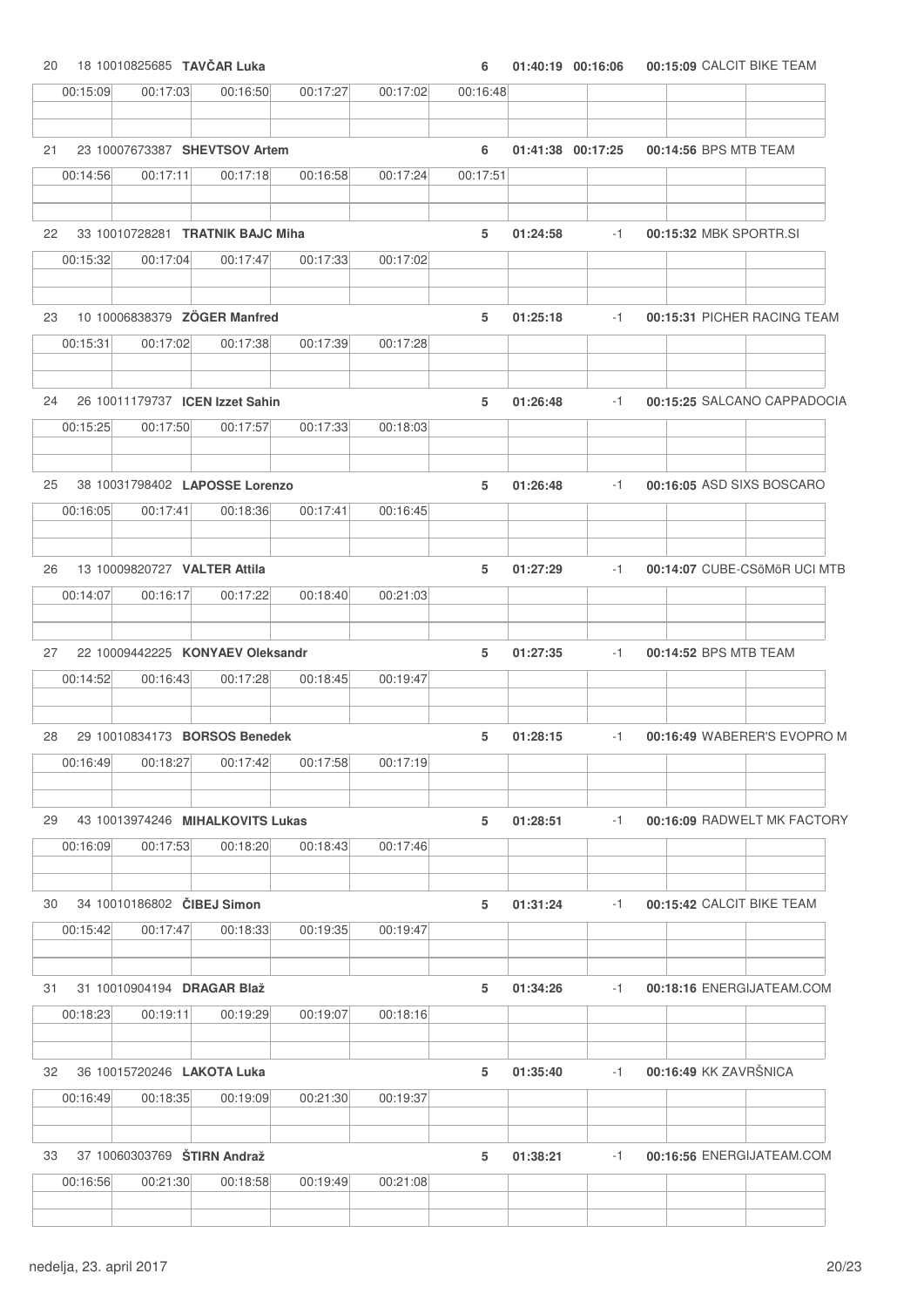# 34 35 10017648526 **ZORMAN Tadej 4 01:29:27 00:20:11** -2 ENERGIJATEAM.COM 00:20:11 00:22:46 00:23:03 00:23:27 **DNF** 21 10007402696 **UNAL Isac** SALCANO CAPPADOCIA 00:17:07 00:20:05 00:22:06 **DNF** 45 10009823656 **CERUTTI Gregorio** TEAM UCI PIEMONTE FC 00:15:09 00:16:25 **DNF** 4 10005873029 **TURK Filip** 1 **CONFIDENTIAL BEAR ASSESSED BRANCH BEAR ASSESSED BRANCH BBK ŠIŠMIŠ SAMOBOR** 00:14:30 00:25:39 **DNF** 32 10014349213 **ALMONTI Andrea** TEAM UCI PIEMONTE FC 00:17:08 00:28:12 **DNF** 6 10008819203 **ROMAN Aleksandar** SERBIA NATIONAL TEAM 00:14:17 **DNF** 8 10093514010 **BURUCZKI Szilárd** CUBE-CSöMöR UCI MTB 01:51:06 **DNS** 5 10009830124 **MICHAŁEK Mariusz** JBG-2 PROFESSIONAL M 01:51:04 **DNS** 11 10017604571 **HRIBOVŠEK Boštjan** CALCIT BIKE TEAM 01:51:11 **DNS** 19 10008595392 **TOMAŠEV Alen** BK CRIKVENICA-01:51:12 **DNS** 39 10015011136 **GRIESSNER Markus** ASVÖ ÖAMTC SC HERM 01:51:14 **DNS** 41 10015633451 **GARINO Cristiano** TEAM PIEMONTE FCI 01:51:17 **DNS** 42 10006448056 **SZATMÁRY András** WABERER'S EVOPRO M 01:51:17 **Kategorija: U23+Elite W**

#### Zap.št Št. UCI koda: **Št.: Zap.št UCI koda: Priimek in ime: Klub / mesto:** Č**as tekme Zaost: Najh. Krog: .: Krogo v:**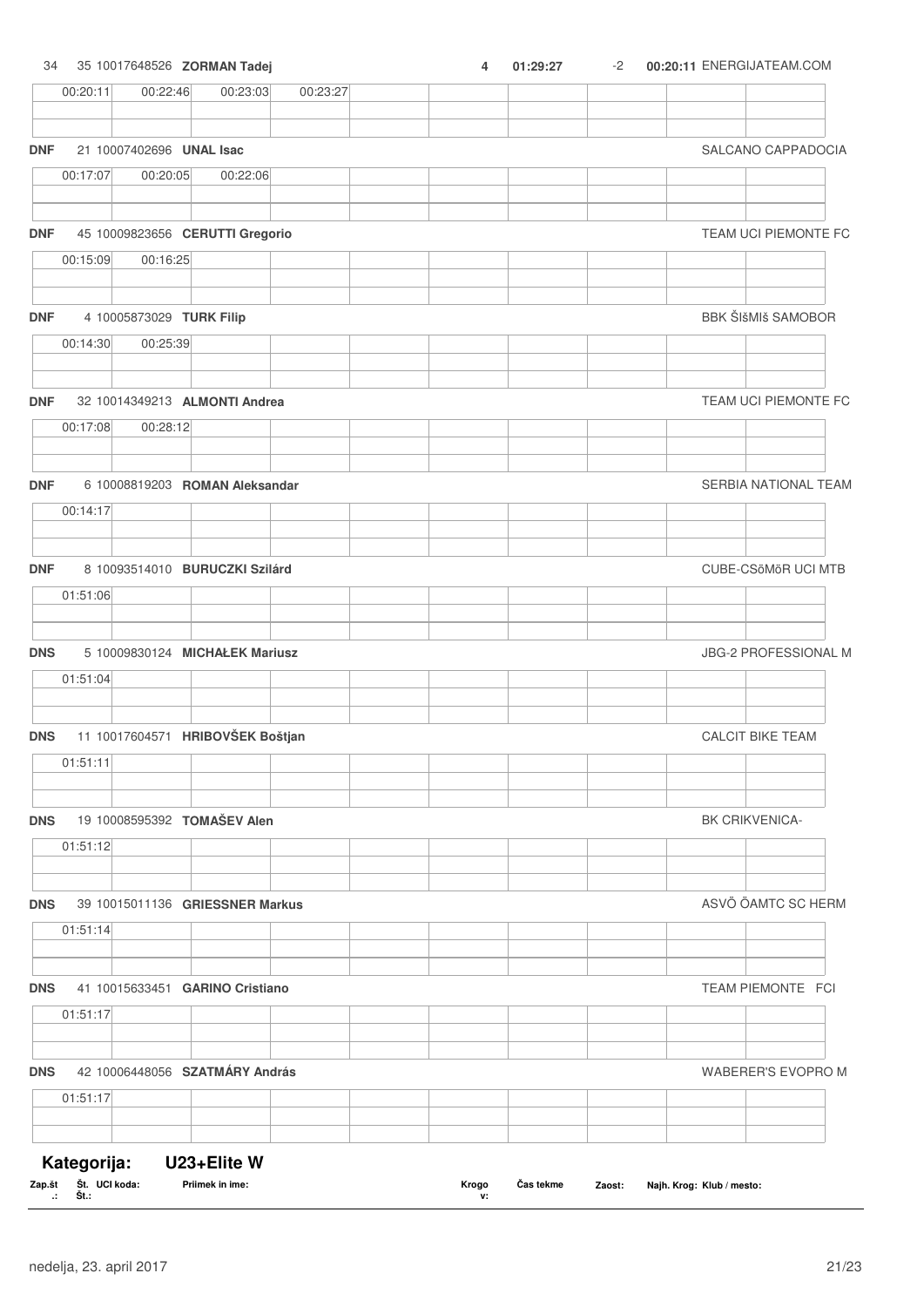1 51 10004604450 **ŽAKELJ Tanja 5 01:26:44 00:16:13 00:00:00** RAJD TREK / UNIOR TOO

|                | 00:16:13 | 00:17:42                             | 00:17:46 | 00:17:41 | 00:17:22 |   |                   |                   |                   |                 |                               |
|----------------|----------|--------------------------------------|----------|----------|----------|---|-------------------|-------------------|-------------------|-----------------|-------------------------------|
|                |          |                                      |          |          |          |   |                   |                   |                   |                 |                               |
| $\overline{2}$ |          | 52 10006877785 POPOVA Iryna          |          |          |          | 5 |                   | 01:35:28 00:08:44 |                   |                 | 00:17:49 BPS MTB TEAM         |
|                | 00:17:49 | 00:19:04                             | 00:19:38 | 00:19:32 | 00:19:25 |   |                   |                   |                   |                 |                               |
| 3              |          | 53 10007299232 CRNOGORAC Jovana      |          |          |          | 5 |                   | 01:36:26 00:09:42 |                   |                 | 00:17:47 SALCANO CAPPADOCIA   |
|                | 00:17:47 | 00:19:37                             | 00:19:34 | 00:19:47 | 00:19:41 |   |                   |                   |                   |                 |                               |
| 4              |          | 61 10009164965 PELLIZZARO Jessica    |          |          |          | 5 |                   | 01:37:11 00:10:27 |                   |                 | 00:17:49 TEAM RUDY PROJECT X  |
|                | 00:17:49 | 00:20:11                             | 00:20:23 | 00:19:32 | 00:19:16 |   |                   |                   |                   |                 |                               |
| 5              |          | 55 10007545570 PERŠE Tina            |          |          |          | 5 | 01:39:25 00:12:41 |                   |                   |                 | 00:18:20 CALCIT BIKE TEAM     |
|                | 00:18:20 | 00:19:59                             | 00:20:07 | 00:20:47 | 00:20:12 |   |                   |                   |                   |                 |                               |
| 6              |          | 54 10009167490 TANOVIC Lejla         |          |          |          | 5 |                   | 01:41:38 00:14:54 | 00:19:24 SMF TEAM |                 |                               |
|                | 00:19:24 | 00:21:30                             | 00:20:50 | 00:20:08 | 00:19:46 |   |                   |                   |                   |                 |                               |
| $7^{\circ}$    |          | 56 10008821425 WIELTSCHNIG Julia     |          |          |          | 5 |                   | 01:45:40 00:18:56 |                   |                 | 00:19:14 ASVÖ ÖAMTC SC HERM   |
|                | 00:19:14 | 00:21:40                             | 00:22:20 | 00:21:36 | 00:20:50 |   |                   |                   |                   |                 |                               |
| 8              |          | 60 10010647954 CAMPANARI Angela      |          |          |          | 5 |                   | 01:46:57 00:20:13 |                   |                 | 00:19:12 SUPERBIKE BRAVI PLAT |
|                | 00:19:12 | 00:22:06                             | 00:22:28 | 00:21:18 | 00:21:53 |   |                   |                   |                   |                 |                               |
| 9              |          | 58 10007678037 GASPARDINO Giulia     |          |          |          | 4 | 01:26:58          | $-1$              |                   |                 | 00:18:13 TEAM UCI PIEMONTE FC |
|                | 00:18:13 | 00:21:45                             | 00:23:59 | 00:23:01 |          |   |                   |                   |                   |                 |                               |
| 10             |          | 62 10010898235 SAVIC POPOVIC Teodora |          |          |          | 4 | 01:41:21          | $-1$              |                   |                 | 00:22:37 SERBIA NATIONAL TEAM |
|                | 00:22:37 | 00:26:16                             | 00:25:29 | 00:26:59 |          |   |                   |                   |                   |                 |                               |
| 11             |          | 59 10010833971 GÖLTL-ZELENIJ Linda   |          |          |          | 4 | 01:42:17          | $-1$              | 00:23:40 PCCC     |                 |                               |
|                | 00:23:40 | 00:25:58                             | 00:27:03 | 00:25:36 |          |   |                   |                   |                   |                 |                               |
| DNF            |          | 57 10007913362 RAKIC Milica          |          |          |          |   |                   |                   |                   |                 | SALCANO CAPPADOCIA            |
|                | 00:23:38 | 00:33:03                             |          |          |          |   |                   |                   |                   |                 |                               |
|                |          |                                      |          |          |          |   |                   |                   |                   |                 |                               |
| <b>DNF</b>     | 00:32:57 | 63 10010905713 JERBIĆ Lucija         |          |          |          |   |                   |                   |                   | <b>BK BIKER</b> |                               |
|                |          |                                      |          |          |          |   |                   |                   |                   |                 |                               |
|                |          |                                      |          |          |          |   |                   |                   |                   |                 |                               |